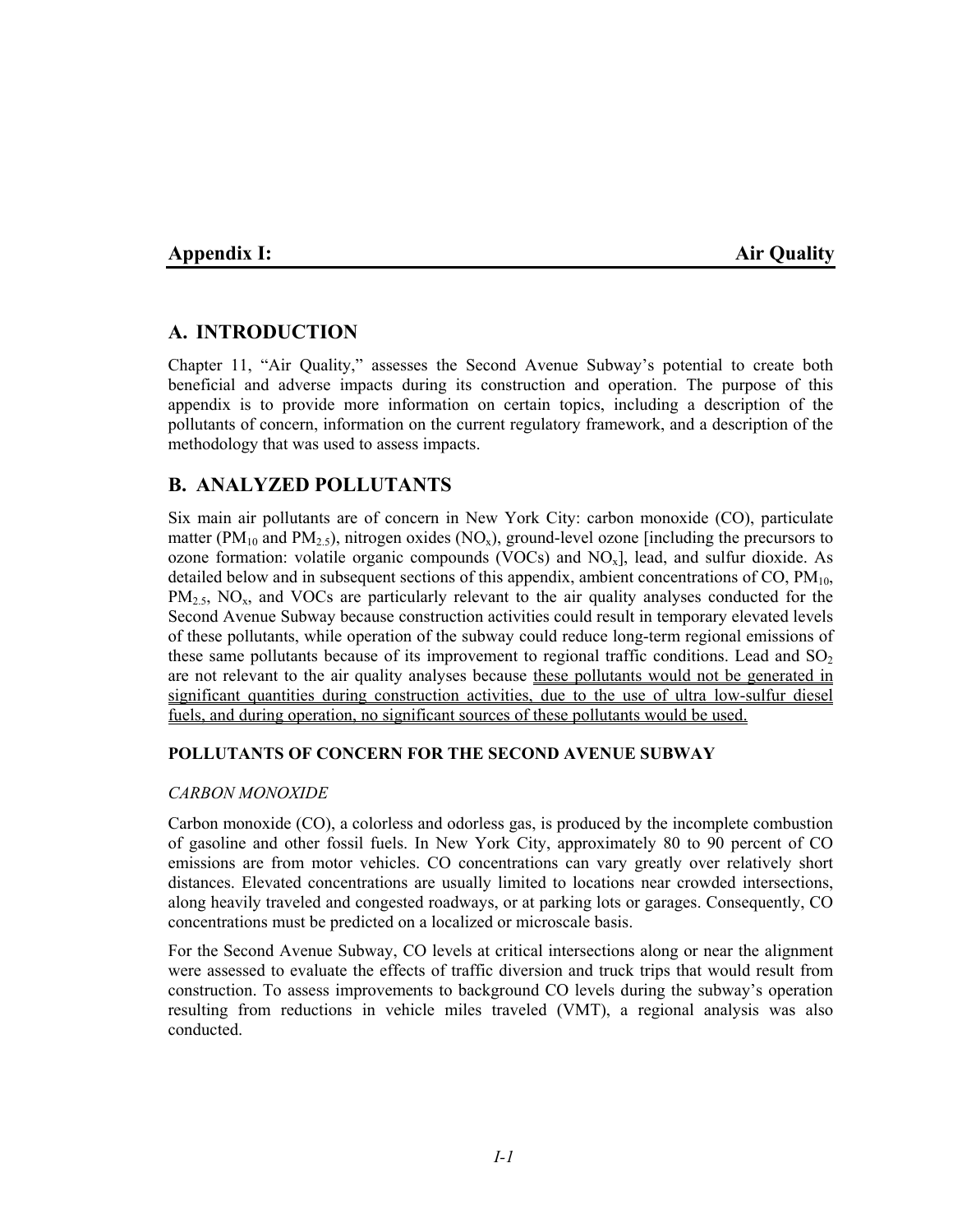1

### *PARTICULATE MATTER—PM10 AND PM2.5*

Particulate matter (PM) is a group of air pollutants that exists as discrete particles, either as liquid droplets (i.e., aerosols) or as solids (which may be attached to or suspended in liquid droplets), with a wide range of sizes and chemical composition. The constituents of PM are both numerous and varied, and they are emitted by a wide variety of sources, both natural and anthropogenic. Natural sources include the condensed natural organic vapors; salt particles resulting from the evaporation of sea spray; wind-borne pollen, fungi, molds, algae, yeast, rusts, bacteria, and debris from live and decaying plant and animal life; and particles eroded from beaches, soil, and rock.

Major anthropogenic sources include fuel combustion (e.g., from power generation, home heating, wood-burning stoves and fireplaces, and vehicular exhaust), chemical and manufacturing processes, construction, and agricultural activities. Diesel-powered vehicles, especially heavy trucks and buses, and construction equipment emit particulate matter; high concentrations of particles may be found locally near roadways with high volumes of heavy diesel-powered vehicles (e.g., near bus depots, truck marshaling yards, and construction sites). In contrast, gasoline-powered engines do not emit an appreciable quantity of particles. Resuspended road dust contributes to particle concentrations as well.

Only particles that are small enough to be respirable are considered a primary concern—particles with an aerodynamic diameter (AD) less than 10 micrometers  $(\mu m)^1$  are known as PM<sub>10</sub> and particles with an AD less than 2.5  $\mu$ m are referred to as PM<sub>2.5</sub>. They are sometimes referred to, respectively, as "coarse-mode" and "fine-mode" particles since their sources, composition, and fate can often be defined by this distinction; the distinction between coarse and fine particles has typically been in the 1 to 3  $\mu$ m range. While PM<sub>2.5</sub> mostly comprises fine-mode particles (depending on the definition),  $PM_{10}$  includes both.

Fine particulate matter, or  $PM_{2.5}$ , is mainly derived from combustion as either noncombustible material, products of incomplete combustion, or material that has volatilized and then condensed to form primary PM (before the release from an exhaust or stack) or secondary PM (when emitted gases condense in the atmosphere). Major constituents of  $PM_{2.5}$  are typically sulfates, nitrates, organic and elemental carbon (products of incomplete combustion—soot), and primary inorganic particulate matter (noncombustible material—ash). Sulfates and nitrates are secondary components formed from their precursor gaseous pollutants, sulfur dioxide  $(SO<sub>2</sub>)$  and nitrogen oxides  $(NO<sub>x</sub>)$ , at some distance from the source, due to the time needed for the physiochemical conversion within the atmosphere. Due to the influence of these "secondary" particles from distant or regional sources, ambient levels of  $PM<sub>2.5</sub>$  are typically more evenly distributed in an urban area than  $PM_{10}$ , which can be more highly influenced by local sources. In fact, EPA has estimated that in the eastern United States, the largest component of  $PM_{2.5}$  is secondary sulfate (56 percent). Recent data from the New York State Department of Environmental Conservation (NYSDEC) monitoring sites suggest that about one-third of the  $PM_{2.5}$  in the city is sulfate-based and that levels are considerably more uniform throughout New York City than for  $PM_{10}$ .

Since  $PM_{10}$  consists of all particles less than 10  $\mu$ m, it includes those  $PM_{2.5}$  particles discussed above as well as coarse-mode particles in the 2.5 to 10 µm size range. Typically, coarse-mode particles are formed from large solids/droplets by mechanical disruption (e.g., crushing,

<sup>&</sup>lt;sup>1</sup> A micrometer ( $\mu$ m) is one millionth of a meter. For comparison purposes, the width of a human hair ranges from 30 to 200 µm.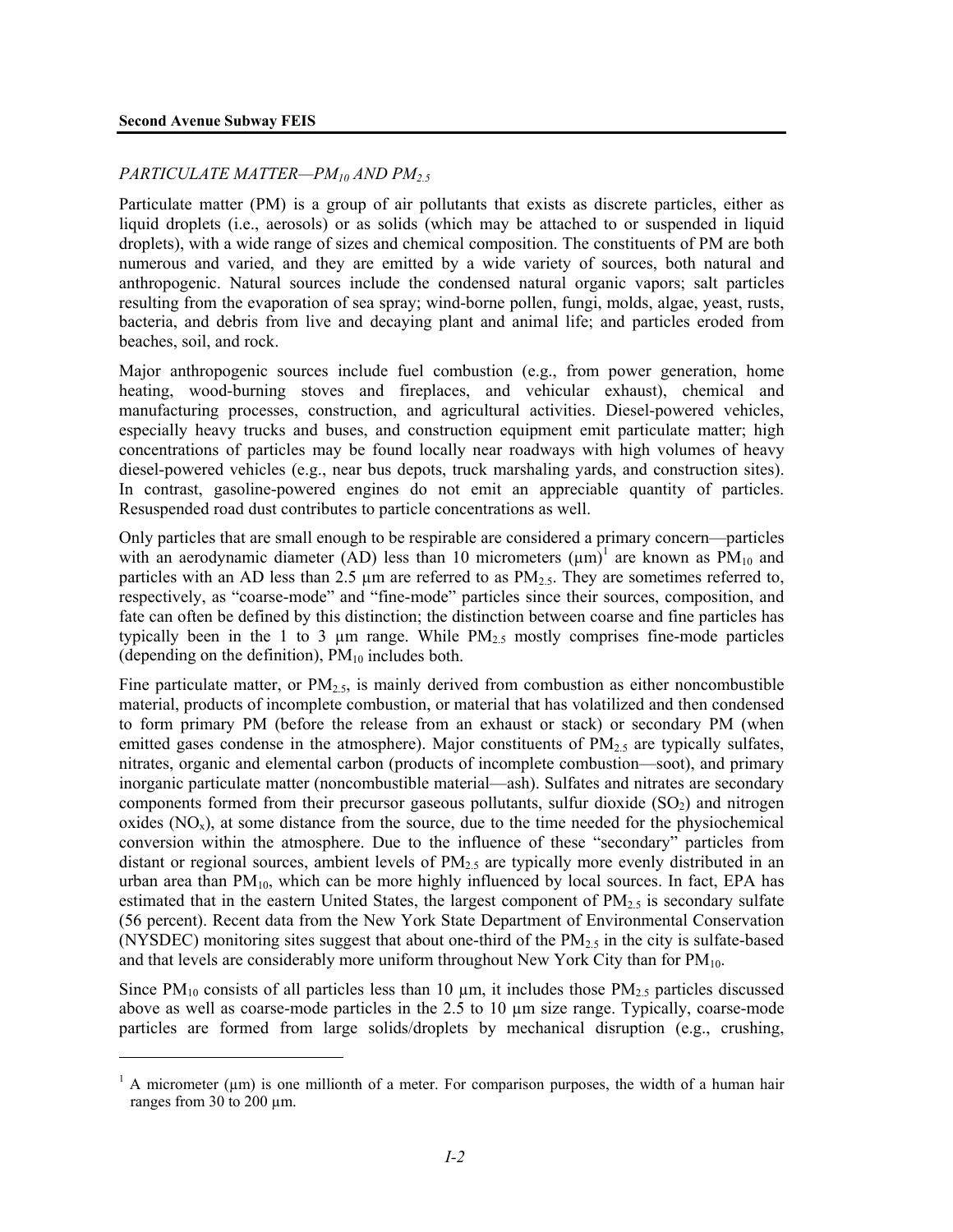grinding, abrasion of surfaces, etc.), evaporation of sprays, and suspension of dusts. Major components include coal and oil fly ash, oxides of crustal elements, sea salt, biological material (e.g., pollen, mold spores, fungi, etc.) and resuspended road dust. In urban air, 30 to 60 percent of  $PM_{10}$  may consist of  $PM_{2.5}$  particles.

For the Second Avenue Subway, three separate analyses of PM were performed to assess the potential adverse impacts from certain project-related construction activities: 1) the localized effects of  $PM_{10}$  emissions on nearby sensitive receptors from on-site construction operations, equipment, and on-street mobile sources—including spoils removal and materials delivery trucks traveling to and from the shaft sites—were examined; 2) the localized effects of potential  $PM<sub>2.5</sub>$  emissions from construction activities on nearby sensitive receptors were assessed using the results of the  $PM_{10}$  analysis; and 3) an assessment of the regional effects of  $PM_{2.5}$  during the construction phase from all construction-related sources was conducted, based on an average concentration throughout the region. In addition, a regional analysis of the changes in  $PM_{10}$ levels during the subway's operation resulting from reductions in VMT was performed.

### *NITROGEN OXIDES AND OZONE*

Nitrogen oxides  $(NO_x)$  are of principal concern because of their role with volatile organic compounds (VOCs) as precursors in the formation of ground-level ozone. There is a standard for average annual nitrogen dioxide  $(NO<sub>2</sub>)$  concentrations,<sup>1</sup> which is normally examined only for fossil fuel energy sources. Ozone is formed through a series of reactions that take place in the atmosphere in the presence of sunlight. Because the reactions are slow and occur as the pollutants are diffusing downwind, elevated ozone levels are often found many miles from sources of the precursor pollutants.

For the Second Avenue Subway,  $NO<sub>x</sub>$  and VOC emissions generated by trucks and barges during construction were assessed regionally. The changes in  $NO<sub>x</sub>$  and VOC emissions resulting from changes in vehicular travel patterns throughout the New York metropolitan area during the subway's operation were also analyzed regionally.

### **OTHER POLLUTANTS OF CONCERN IN NEW YORK CITY**

### *LEAD*

1

Lead emissions are principally associated with industrial sources and motor vehicles that use gasoline containing lead additives. Most U.S. vehicles produced since 1975, and all produced after 1980, are designed to use unleaded fuel. As these newer vehicles have replaced the older ones, motor-vehicle-related lead emissions have decreased and ambient concentrations of lead have declined significantly. Nationally, the average measured atmospheric lead level in 1985 was only about one-quarter the level in 1975. In 1985, the U.S. Environmental Protection Agency (EPA) announced new rules drastically reducing the amount of lead permitted in leaded gasoline. Monitoring results indicate that this action has been effective in significantly reducing atmospheric lead levels. Even at locations in the New York City area where traffic volumes are very high, atmospheric lead concentrations are far below the national standard of 1.5 micrograms per cubic meter (3-month average).

<sup>&</sup>lt;sup>1</sup> The annual average air quality standard for NO<sub>2</sub> is 100  $\mu$ g/m<sup>3</sup>.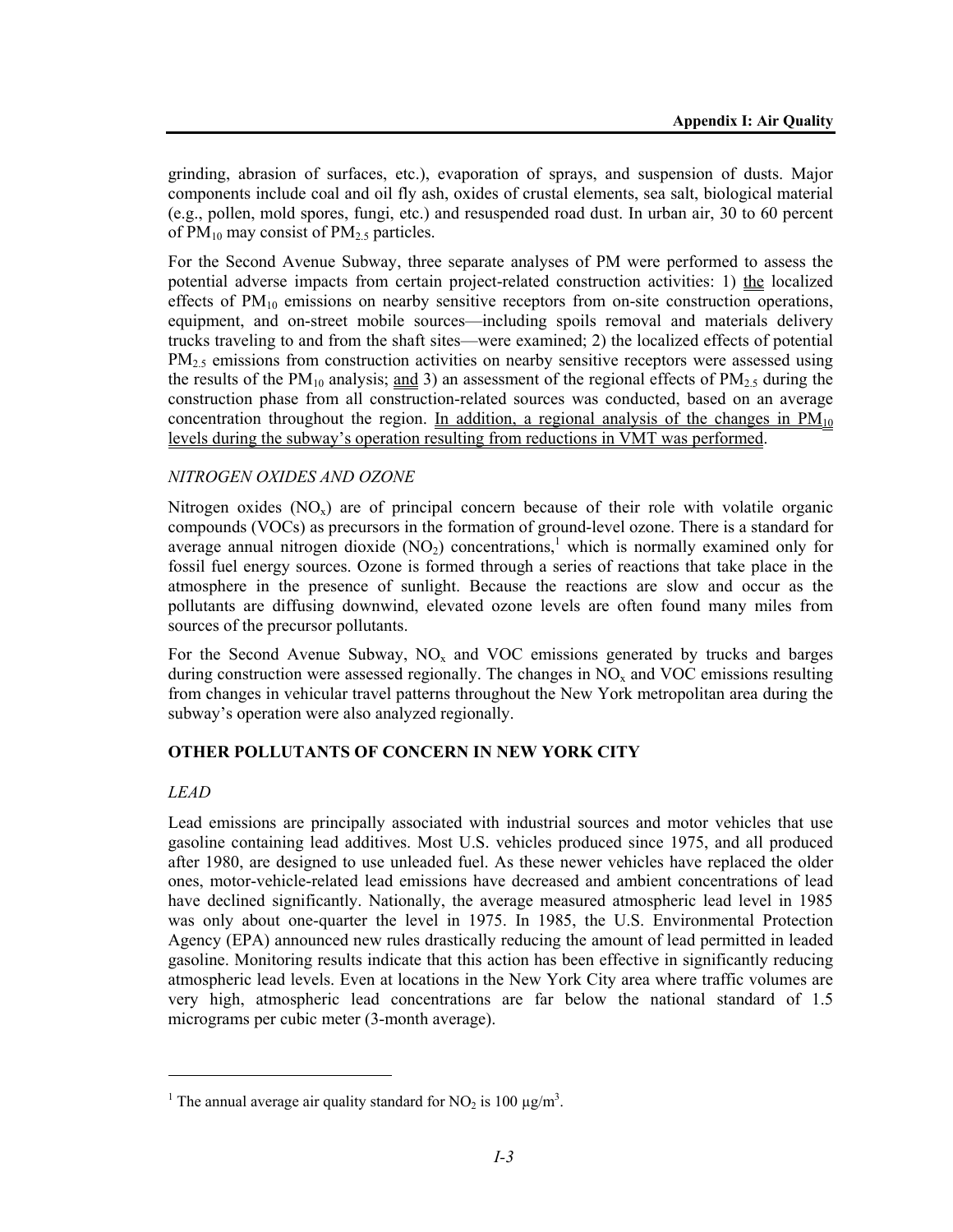Because no significant sources of lead are associated with the Second Avenue Subway's construction or operation, no lead analysis is necessary.

### *SULFUR DIOXIDE*

Sulfur dioxide  $(SO<sub>2</sub>)$  emissions are primarily associated with the combustion of oil and coal. No significant quantities are emitted from mobile sources, and monitored  $SO<sub>2</sub>$  concentrations in Manhattan are below the national standards.

Because no significant sources of  $SO<sub>2</sub>$  would be used during construction or operation of the Second Avenue Subway, no  $SO<sub>2</sub>$  analysis is necessary.

### **C. AIR QUALITY STANDARDS**

Like other development projects in New York City, the Second Avenue Subway must be evaluated within the context of a federal, regional, state, and local regulatory framework of standards that aim to minimize the effects of project-related air quality impacts. Those regulatory standards that are applicable to the Second Avenue Subway are discussed below.

### **NATIONAL AND STATE AIR QUALITY STANDARDS**

As required by the Clean Air Act, primary and secondary National Ambient Air Quality Standards (NAAQS) have been established for the six major air pollutants identified in the previous section. (Hydrocarbon standards have been rescinded because these pollutants are primarily of concern only in their role as ozone precursors.) EPA has revised its standards with respect to particulate matter on two occasions. The first revision occurred in 1987, when EPA replaced total suspended particles (TSP) as the indicator for the standard with a new indicator that included only particles with an aerodynamic diameter less than or equal to 10  $\mu$ m (PM<sub>10</sub>). The more recent revision involved the adoption of a new additional standard for "fine particles" with an aerodynamic diameter less than or equal to 2.5  $\mu$ m (PM<sub>2.5</sub>). The standard for PM<sub>10</sub> was retained, but in a slightly revised form. EPA has established the new  $PM<sub>25</sub>$  standard after extensive review of the epidemiological and risk assessment studies, which showed a correlation between increased ambient levels of particles of that size and a variety of adverse health effects. It is expected to be several years before the EPA formally provides analytical guidance to assess PM<sub>2.5</sub> concentrations on a microscale level.

Table I-1 shows the standards for these pollutants. These standards have also been adopted as the ambient air quality standards for New York State. The primary standards protect the public health, and represent levels at which there are no known significant effects on human health. The secondary standards are intended to protect the nation's welfare, and account for air pollutant effects on soil, water, visibility, vegetation, and other aspects of the environment. For  $CO$ ,  $NO<sub>2</sub>$ , ozone, and particulate matter, the primary and secondary standards are the same.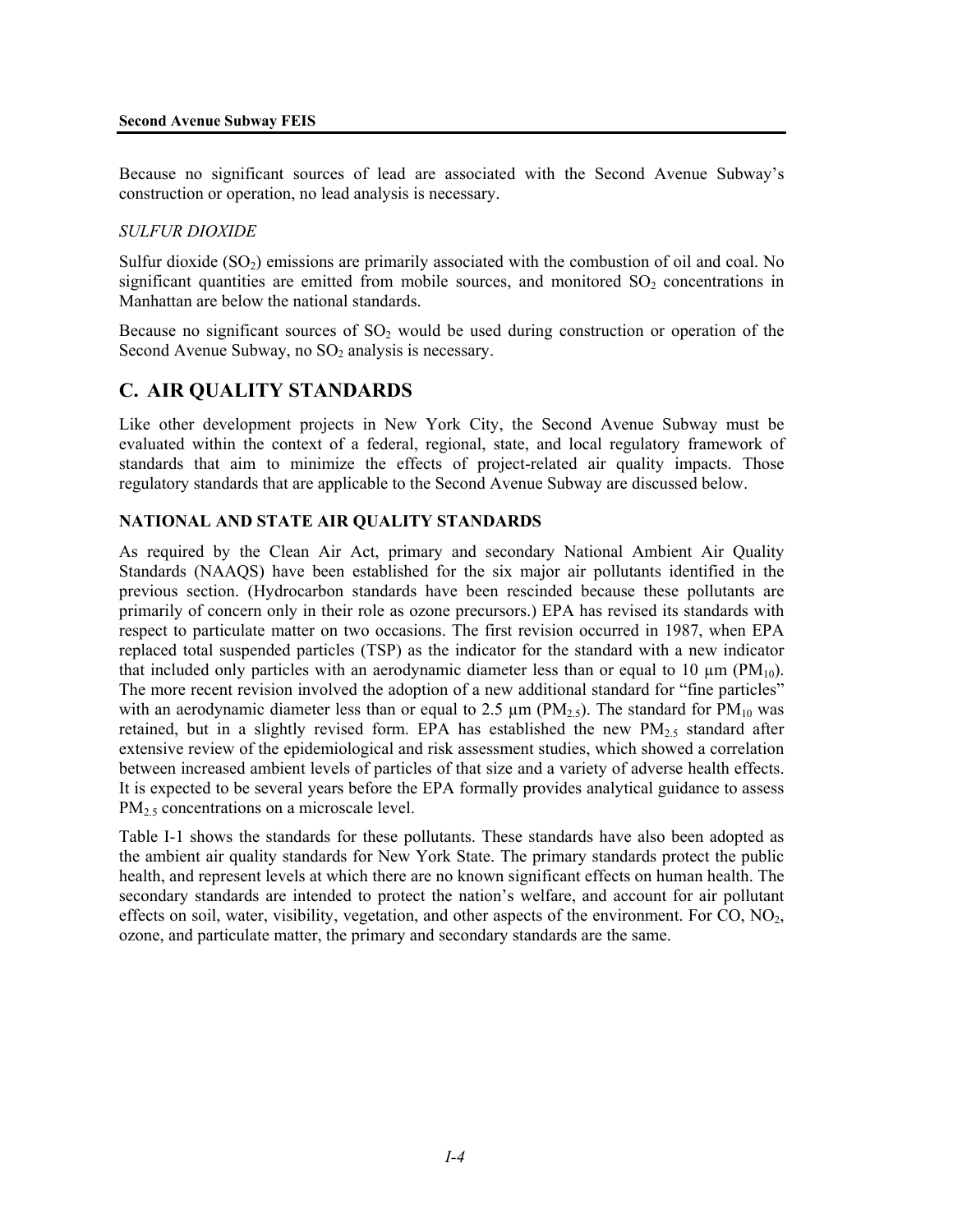## **Table I-1 National and New York State Ambient Air Quality Standards**

|                                                               |            | <b>Primary</b>                              | <b>Secondary</b> |                                             |  |
|---------------------------------------------------------------|------------|---------------------------------------------|------------------|---------------------------------------------|--|
| <b>Pollutant</b>                                              | <b>PPM</b> | <b>Micrograms</b><br><b>Per Cubic Meter</b> | <b>PPM</b>       | <b>Micrograms</b><br><b>Per Cubic Meter</b> |  |
| <b>Carbon Monoxide</b>                                        |            |                                             |                  |                                             |  |
| Maximum 8-Hour Concentration <sup>1</sup>                     | 9          |                                             | 9                |                                             |  |
| Maximum 1-Hour Concentration <sup>1</sup>                     | 35         |                                             | 35               |                                             |  |
| Lead                                                          |            |                                             |                  |                                             |  |
| Maximum Arithmetic Mean Averaged<br>Over 3 Consecutive Months |            | 1.5                                         |                  |                                             |  |
| Nitrogen Dioxide                                              |            |                                             |                  |                                             |  |
| Annual Arithmetic Average                                     | 0.05       | 100                                         | 0.05             | 100                                         |  |
| Ozone <sup>2</sup>                                            |            |                                             |                  |                                             |  |
| 1-Hour Maximum                                                | 0.12       | 235                                         | 0.12             | 235                                         |  |
| Particulate Matter (PM <sub>10</sub> )                        |            |                                             |                  |                                             |  |
| Annual Geometric Mean                                         |            | 50                                          |                  | 50                                          |  |
| Maximum 24-Hour Concentration <sup>3</sup>                    |            | 150                                         |                  | 150                                         |  |
| Fine Particulate Matter (PM <sub>2.5</sub> )                  |            |                                             |                  |                                             |  |
| Annual Arithmetic Mean                                        |            | 15                                          |                  | 15                                          |  |
| Maximum 24-Hour Concentration <sup>4</sup>                    |            | 65                                          |                  | 65                                          |  |
| <b>Sulfur Dioxide</b>                                         |            |                                             |                  |                                             |  |
| <b>Annual Arithmetic Mean</b>                                 | 0.03       | 80                                          |                  |                                             |  |
| Maximum 24-Hour Concentration <sup>1</sup>                    | 0.14       | 365                                         |                  |                                             |  |
| Maximum 3-Hour Concentration <sup>1</sup>                     |            |                                             | 0.50             | 1,300                                       |  |
| Notes:<br>Not to be exceeded more than once a year.           |            |                                             |                  |                                             |  |

2

 The ozone 1-hour standard applies only to areas that were designated non-attainment when the ozone 8-hour standard was adopted in July 1997. 3

Not to be exceeded by 99th percentile of 24-hour  $PM_{10}$  concentrations in a year (averaged over 3 years). 4

Not to be exceeded by 98th percentile of 24-hour  $PM_{2.5}$  concentrations in a year (averaged over 3 years).

PPM = parts per million.

**Sources:**

40 CFR Part 50 "National Primary and Secondary Ambient Air Quality Standards"

40 CFR 50.12 "National Primary and Secondary Standard for Lead."

### **STATE IMPLEMENTATION PLAN (SIP)**

The Clean Air Act requires each state to submit a SIP to the EPA demonstrating attainment of NAAQS. Amendments to the Act in 1977 and 1990 require comprehensive plan revisions for areas where one or more of the standards have yet to be attained. In the New York City metropolitan area, the standard for ozone continues to be exceeded. Consequently, as part of the SIP, New York City is implementing measures to reduce levels of hydrocarbons and nitrogen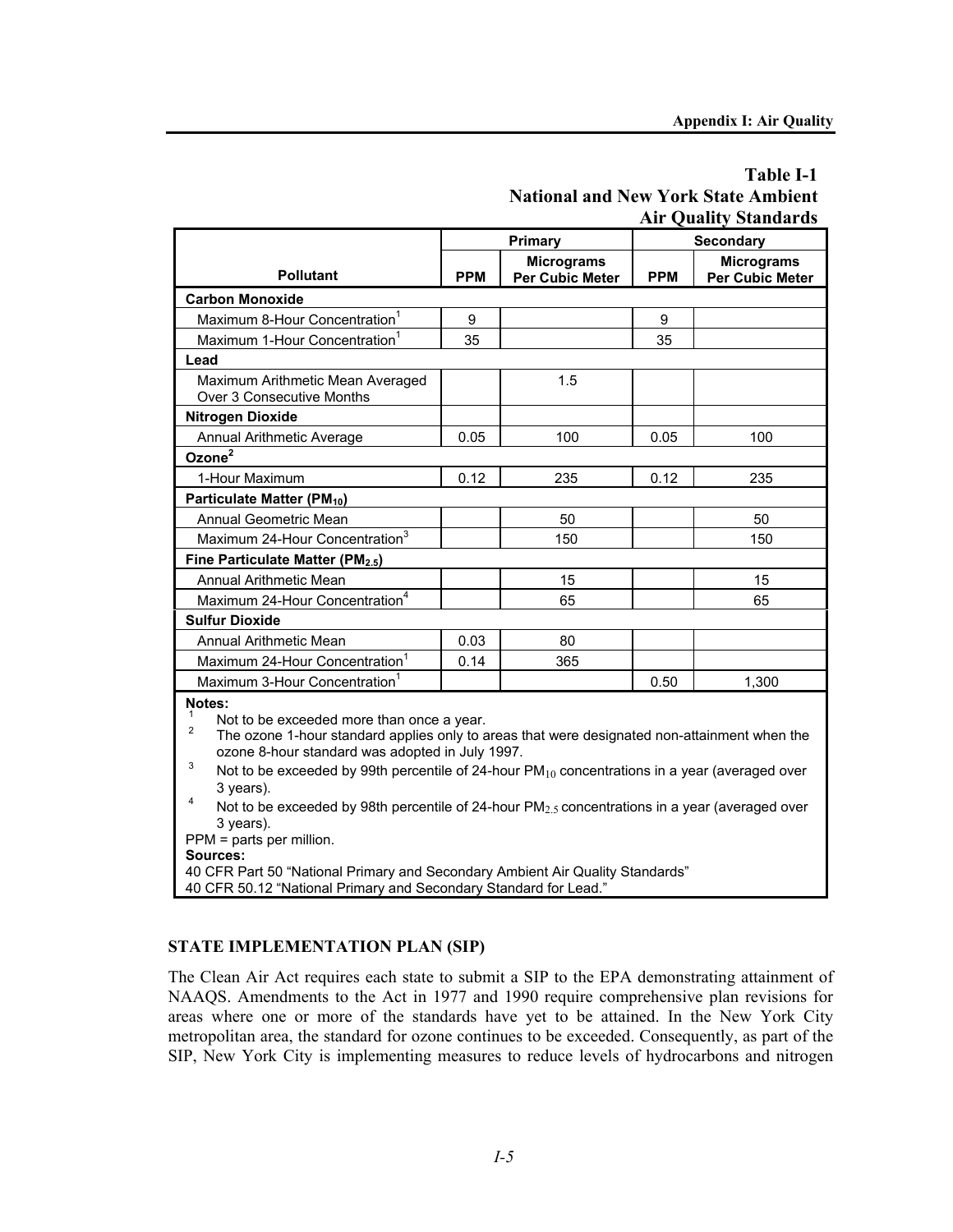l

oxides as part of its effort to attain the NAAQS ozone standard. In addition, Manhattan is designated as a moderate non-attainment area<sup>1</sup> for  $PM_{10}$ .

As discussed later in this appendix, New York State and the EPA have not yet determined whether New York City is within attainment of the  $PM<sub>2.5</sub>$  NAAQS. Existing monitoring data indicate that the region is well within the 24-hour  $PM<sub>2.5</sub>$  standard but the 3-year annual average PM<sub>2.5</sub> concentrations in New York City range from just below to just above the standard of 15  $\mu$ g/m<sup>3</sup>. States are required to submit proposed PM<sub>2.5</sub> NAAQS attainment/non-attainment designations to EPA within 1 year after receipt of 3 years of monitoring data.

EPA has recently redesignated New York City as an area in attainment for CO. The Clean Air Act Amendments (CAAA) described above require that a maintenance plan be established to ensure continued compliance of the CO NAAQS for former non-attainment areas. In addition, for ozone, the CAAA requires a series of SIP revisions. These revisions include air quality control measures for target years, emission reductions of ozone precursor emissions (VOCs and NOx), and an ozone attainment demonstration by 2007. In June 1997, the NYSDEC submitted an ozone SIP revision that addressed these requirements.

### **SIGNIFICANT ADVERSE IMPACT CRITERIA**

A significant impact generally results if the NAAQS for any of the six major pollutants is exceeded. In addition to the NAAQS, New York City has developed criteria to assess the significance of the incremental increase in CO concentrations that would result from proposed projects or actions, as set forth in the *City Environmental Quality Review (CEQR) Technical Manual* (City of New York, 1993). These criteria (known as *de minimus* criteria) set the minimum change in CO concentration that defines a significant environmental impact. Significant increases of CO concentrations in New York City are defined as: 1) an increase of 0.5 parts per million (ppm) or more in the maximum 8-hour average CO concentration at a location where the predicted No Build Alternative 8-hour concentration is equal to or between 8 and 9 ppm; or 2) an increase of more than half the difference between baseline concentrations and the 8-hour standard, when No Build Alternative concentrations are below 8.0 ppm.

Although the PM<sub>2.5</sub> monitoring data collected by New York State Department of Environmental Conservation (NYSDEC) are still under review by NYSDEC, average annual concentrations in some areas of New York City are expected to be slightly higher than the annual average NAAQS. The 3-year annual mean and the official 24-hour 98th percentile background levels are yet to be determined. NYSDEC has published a policy to provide interim direction for evaluating PM<sub>2.5</sub> impacts, until such time as NYSDEC adopts a SIP covering PM<sub>2.5</sub>. This policy applies to facilities applying for permits or major permit modification from N $\overline{YSDEC}$  under State Environmental Quality Review Act (SEQRA) that emit 15 tons of  $PM_{10}$  or more annually. The interim policy states that such a project will be deemed to have a potentially significant adverse impact if the project's maximum predicted impacts are predicted to increase  $PM<sub>25</sub>$ concentrations by more than 0.3  $\mu$ g/m<sup>3</sup> averaged annually, or more than 5  $\mu$ g/m<sup>3</sup> on a 24-hour basis. Projects that exceed either the annual or 24-hour threshold will be required to prepare an Environmental Impact Statement (EIS) to assess the severity of the impacts, to evaluate

<sup>&</sup>lt;sup>1</sup> A non-attainment area is any area that does not meet, or that contributes to ambient air quality in a nearby area that does not meet, the national primary or secondary ambient air quality standard for the pollutant area.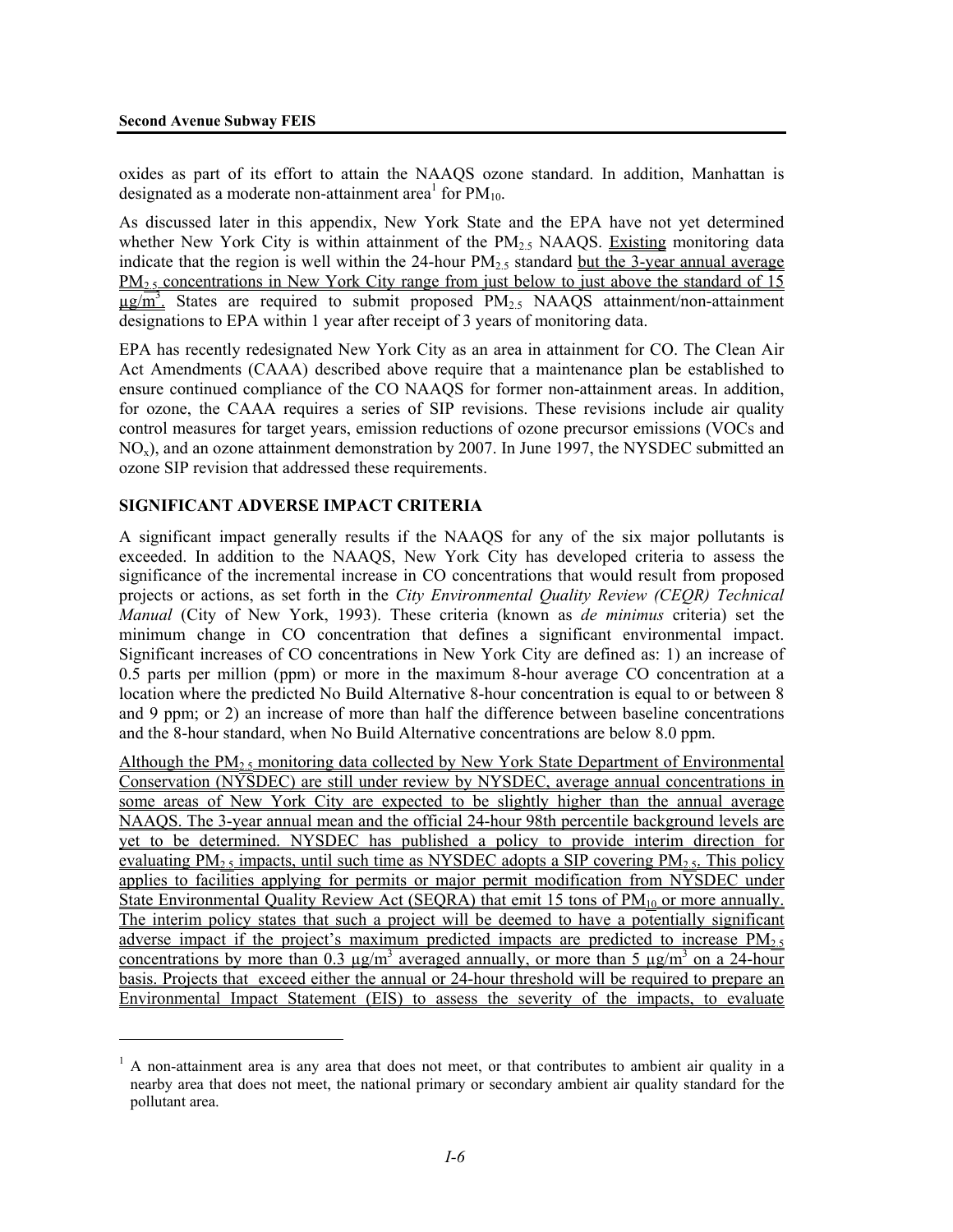alternatives, and to employ reasonable and necessary mitigation measures to minimize the  $PM<sub>2.5</sub>$ impacts of the source to the maximum extent practicable.

Additionally, the New York City Department of Environmental Protection (NYCDEP) is currently recommending interim guidance criteria for evaluating the potential  $PM_2$ , impacts from NYCDEP projects under City Environmental Quality Review (CEQR). The interim guidance criteria NYCDEP is currently employing for determination of significant adverse impacts from  $PM_{2.5}$  are: 1) predicted 24-hour (daily) average increase in  $PM_{2.5}$  concentrations greater than 5  $\mu$ g/m<sup>3</sup> at a discrete location of public access, either at ground or elevated levels (microscale analysis); and 2) a predicted annual average increase in ground-level  $PM_{2.5}$  greater than 0.1  $\mu$ g/m<sup>3</sup> on a neighborhood scale (i.e., the annual increase in concentration representing the average over an area of approximately 1 square kilometer, centered on the location where the maximum impact is predicted for stationary sources; or for mobile sources, at a distance from a roadway corridor similar to the minimum distance defined for location background monitoring stations).

# **D. EXISTING CONDITIONS AND TRENDS**

# **EXISTING MONITORED AIR QUALITY CONDITIONS (2000)**

Based on the most recent NYSDEC monitoring criteria, there are no exceedances of the NAAQS for  $CO$ ,  $NO<sub>x</sub>$ ,  $PM<sub>10</sub>$ , or  $SO<sub>2</sub>$  at any location in East Harlem, the Upper East Side, East Midtown, Gramercy Park/Union Square, the East Village/Lower East Side/Chinatown, and Lower Manhattan. PM $_2$ <sub>5</sub> has been monitored in New York since 2000. Although determination of compliance by EPA, based on three annual averages, is yet to be made, the data indicate that annual averages in New York City range from slightly lower to slightly higher than the 15  $\mu$ g/m<sup>3</sup>  $NAAQS$ . Monitored concentrations of CO, SO<sub>2</sub>, PM, NO<sub>2</sub>, lead, and ozone ambient air quality data for representative locations<sup>1</sup>, including sites near the Second Avenue alignment, are shown in Table I-2. These values are the 2000 monitored data available for these locations (NYSDEC,  $2000$ ).<sup>1</sup>

### **CURRENT AIR QUALITY TRENDS**

l

In the past two decades, air quality in New York City has improved significantly. Ambient concentrations of most key ("criteria") pollutants have decreased to their lowest levels in 25 years, and exceedances of the standard for a few pollutants are infrequent. The current trend is reflected by the monitored concentrations of criteria pollutants, including CO,  $NO<sub>x</sub>$ , PM,  $SO<sub>2</sub>$ , ozone, and lead, which are consistently lower throughout the city.

Both long- and short-term CO concentrations have improved considerably in the past 10 years in the city, resulting from the continuing improvement in emissions controls on motor vehicles and their inspection and maintenance.  $NO<sub>x</sub>$  levels continue to remain well below the air quality

<sup>&</sup>lt;sup>1</sup> The monitoring locations are part of NYSDEC's Bureau of Air Quality Surveillance's ambient air quality monitoring network. The information obtained from this continuous and manual monitoring network is used by the state to determine the attainment status of the criteria pollutants and to determine the ambient air quality so that programs can be developed to target the appropriate source categories for emission reductions.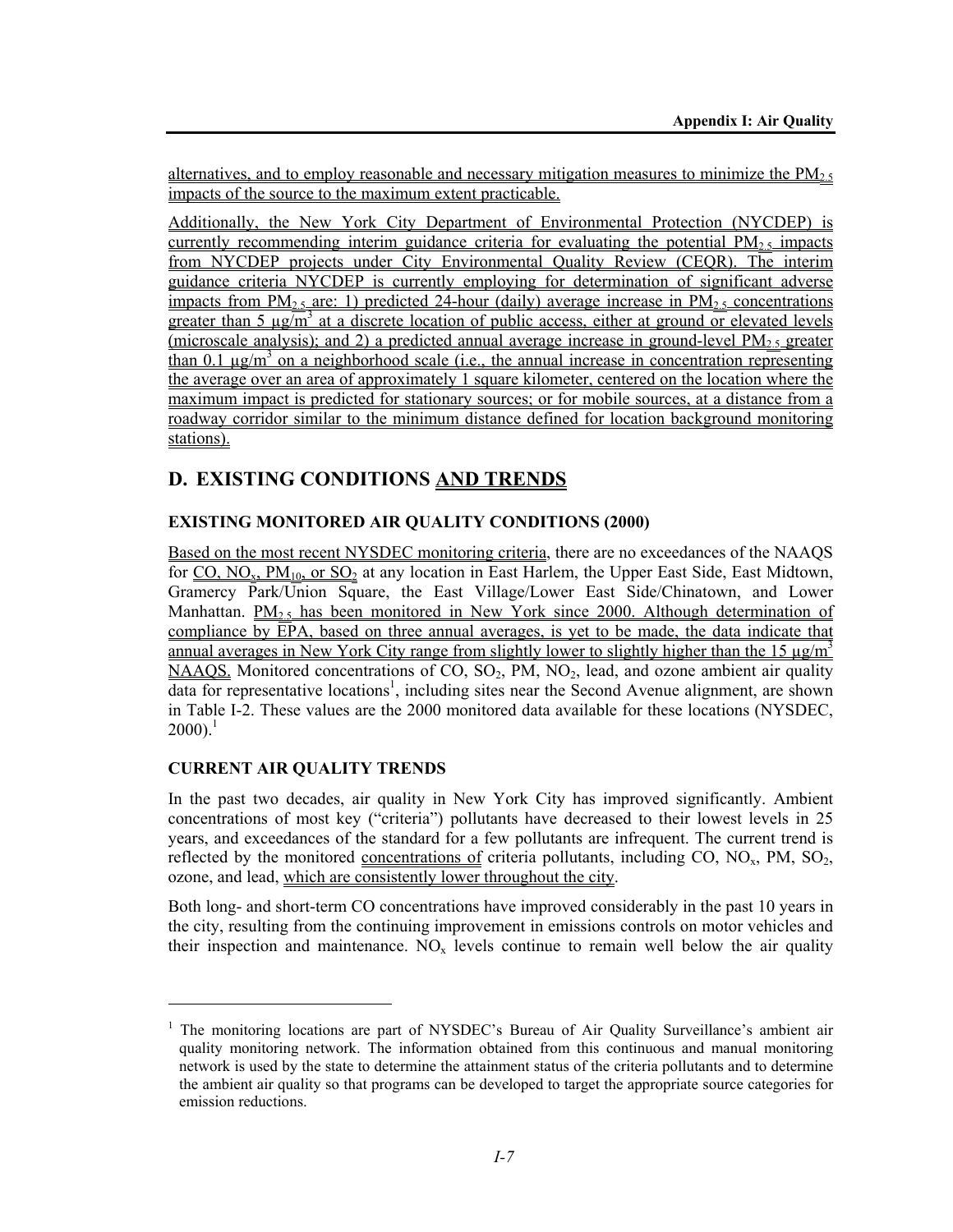|                          |                                                                                       |                        |                             |                                  | <b>Concentrations</b>    |                                 |                            | <b>Number of</b><br><b>Exceedances of</b><br><b>Federal Standard</b> |
|--------------------------|---------------------------------------------------------------------------------------|------------------------|-----------------------------|----------------------------------|--------------------------|---------------------------------|----------------------------|----------------------------------------------------------------------|
| <b>Pollutant</b>         | Location                                                                              | <b>Units</b>           | Period                      | Mean                             | <b>Highest</b>           | <b>Second</b><br><b>Highest</b> | Primary                    | Secondary                                                            |
| CO                       | Bloomingdale's<br>59th-60th St<br>Lexington-Third<br>Ave                              | ppm                    | 8-hour<br>1-hour            |                                  | 4.1<br>6.0               | 3.9<br>6.0                      | 0<br>0                     | $\mathbf 0$<br>0                                                     |
|                          | P.S. 59<br>228 East 59th St                                                           | ppm                    | 8-hour<br>1-hour            |                                  | 2.9<br>4.7               | 2.8<br>4.1                      | 0<br>0                     | $\mathbf 0$<br>0                                                     |
|                          | 225 East 34th St                                                                      | ppm                    | 8-hour<br>1-hour            | $\overline{\phantom{0}}$         | 3.7<br>5.5               | 3.3<br>4.9                      | $\mathbf 0$<br>0           | $\mathbf 0$<br>0                                                     |
|                          | 350 Canal St                                                                          | ppm                    | 8-hour<br>1-hour            |                                  | 4.6<br>6.4               | 4.2<br>5.6                      | $\mathbf 0$<br>$\mathbf 0$ | $\mathbf 0$<br>$\mathbf 0$                                           |
| SO <sub>2</sub>          | P.S. 59                                                                               | ppm                    | Annual<br>24-hour<br>3-hour | 0.013                            | 0.053<br>0.073           | 0.046<br>0.073                  | $\mathbf 0$<br>0           | $\mathsf{o}$                                                         |
|                          | Mabel Dean<br><b>Bacon Station</b><br>240 Second Ave.<br>between 14th<br>and 15th Sts | ppm                    | Annual<br>24-hour<br>3-hour | 0.013                            | 0.053<br>0.086           | 0.045<br>0.081                  | $\Omega$<br>0              | $\Omega$                                                             |
| $PM_{10}$                | Mabel Dean<br>Bacon Station.                                                          | $\mu$ g/m^2            | Annual<br>24-hour           | 24                               | 61                       | 49                              | $\mathbf 0$<br>0           | 0<br>0                                                               |
| PM <sub>2.5</sub>        | P.S. 59                                                                               | $\mu$ g/m <sup>2</sup> | Annual<br>24-Hour           | 18.4                             | 66.2                     | 41.7 <sup>1</sup>               | NA <sup>2</sup>            | <b>NA</b>                                                            |
|                          | Mabel Dean<br><b>Bacon Station</b>                                                    | $\mu$ g/m <sup>2</sup> | Annual<br>24-Hour           | 16.8<br>$\overline{\phantom{0}}$ | 63.8                     | $42.9^{1}$                      | NA <sup>2</sup>            | <b>NA</b>                                                            |
|                          | 350 Canal St                                                                          | $\mu$ g/m <sup>2</sup> | Annual<br>24-Hour           | 17.5                             | 63.6                     | 45.0 <sup>1</sup>               | NA <sup>2</sup>            | <b>NA</b>                                                            |
| NO <sub>2</sub>          | P.S. 59                                                                               | ppm                    | Annual                      | 0.038                            | $\overline{\phantom{0}}$ |                                 | $\mathbf 0$                | 0                                                                    |
|                          | Mabel Dean<br><b>Bacon Station</b>                                                    | ppm                    | Annual                      | 0.036                            |                          |                                 | 0                          | 0                                                                    |
| Lead                     | Susan Wagner<br>H.S., Staten<br>Island                                                | $\mu$ g/m <sup>2</sup> | 3-month                     | $\overline{\phantom{0}}$         | 0.02                     | 0.02                            | $\mathbf 0$                | $\mathbf 0$                                                          |
| O <sub>3</sub><br>Notes: | Mabel Dean<br>Bacon Station.                                                          | ppm                    | 1-hour                      | $\overline{\phantom{0}}$         | 0.087                    | 0.072                           | 0                          | $\Omega$                                                             |

### **Table I-2 Representative Monitored Ambient Air Quality Data**

**Notes:** 

1 98th percentile concentration (1999-2000) 2

Based on two year's data and is insufficient for determining compliance with NAAQS.

**Source:** *New York State Air Quality Report, Ambient Air Monitoring Systems*, Annual 2000 NYSDEC DAR-02-1.

standards, and PM<sub>10</sub> emissions have exhibited a sustained downward trend in the last decade due to the implementation of New York State and federal regulations on emissions from incinerators, various fossil fuel combustion sources, and diesel-fueled motor vehicles. Although no data are available to definitively prove that  $PM<sub>2.5</sub>$  levels have also been reduced, levels of this pollutant are likely decreasing as well, as use of cleaner-burning fuels and regulations on stationary sources and diesel-powered vehicles are implemented throughout the state and region. Ambient SO2 concentrations in the city have decreased as well, as a result of the continued lowering of the sulfur content of coal and residual oil via implementation of the New York State fuel sulfur regulations.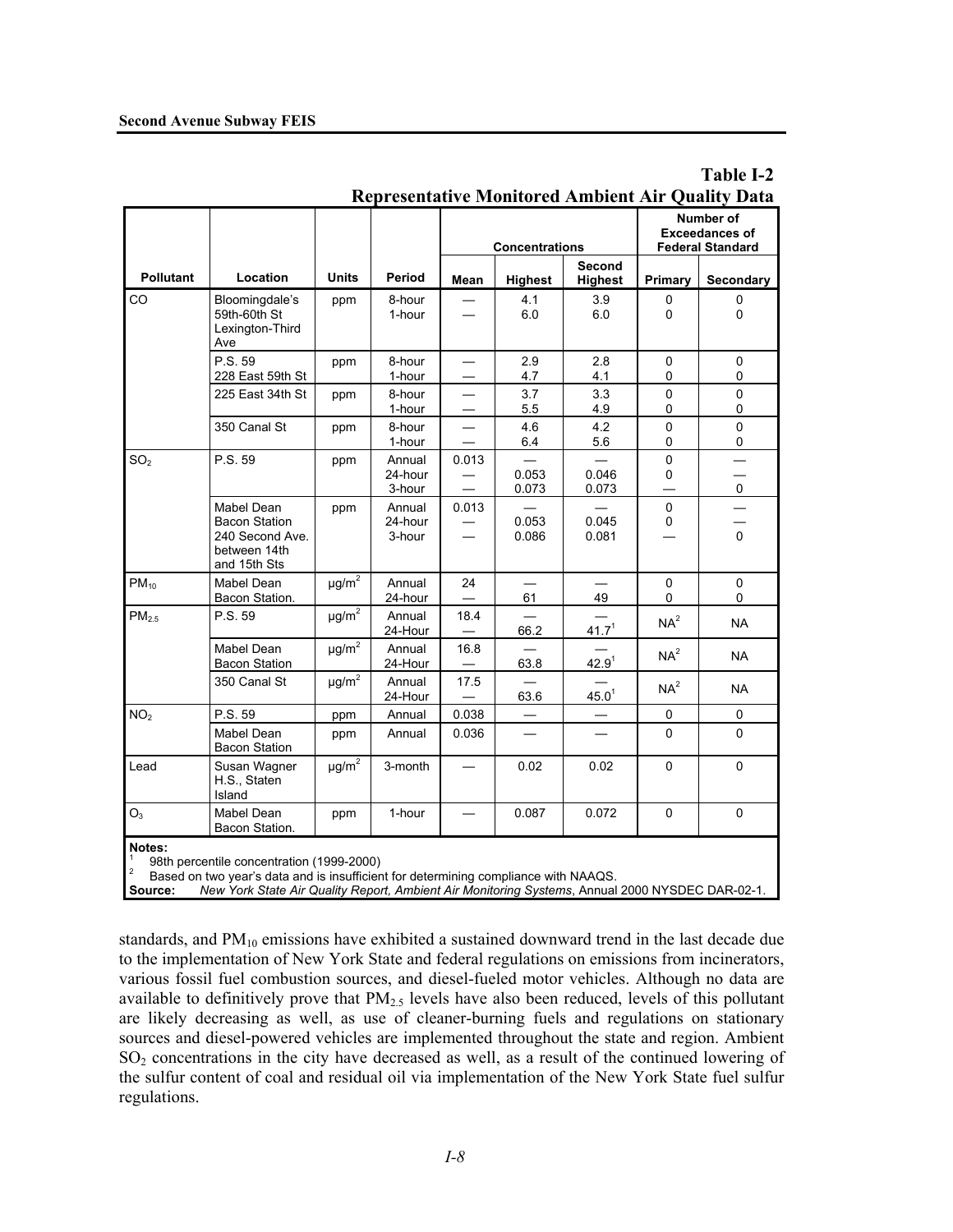The continuing implementation of more stringent VOC controls has contributed significantly to the reduction in ambient ozone concentrations in the city during the last decade. Also, lead concentrations are in compliance with all standards in New York City and have been unchanged or decreased marginally following two decades of steady decline. Based on the current and projected air quality trends for New York City, the region should experience continued reductions of ambient concentrations and improving air quality.

Based on the current and projected air quality trends for New York City, the region should experience continued reductions of ambient concentrations and improving air quality. Air quality in the region should continue to improve due to the effects of federally mandated emission control programs scheduled to be implemented over the next several years. Many of these programs were part of the 1990 CAAA or are included as part of each state's SIP to meet the ozone NAAQS. These programs cover a wide range of sources, both mobile and stationary, and will affect emissions of  $NO<sub>x</sub>$ ,  $SO<sub>2</sub>$ ,  $CO$ ,  $PM$ , and  $VOCs$ . The more relevant programs with respect to the project are discussed below.

As part of the 1990 CAAA, EPA set new emission standards for heavy-duty diesel trucks and buses that began to take effect in the 1990s. In October 2000, it published a final rule for the Control of Emissions of Air Pollution from 2004 and Later Model Year Heavy-Duty Highway Engines and Vehicles. On December 21, 2000, a final rule was signed by the Administrator for additional emission reductions for the model year 2007 with a reduction in the sulfur content of diesel fuel to take effect by mid-2006.

Furthermore, as directed in the 1990 CAAA, EPA has taken measures to reduce emissions from non-road (e.g., construction equipment, etc.) diesel engines in two past regulatory actions. A 1994 final rule set initial emission standards for new non-road diesel engines greater than 50 hp. These standards ("Tier 1") gained modest reductions in  $NO<sub>x</sub>$  emissions. In 1998, EPA adopted more stringent Tier 2 and Tier 3 standards for these engines, as well as standards for engines under 50 hp. As these standards are implemented, emissions of particulate matter from non-road diesel engines are projected to decrease.

In addition, New York State is committed to obtaining compliance with the ozone standard by 2007. However, as noted earlier, New York State and the EPA have not yet determined whether New York City is within attainment of the  $PM<sub>2.5</sub>$  standards. If New York City (or portions thereof) is ultimately determined to be in non-attainment of the  $PM_{2.5}$  standards, then a SIP will eventually be required to develop and commit to programs that will need to demonstrate attainment with the  $PM_{2.5}$  standards. EPA is required to promulgate an official attainment/nonattainment designation by the earlier of these two time frames: either 1 year after a state's initial designation, or December 31, 2005 (i.e., no later than December 31, 2005). Once EPA makes a designation, a state will have up to three years to develop and submit a  $PM_{2.5}$  SIP to the EPA, and up to 10 years from the designation of non-attainment to attain the  $PM_{2.5}$  standards, with the possibility of two 1-year extensions.

# **E. METHODOLOGY FOR PREDICTING POLLUTANT CONCENTRATIONS**

The specific methodology for how potential impacts from these pollutants are assessed is presented below, including a discussion of analysis methods that relate to the Second Avenue Subway's construction activities.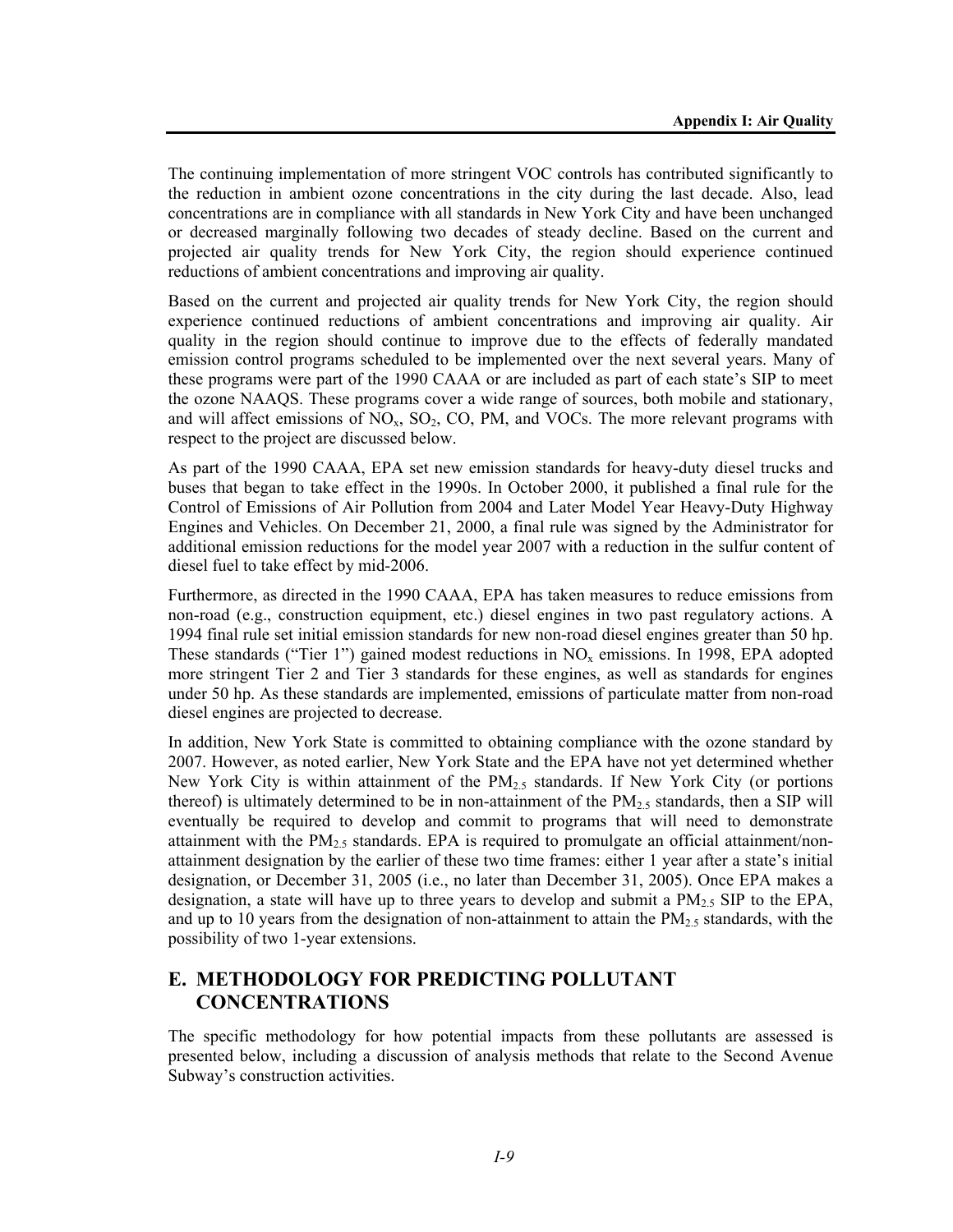As detailed below, four different air quality analyses were conducted to assess potential impacts from the Second Avenue Subway project's construction and operation:

- *Carbon monoxide analysis—*to estimate increases in CO levels resulting from constructionrelated traffic diversions and congestion;
- *Particulate matter concentrations analysis*—to determine potential increases in PM<sub>10</sub> and PM<sub>2.5</sub> near the construction sites and on local streets resulting from construction activities and the use of diesel-powered equipment;
- *Regional construction impact analysis*—to estimate potential regional increases in NO<sub>x</sub>, VOC, and  $PM<sub>2.5</sub>$  emissions due to construction transportation activities; and
- *Regional operational impact analysis*—to evaluate the potential improvements in regional air quality (i.e., decreases in CO, VOCs,  $NO_{x}$  and  $PM_{10}$ ) when the Second Avenue Subway is operating.

In this section, the air quality models used, sites selected for analysis, and other factors are described. Detailed information on the analysis methodologies (including modeling assumptions, worst-case meteorological conditions, and emission rates) is presented as well.

### **METHODOLOGY FOR PERFORMING CARBON MONOXIDE ANALYSIS**

To compare estimated CO against the national and state ambient air quality standards for CO (which are based on 1- and 8-hour averages of CO concentrations), maximum concentrations for these same periods must be estimated. Since exceedances of the 1-hour CO standard are extremely rare in New York City, the CO analysis for the Second Avenue Subway focuses on determining the maximum predicted 8-hour CO concentrations for the project alternatives. The CO analysis for the Second Avenue Subway project's construction uses a modeling approach approved by EPA for modeling the dispersion of CO along roadway segments, which has been widely used for evaluating air quality impacts from projects in New York City, New York State, and throughout the country. To conduct the Second Avenue Subway analysis, several worst-case assumptions relating to meteorology, traffic, and background concentration levels were employed. In addition, all air pollution dispersion models were designed conservatively, resulting in higher predicted CO concentrations.

### *DISPERSION MODELS FOR MICROSCALE ANALYSES*

At all sites selected for analysis, maximum 8-hour average CO concentrations were first determined using EPA's CAL3QHC model (EPA, 1995b). The CAL3QHC model employs normally distributed dispersion of line source emissions, with algorithms for estimating vehicle queue lengths at signalized intersections and the ensuing emissions from the idling vehicles. The queuing algorithm requires additional input for site-specific traffic parameters, such as signal timing, and performs delay calculations from the *Highway Capacity Manual* traffic forecasting model (Transportation Research Board, 1985 and 1994) to predict the number of idling vehicles. Next, a more refined model, the CAL3QHCR (EPA, 1995c), was used to determine maximum concentrations at locations where maximum predicted CO concentrations exceeded the applicable ambient air quality standard. CAL3QHCR is an enhanced but separate version of CAL3QHC that allows for the incorporation of actual local meteorological data into the modeling, instead of worst-case assumptions regarding meteorological parameters. Under the Tier I simulation scenario, CAL3QHCR utilizes peak hour traffic data and corresponding CO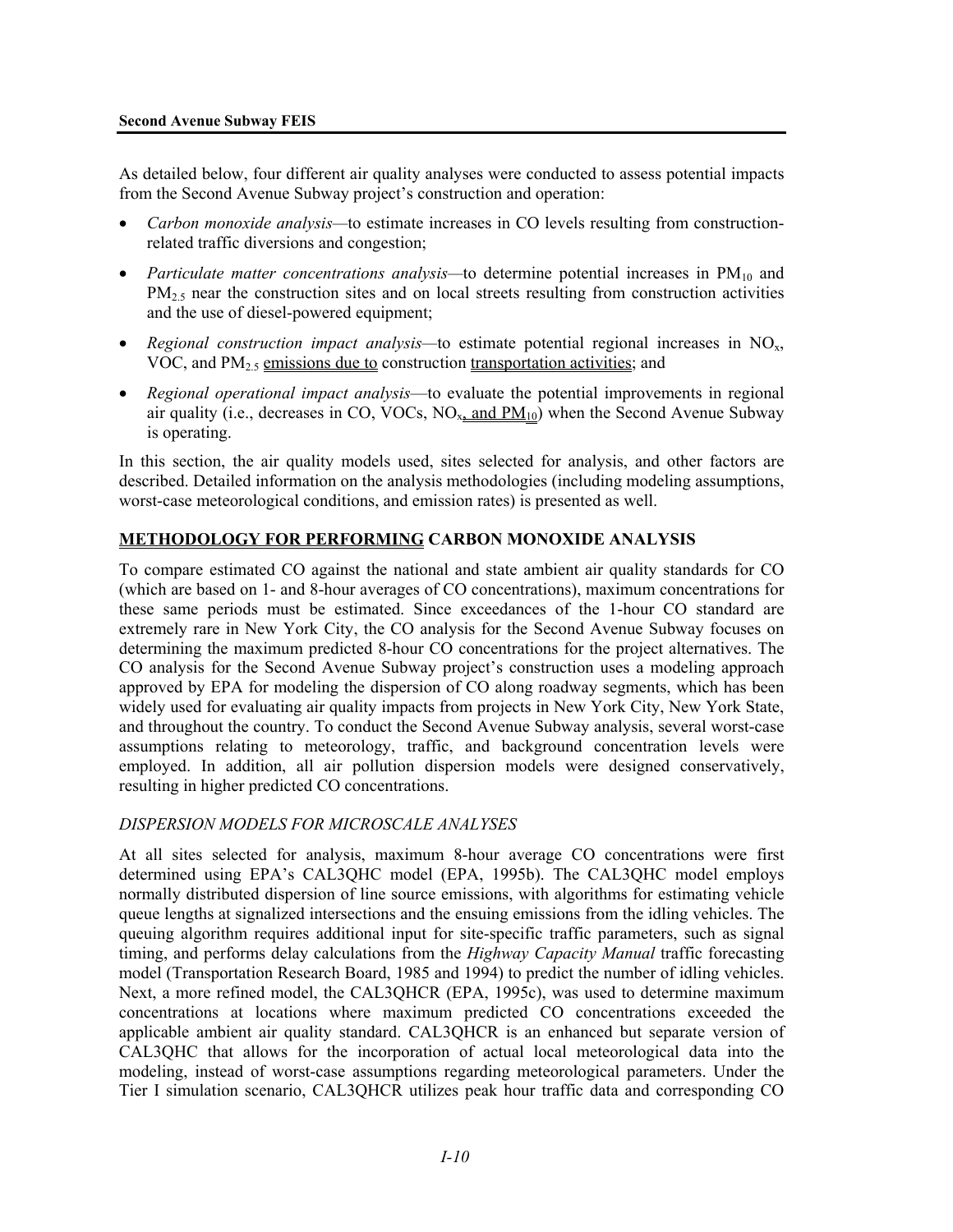emission rates with an extensive meteorological database. The CAL3QHCR model also allows for varying traffic volumes of peak hour conditions (i.e., Tier II simulation scenario), which generally results in maximum predicted CO levels lower than those calculated under Tier I (because off-peak traffic volumes are much lower than those in corresponding peak hours).

### *WORST-CASE METEOROLOGICAL CONDITIONS*

In general, the transport and concentration of pollutants from vehicular sources are influenced by three principal meteorological factors: wind direction, wind speed, and atmospheric stability, which accounts for the effects of dispersion or mixing in the atmosphere.

Wind direction, which influences the accumulation of pollutants at a particular receptor location, was chosen to maximize pollutant concentrations at each of the prediction sites. In applying the CAL3QHC modeling, the wind angle was varied to determine the worst-case wind direction resulting in the maximum concentrations.

Following the recommendations of EPA and the NYCDEP for the CAL3QHC model (City of New York, 2001), CO computations were performed using a wind speed of 1 meter/second, and stability class D, representative of neutral conditions. A persistence factor of either 0.77 or 0.70 was selected for the East Midtown and remaining study areas, respectively, for the 8-hour period. The persistence factor takes account of the fact that over 8 hours, traffic parameters will fluctuate downward from the peak and meteorological conditions will change, as compared with the 1-hour values. A surface roughness of  $3.21$  meters was chosen, and a  $50^{\circ}$  F ambient temperature was assumed for the emissions computations. At each receptor location, the wind angle that maximized the pollutant concentrations was used in the analysis regardless of frequency of occurrence.

For the refined analysis using the CAL3QHCR model, the latest 5 years of meteorological data with surface data from LaGuardia Airport (1997-2001) and concurrent upper air data from Brookhaven, New York, were used in the simulation program. Upper air data from this Long Island station was used since it is the nearest location in the New York region with complete 24 hour data necessary for dispersion modeling.

### *VEHICLE EMISSIONS DATA*

To predict ambient concentrations of pollutants generated by vehicular traffic, emissions from vehicle exhaust systems must be estimated. Vehicular emissions of CO were computed using the EPA-developed Mobile Source Emissions Model, MOBILE5B (EPA, September 1996). The model uses the vehicle speeds (predicted speeds for No Build and lower speeds for Build due to congestion). Emissions for five classes of motor vehicles were estimated: light-duty, gasolinepowered automobiles; light-duty, gasoline-powered taxis; light-duty, gasoline-powered trucks; heavy-duty, gasoline-powered trucks; and heavy-duty, diesel-powered trucks. No light-duty diesel-powered vehicles (automobiles and taxis), light-duty diesel-powered trucks, or motorcycles were assumed. In the case of motorcycles, the number of such vehicles on any street is generally small. In the case of diesel-powered vehicles, emissions from a comparable class of gasoline-powered vehicles were included. CO emissions from the gasoline-powered vehicles are higher than the comparable diesel-powered vehicle emissions, and thus yield conservative estimates of total composite CO emissions and concentrations.

In addition, based on the latest guidance from NYSDEC and NYCDEP (NYCDEP, 2000), sportutility vehicles (SUVs) should be classified as light-duty gas trucks to properly model their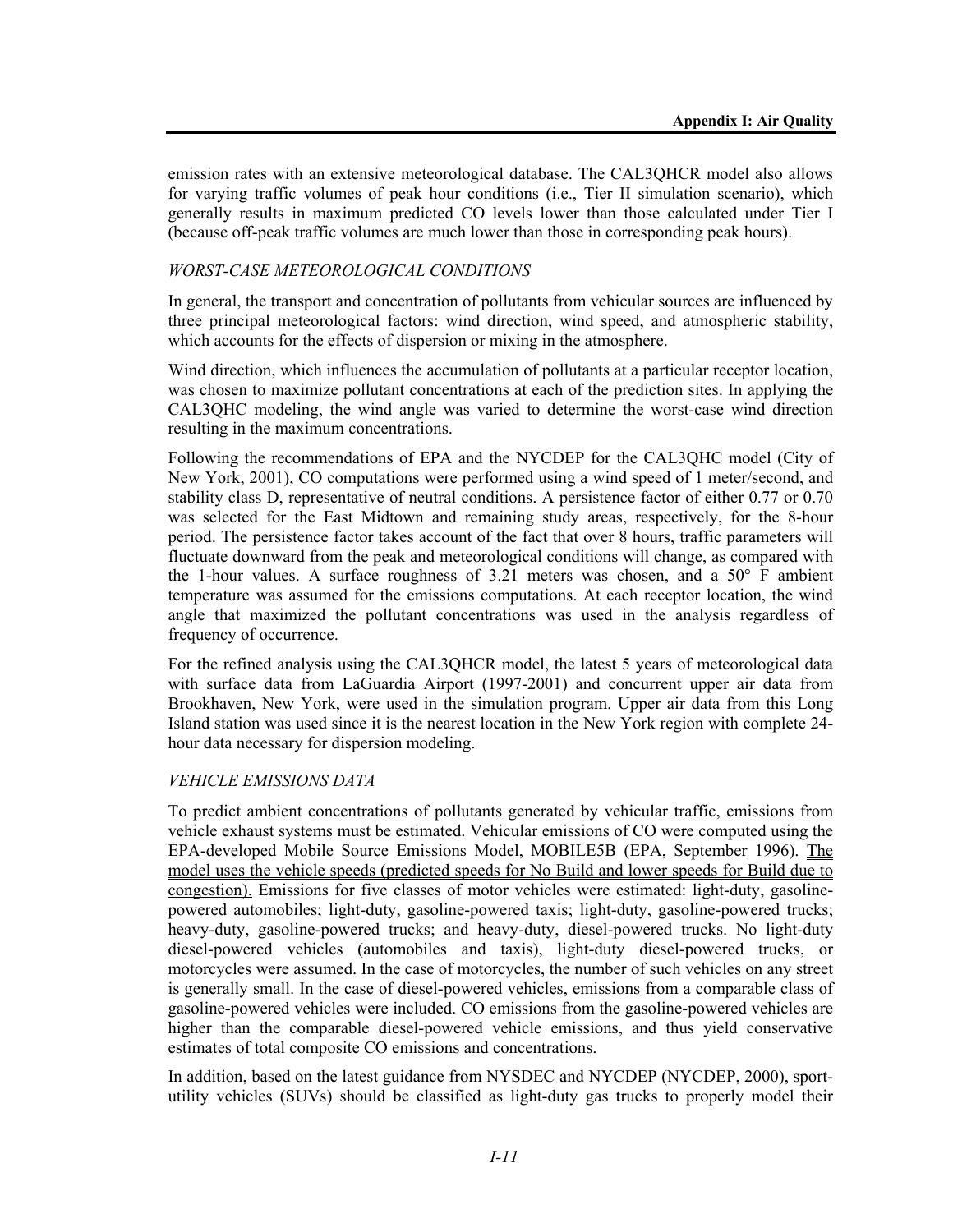emissions. NYSDEC has also officially removed the oxygenated fuels program and has replaced it with the Federal Reformulated Gasoline (RFG) program. Therefore, the MOBILE5B CO emission estimates were prepared accounting for this change in fuel programs.

Emission estimates were based on implementation of the New York State auto and light-duty gasoline-powered truck inspection and maintenance (I&M) program begun in January 1982 and the taxi I&M program begun in October 1977. The I&M program requires annual inspections of automobiles and light trucks to determine if CO and hydrocarbon emissions from the vehicles' exhaust systems are below emission standards. Vehicles failing the emissions test must undergo maintenance and pass a re-test to be registered in New York State.

Heavy-duty vehicle emission estimates reflect local engine displacement and vehicle loading characteristics. These data were obtained from the NYCDEP and are based on vehicle registration data.

### *VEHICLE OPERATING CONDITIONS*

Auto operating conditions used in the future conditions CO emission calculations were obtained from *Bureau of Science and Technology Report No. 34 (Revised)*. Since light-duty gasolinepowered trucks now include SUVs, the worst-case thermal conditions used for autos were assumed, as a conservative estimate. Table I-3 summarizes these thermal state conditions used in the analysis.

|                                      | $\mathbf{y}$ where $\mathbf{y}$ is a set of $\mathbf{y}$ |      |  |
|--------------------------------------|----------------------------------------------------------|------|--|
|                                      | <b>Analysis Period</b>                                   |      |  |
| <b>Vehicle</b>                       | AM                                                       | PМ   |  |
| Local Autos (Uptown)                 |                                                          |      |  |
| Percentage Cold (Non Catalytic)      | 22.5                                                     | 19.8 |  |
| Percentage Cold (Catalytic)          | 22.8                                                     | 26.3 |  |
| Percentage Hot (Catalytic)           | 0.6                                                      | 4.2  |  |
| Local Autos (Midtown)                |                                                          |      |  |
| Percentage Cold (Non Catalytic)      | 5.9                                                      | 21.6 |  |
| Percentage Cold (Catalytic)          | 6.1                                                      | 27.6 |  |
| Percentage Hot (Catalytic)           | 1.4                                                      | 3.9  |  |
| Light-Duty Gasoline Trucks (Uptown)  |                                                          |      |  |
| Percentage Cold (Non Catalytic)      | 19.8                                                     | 19.8 |  |
| Percentage Cold (Catalytic)          | 26.3                                                     | 26.3 |  |
| Percentage Hot (Catalytic)           | 4.2                                                      | 4.2  |  |
| Light-Duty Gasoline Trucks (Midtown) |                                                          |      |  |
| Percentage Cold (Non Catalytic)      | 21.6                                                     | 21.6 |  |
| Percentage Cold (Catalytic)          | 27.6                                                     | 27.6 |  |
| Percentage Hot (Catalytic)           | 3.9                                                      | 3.9  |  |

## **Table I-3 Vehicle Operating Conditions Assumed in the Air Quality Analysis**

### *TRAFFIC DATA*

Traffic data for the Second Avenue Subway's construction phase air quality analysis were derived from traffic counts and other information developed for the traffic analysis described in Chapter 5D, "Transportation—Vehicular Traffic." For the air quality analysis, a screening was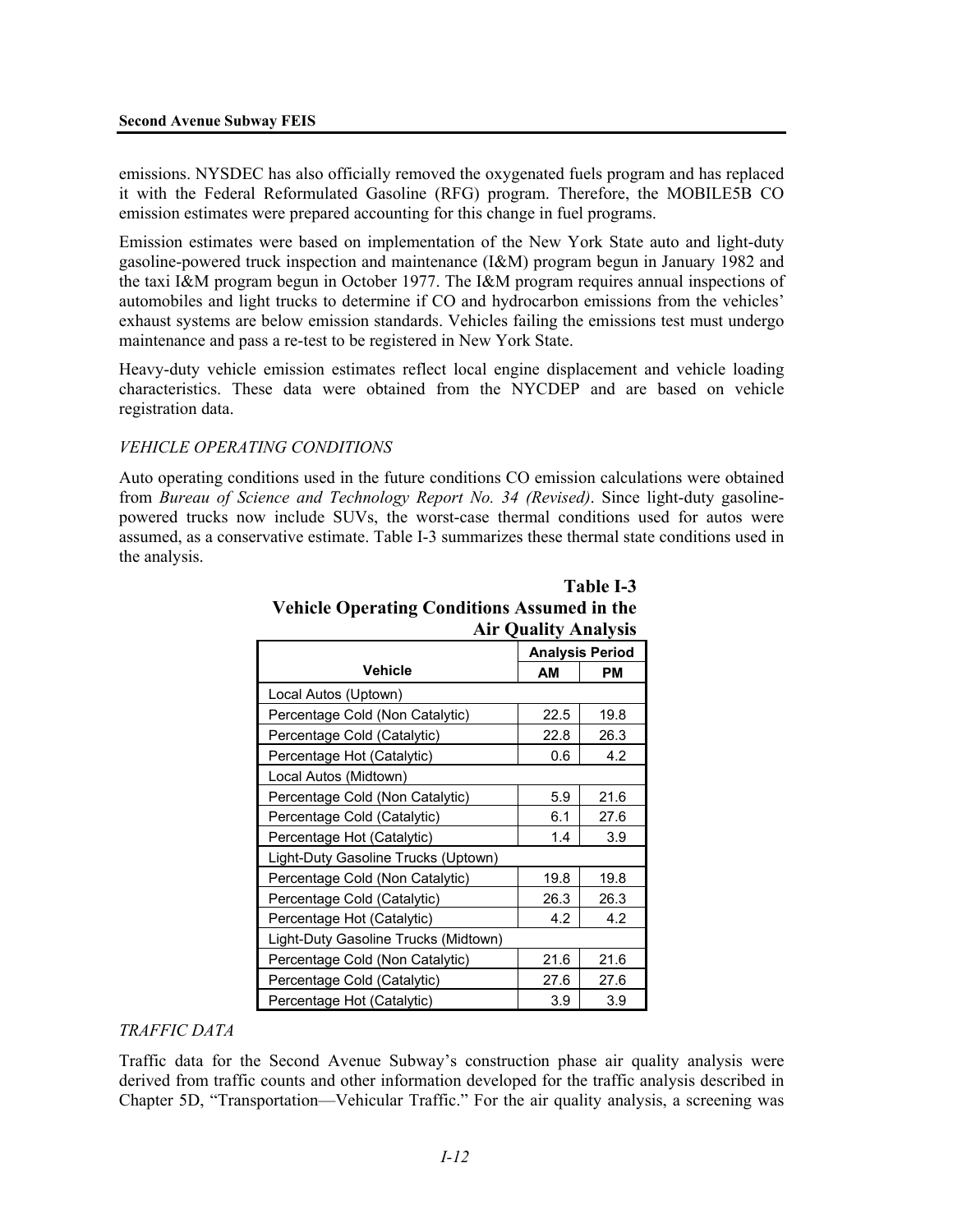conducted to determine the worst-case time periods for analysis at critical intersections. The screening analysis was also used to determine the weekday peak period that would be subjected to full-scale microscale analysis, based both on traffic volumes and approach delays, as well as the corresponding levels of service for the construction phase. The time periods selected for the mobile source analysis predict the greatest significant traffic impacts due to diversions resulting from the proposed construction activities and represent generally constrained study area traffic conditions.

The peak 8-hour concentrations were determined by applying a conservative persistence factor of 0.70 or 0.77 to the maximum predicted 1-hour local impact values (see above). This persistence factor accounts for the fact that over 8 hours, vehicle volumes will fluctuate downward from the peak, speeds may vary, and wind directions and speeds will change somewhat, compared with the conservative assumptions used for the single highest hour.

### *BACKGROUND CONCENTRATIONS*

Background concentrations are those pollutant concentrations not directly accounted for through the modeling analysis (which directly accounts for vehicular-generated emissions on the streets within 1,000 to 1,600 feet and line-of-sight of the receptor location). Background concentrations must be added to modeling results to obtain total pollutant concentrations at a prediction site.

The 8-hour average CO background concentrations used in the future (2010) analysis were 2.9 and 2.0 ppm, for the East Midtown and other study areas, respectively (see Table I-4 for modeling locations). These values, obtained from NYCDEP (The City of New York, 1998), are based on CO concentrations measured at NYSDEC monitoring stations and are adjusted to reflect the reduced vehicular emissions expected in the analysis year. This decrease reflects the increasing numbers of federally mandated lower-emission vehicles that are projected to enter the vehicle fleet as older, higher-polluting vehicles are retired (i.e., vehicle turnover), and the continuing benefits of the New York I&M program.

### *MOBILE SOURCE RECEPTOR LOCATIONS*

To determine the most significant air quality impacts that could occur at any location along the entire Second Avenue Subway alignment as a result of construction, five representative receptor sites in the three most congested neighborhood zones—East Harlem, the Upper East Side, and East Midtown—were selected for quantified microscale analysis (see Table I-4 and Figure I-1). These sites are the locations where the greatest construction-related air quality impacts and maximum changes in CO concentrations are expected. EPA's transportation conformity regulations require analyses of CO for individual sites that would be affected by construction activities for more than 5 years. Based on the project's current phasing plan, construction activities would last longer than 5 years at four locations: near the 125th Street Station (including construction of the station and mined tunnels), in the 96th Street vicinity, in the 34th Street vicinity, and at the Hanover Square Station area in conjunction with Pier 6. The project's effects on CO at each of those locations were analyzed. Quantitative CO analyses were conducted for the 96th Street and 34th Street areas, which represent the worst-case conditions, and the results of those quantitative analyses were used to qualitatively assess the project's effects on CO at 125th Street and near the Hanover Square Station.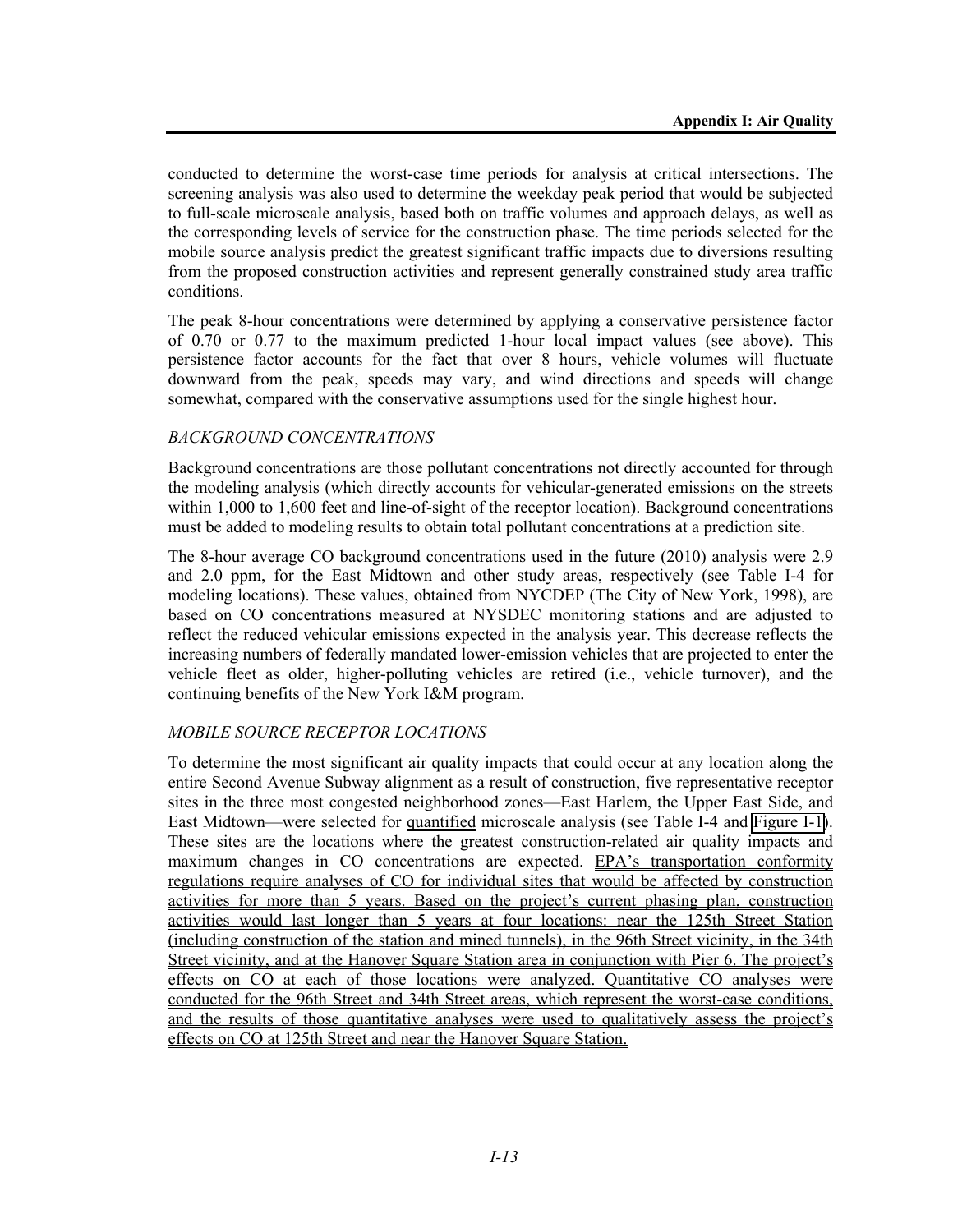# **Table I-4 Mobile Source Receptor Locations**

| <b>Receptor Site</b> | <b>Study Area</b>               | Location                         | <b>Time Period Analyzed</b> |
|----------------------|---------------------------------|----------------------------------|-----------------------------|
|                      | East Harlem                     | 124th Street and Park Avenue     | AM                          |
| 2                    | East Harlem/<br>Upper East Side | 96th Street and Lexington Avenue | AM                          |
| 3                    | East Harlem/<br>Upper East Side | 96th Street and Second Avenue    | AM/PM                       |
|                      | East Midtown                    | 34th Street and Lexington Avenue | AM                          |
| 5                    | East Midtown                    | 34th Street and Second Avenue    | AM/PM                       |

The five receptor sites were selected based on the results of the vehicular transportation analysis (see Chapter 5D), and represent either locations with the worst existing traffic conditions in the East Side study area or locations that would experience the greatest increases in traffic due to diversions and increased traffic from construction activities along the Second Avenue Subway alignment. The intersection that would be most severely affected by traffic during construction—34th Street and Second Avenue—was specifically chosen for analysis because it would be representative of other major study area cross streets (e.g., Second Avenue and 125th, 66th, 57th, and 42nd Streets) that would have potential CO impacts.

Because of the relatively lower levels of traffic congestion and the less intense traffic effects resulting from the construction activities in the Gramercy Park/Union Square, East Village/Lower East Side/Chinatown, and Lower Manhattan study areas, no receptor sites were selected for analysis in these areas. Changes to CO levels at all intersections throughout these areas would be proportionally smaller than at the five selected receptor sites, and would thus not represent "worst-case" conditions necessary for analysis purposes.

Multiple receptor sites were modeled at each of these intersections (i.e., receptors were placed at spaced intervals along the approach and departure links). Candidate intersections (intersections analyzed as part of the transportation chapter) were ranked based on the methodology developed by the EPA (November 1992) and the New York State Department of Transportation (NYSDOT) to evaluate critical locations.

Following EPA's procedure, the busiest study area intersections were selected by taking into account their traffic volumes and level of service (LOS), a measure of combined traffic volume, signal timing, and related congestion and delay. Traffic that would be diverted to specific intersections as a result of construction was also considered in ranking the study area intersections.

## **METHODOLOGY FOR ANALYZING PM10 PARTICULATE MATTER CONCENTRATIONS**

The analyses discussed below consider the effects of Second Avenue Subway construction on PM<sub>10</sub> concentrations. The analyses include both an on-street analysis consisting of detailed microscale intersection modeling, and a construction activity analysis consisting of detailed stationary, non-road and off-road source modeling. The study was performed using EPAdeveloped models and emission factors. Maximum  $PM_{10}$  concentrations near the construction sites were estimated and compared against the national and state air quality standards. Detailed modeling procedures using EPA-developed models and emission factors were employed to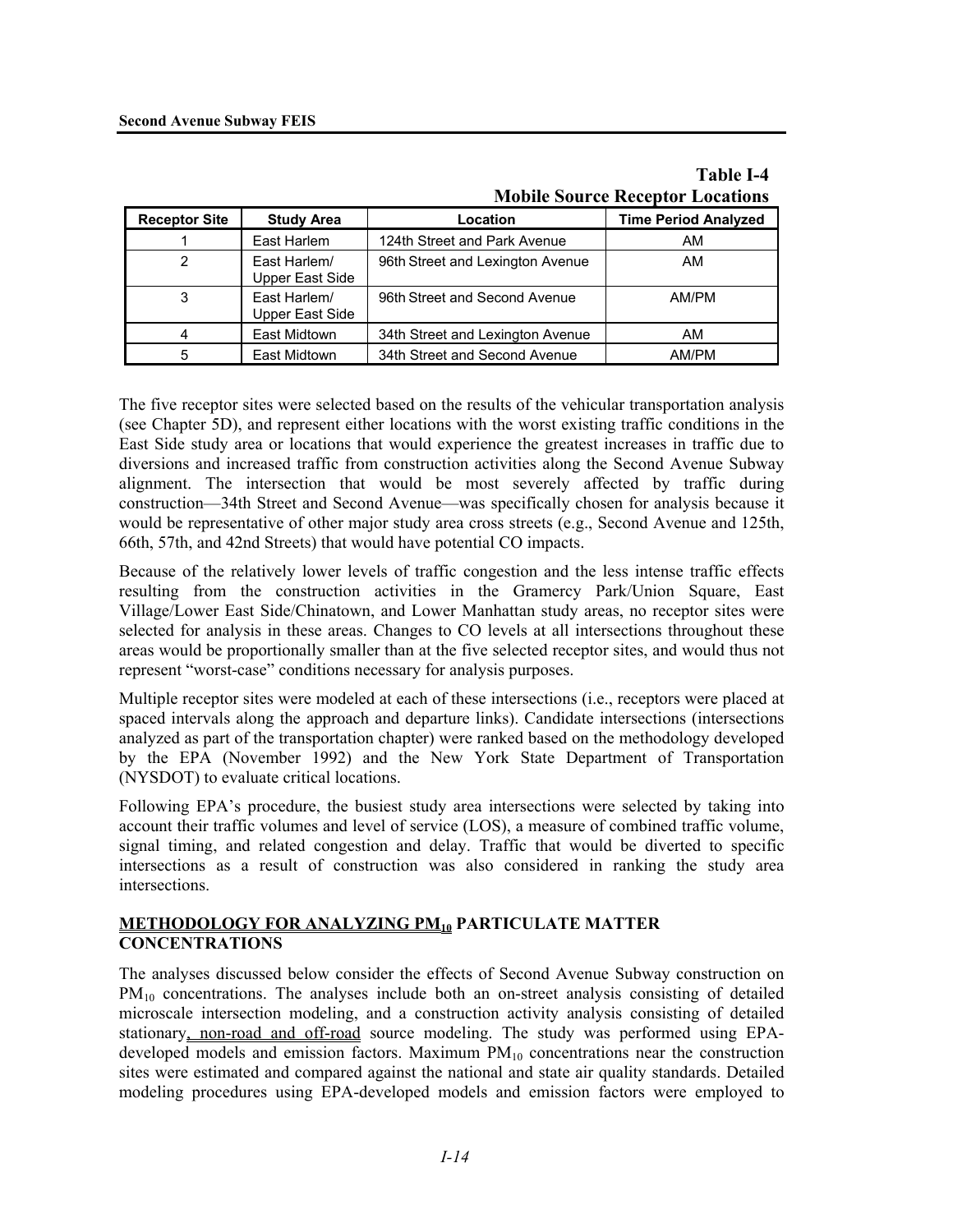analyze impacts from the on-street emissions and on-site operations during the construction phase.

### *DISPERSION MODELING*

To estimate the cumulative impact of  $PM_{10}$  emissions from all local sources—including on-street emissions from vehicles (both project-related and others) and emissions from construction activity within the construction sites—multiple source modeling was conducted using EPA's Industrial Source Complex Short Term version 3 (ISCST3) dispersion model, described in *User's Guide for the ISCST3 Dispersion Models* (EPA, 2002).

The ISCST3 model calculates pollutant concentrations from one or more sources based on hourly meteorological data. The meteorological data set consisted of the latest 5 years of concurrent meteorological data available (1997-2001), with surface data from LaGuardia Airport and concurrent upper air data from Brookhaven, New York. Computations with the ISCST3 model were made assuming stack tip downwash, buoyancy-induced dispersion, gradual plume rise, urban dispersion coefficients and wind profile exponents, no collapsing of stable stability classes, no building downwash, and elimination of calms. The potential air quality impacts were modeled without the building downwash algorithm enabled, since the sources of  $PM_{10}$  and  $PM_{2.5}$ associated with construction of the subway would be low-level sources and the maximum impacts from low-level  $PM_{10}$  and  $PM_{2.5}$  emission sources generally occur at or near ground level (within the first few stories of the emission source). Building wake effects would therefore not significantly impact maximum predicted concentrations for this analysis. The model was used to predict the fourth-highest daily and highest annual concentrations, defined by the EPA as a standard method for predicting PM<sub>10</sub> concentrations, and added to highest daily and annual background concentrations.

### *ON-STREET EMISSIONS*

EPA's transportation conformity regulations require analyses of  $PM<sub>10</sub>$  for individual sites that would be affected by construction activities for more than 5 years. The project's effects on PM<sub>10</sub> concentrations at the four locations where construction would last longer than 5 years in the current phasing plan were analyzed. A quantitative analysis was conducted for the three worstcase locations for PM (96th Street vicinity, 34th Street vicinity, and Pier 6 barge site), and the results of those quantitative analyses were used to qualitatively assess the project's effects on PM<sub>10</sub> at 125th Street.

The intersections at 96th Street and Second Avenue and 34th Street and Second Avenue were selected for detailed on-street analysis, since these sites, adjacent to long-term construction sites, would experience a large increase in diesel truck traffic generated by construction activities required to excavate and build the 96th and 34th Street Stations and staging areas/shaft sites/spoils removal areas. This analysis is considered conservative because increases in  $PM_{10}$ levels from construction traffic at other locations along the Second Avenue Subway alignment would either be comparable or proportionally smaller than increases at 96th Street and 34th Street, since the extent of construction would either be similar or reduced at those locations. In addition, both locations have a concentration of nearby residential and other sensitive uses, including schools, a public park and a hospital near 96th Street and a public park and religious institution near 34th Street.

In addition, a barge facility was also assessed because the construction operations at the potential barge site would differ from those along the subway alignment. The methodology used for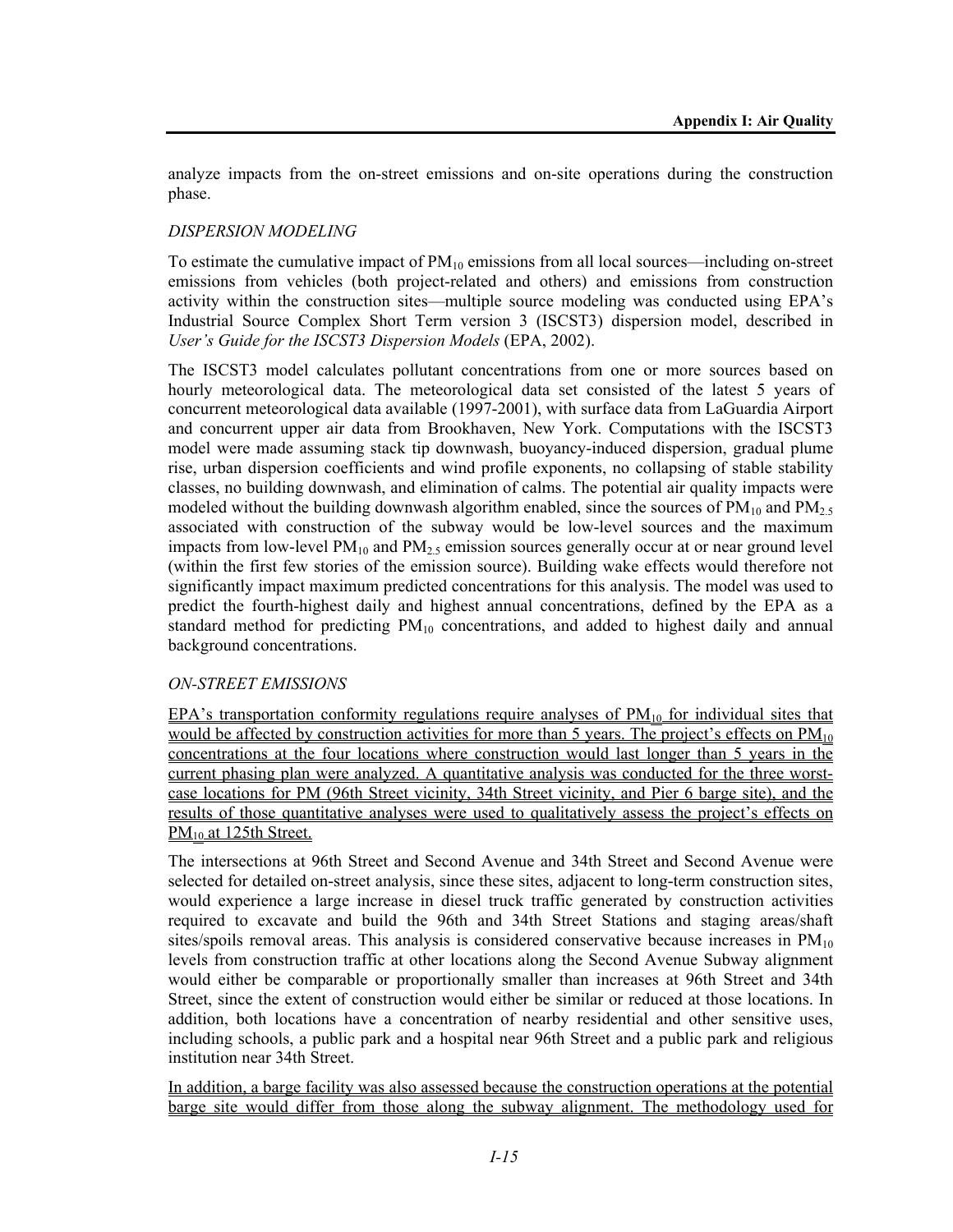assessing potential particulate matter effects from barging activities involved identifying a "worst case" assumption for the barge operation. The SDEIS described two possible barge sites that might be used during construction: one in East Harlem at 129th Street and the Harlem River, and the other in Lower Manhattan at Pier 6 and the East River. The air quality analysis in the SDEIS was conducted for the barge site that was identified as worst-case in terms of potential air quality effects, the 129th Street barge site. Both barge sites would have had similar loading and unloading operations using the same type and number of construction equipment. At both sites, it was assumed that the same numbers of trucks would travel between the barging operations and the project's construction sites. Both barge sites were located adjacent to a multi-lane, limited access highway (the Harlem River Drive at 129th Street and the FDR Drive at Pier 6). The 129th Street barge site is located directly across the street from a large public park, Harlem River Drive Park and Crack is Wack Playground. Because the sites were otherwise equivalent, the 129th Street barge site was selected as the worst-case barge site because it had a sensitive receptor (the park) in close proximity. Since completion of the SDEIS, the 129th Street barge site has been eliminated from further consideration, but the air quality analysis at this site can still be used to represent the reasonable worst-case air quality effects of barging operations for the project.

A detailed analysis of hour-by-hour traffic volumes over a 24-hour period was conducted to determine the diurnal change in on-street emissions. The 24-hour distribution of baseline traffic was determined from data collected at the both intersections. The 24-hour distribution of construction phase trucks was estimated by Eng-Wong, Taub & Associates for this analysis.

EPA's mobile source particulate model, PART5 (EPA, 1995a), was used to compute  $PM_{10}$ emission factors for on-street vehicles. Based on data collected in New York City, a paved road silt loading factor of 0.16 grams per square meter was employed. Other inputs utilized in the model include: 1) no precipitation—this is a worst-case emission for 24 hours during a dry period (an annual average would consist of 140 days of precipitation, which is the number of days in the year with more than 0.01 inches of rain, reducing the emission factor proportionally by 38.3 percent); a standard fleet average vehicle weight of 6,000 pounds; and a fleet average number of four wheels per vehicle. Vehicle classifications for on-street traffic were obtained from collected traffic data for Second Avenue.  $PM_{10}$  emission factors used for the models were 1.05 g/VMT and 0.04 g/vehicles per hour (vph) idling on Second Avenue, 1.03 g/VMT and 0.07 g/vph idling on the main streets (96th and 34th) and 1.45 g/VMT and 1.107 g/vph idling for trucks.

The section of the Harlem River Drive included in the modeling of the 129th Street barge site was modeled as a line source represented as discrete volume sources, as defined by the EPA's ISCST3 line source definition procedure. Because of the close proximity of residences to the onroad emissions at the 30s and 90s sites (see below), these roads were modeled as line sources represented as area sources with initial vertical dispersion. This procedure enables a more homogenous emission throughout each link and the placement of receptors close to the source. Initial vertical dispersion was calculated according to the procedure described for CAL3QHC line source modeling, based on a constant wind speed of 0.3 meters per second. This procedure produces more accurate results during the periods when the highest concentrations are expected; these concentrations have the greatest impact on the average annual or daily results.

### *CONSTRUCTION EMISSIONS*

Second Avenue Subway construction activities would take place at many locations along the proposed alignment. To determine which activities and locations should be used for the model,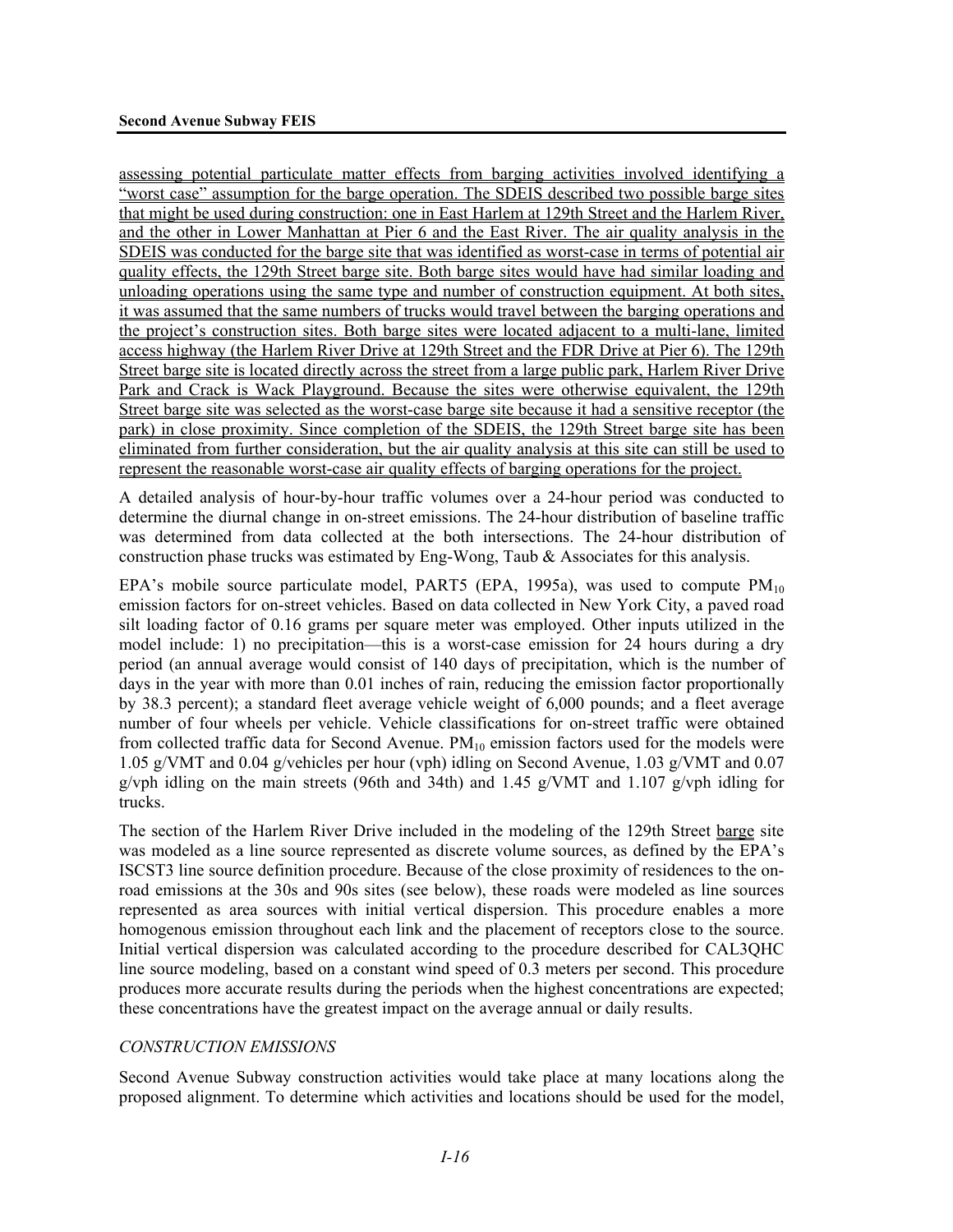the following factors were considered: intensity and duration of construction activities; proximity to sensitive uses; ability to represent activities that would occur in other places along the alignment; and amount of existing traffic. Based on these criteria, the area between 97th and 92nd Streets ("the 90s"), a corresponding area in the 30s concentrated near 36th Street ("the 30s"), and site that was proposed to be used for barging at the Harlem River Drive and 129th Street were selected for analysis. (The barge operation at 129th Street is no longer proposed, but this analysis is representative of the air quality effects of a barging operation at Pier 6 in Lower Manhattan that is still under consideration.) Within the 90s and 30s, two separate construction activities were modeled: the open-cut station excavation process and the spoils removal process for the tunnel boring machine.

These activities were identified because they would each require the largest number of construction vehicles and machinery over a multi-year period and because they would also occur at all locations where stations would be constructed. An analysis of each of these activities at these locations was performed separately<sup>1</sup> to assess potential impacts on  $PM_{10}$  concentrations from construction activity. This is considered to be a worst-case approach, because although construction could occur at a number of locations along the subway alignment, and although a variety of construction techniques could be used to build a particular project element, the methods that would result in the worst impacts are the two that have been selected for this analysis at these locations. Hence, the results of the analysis for each activity can be used to extrapolate conclusions about other portions of the subway alignment.

The following describes the methodology used to evaluate possible impacts from these construction activities.

### *Source Simulation*

l

On-site sources for Second Avenue Subway construction activities include emissions from the following:

- Truck and equipment movements on unpaved and paved surfaces;
- Transfer of spoils from cranes to trucks or barges;
- Transfer of materials from barges to storage areas and trucks;
- Transfer of spoils from trucks to temporary storage areas and vice versa; and
- Diesel emissions from construction equipment.

The specific construction activities, and corresponding locations, emissions sources, models or guidance used for emission rate calculations, and ISCST3 source types are shown in Tables I-5

<sup>&</sup>lt;sup>1</sup> As described in Chapter 3, it is not anticipated that the open-cut excavation process and the spoils removal process for the TBM would occur simultaneously in any location along the Second Avenue corridor. In the 90s construction zone, slurry wall construction and TBM operations could occur simultaneously for approximately one year during Phase 1. For air quality, the cut-and-cover operations at this location would be the worst-case condition (with greater effects to air quality than the year of simultaneous TBM and slurry wall operations), and therefore can be used to determine the worst-case conditions here.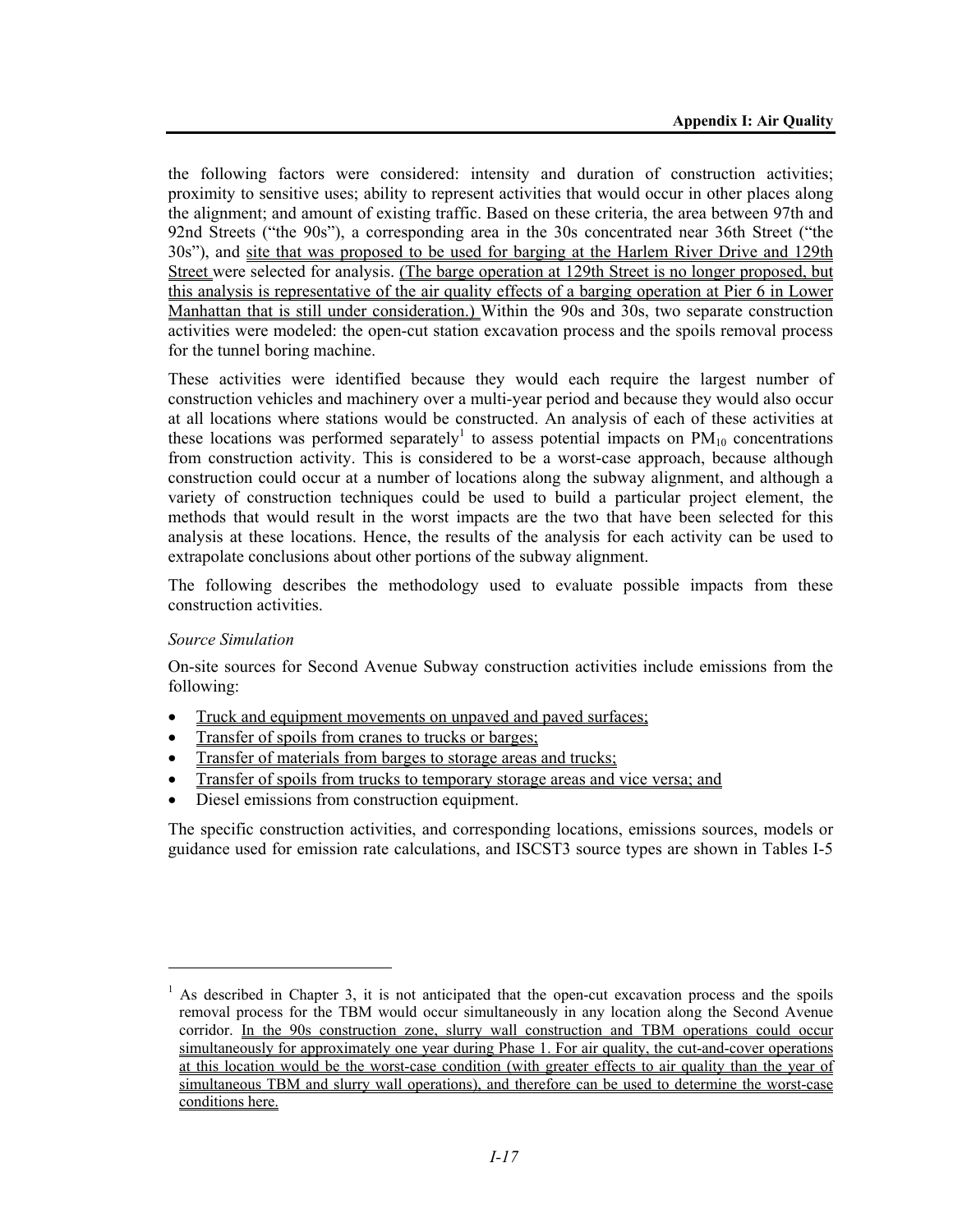|                                                                                                                          | Open-Cut Station Excavation Construction Activity (90s and 30s)                                                                                                         |                                   |                                                        |
|--------------------------------------------------------------------------------------------------------------------------|-------------------------------------------------------------------------------------------------------------------------------------------------------------------------|-----------------------------------|--------------------------------------------------------|
| <b>Modeled Activity and</b><br>Location                                                                                  | <b>Sources (Fugitive Dust or</b><br><b>Combustion from</b><br>Equipment)                                                                                                | <b>Source of Emission</b><br>Data | <b>ISCST3</b><br><b>Modeling</b><br><b>Source Type</b> |
| Open Station<br><b>Excavation Area</b>                                                                                   | <b>Fugitive Emissions</b><br>Unpaved Road (Two Front-<br>End Loaders and Bulldozer)                                                                                     | AP-42 Section 13.2.2              | Area                                                   |
| 96th to 95th Streets<br>36th to 35th Streets                                                                             | <b>Diesel Emissions</b><br><b>Two Front-End Loaders</b><br><b>Bulldozer</b><br><b>Cherry Picker</b>                                                                     | NONROAD Model                     |                                                        |
| Crane to Truck Transfer<br>of Spoils                                                                                     | <b>Diesel Emissions</b><br>Crane                                                                                                                                        | NONROAD Model                     | Point                                                  |
| 96th to 95th Streets<br>36th to 35th Streets                                                                             | <b>Fugitive Emissions</b><br>Spoils Transfer                                                                                                                            | AP-42 Section 13.2.4              | Area                                                   |
| Park Staging Area                                                                                                        | <b>Fugitive Emissions</b><br>Muck Bin <sup>1</sup>                                                                                                                      | AP-42 Section 13.2.4              | Area                                                   |
| 97th to 96th Streets<br>36th to 35th Streets                                                                             | <b>Diesel and Fugitive Emissions</b><br><b>Materials Loading Trucks</b>                                                                                                 | PART5 Model                       | Area                                                   |
|                                                                                                                          | <b>Diesel Emissions</b><br>Two Diesel Generators <sup>2</sup>                                                                                                           | NONROAD Model                     | Point                                                  |
|                                                                                                                          | <b>Diesel Emissions</b><br>Air Compressor <sup>2</sup>                                                                                                                  | NONROAD Model                     | Point                                                  |
| Spoils Loading Area<br>96th Street<br>36th Street                                                                        | <b>Diesel and Fugitive Emissions</b><br>Spoils Trucks                                                                                                                   | PART5 Model                       | Area                                                   |
| Notes:<br>planning for modeling purposes only.<br>2 hours per day, 6 days a week<br>2<br>24 hours per day, 6 days a week | Unless noted, all operations occur 16 hours per day, 6 days a week.<br>Types and locations of construction equipment and activities were developed based on preliminary |                                   |                                                        |

**Table I-5 Open-Cut Station Excavation Construction Activity (90s and 30s)**

and I-6 for the construction activities analyzed—open-cut station excavation and TBM spoils removal, respectively. The parameters used to model activities at the 129th Street barge site are shown in Table I-7. It was assumed that two separate areas would be modeled for the transfer operations at the barge site. These areas are defined as Area 1 and Area 2 in Table I-7. The ISCST3 model requires sources of emissions to be modeled as point, area, or volume sources. For the purposes of this air quality analysis, most emissions were modeled as either point or area sources. Although not part of the project, the traffic on the Harlem River Drive near the barge site was modeled due to the significance of the  $PM_{10}$  levels in the area and because such emissions would not be reflected in the monitored background levels. The road was simulated as a line source, represented in the model as discrete volume sources according to the EPA's ISCST3 modeling guidance. Emissions were calculated based on a daily traffic volume of 103,700 vehicles, with a daily maximum (capacity) peak of 6,320 vph (NYSDOT, 1999).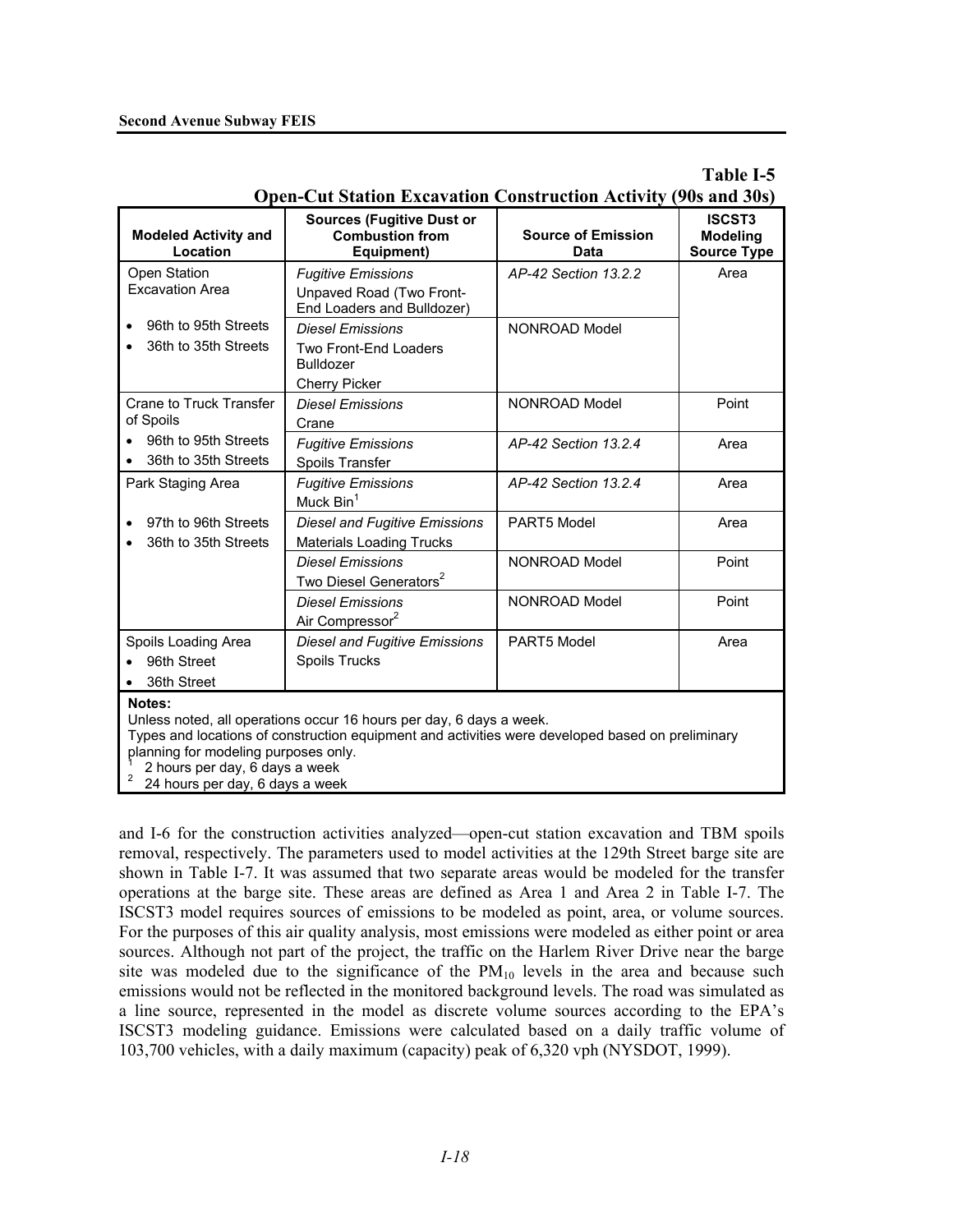# **Table I-6**

|                                                                                                 | <b>TBM Spoils Removal Construction Activity (90s and 30s)</b>                                                                                                                                                                                                                                         |                                   |                                                        |  |  |
|-------------------------------------------------------------------------------------------------|-------------------------------------------------------------------------------------------------------------------------------------------------------------------------------------------------------------------------------------------------------------------------------------------------------|-----------------------------------|--------------------------------------------------------|--|--|
| <b>Modeled Activity and</b><br>Location                                                         | <b>Sources (Equipment or</b><br><b>Fugitive Dust)</b>                                                                                                                                                                                                                                                 | <b>Source of Emission</b><br>Data | <b>ISCST3</b><br><b>Modeling</b><br><b>Source Type</b> |  |  |
| Crane to Truck<br><b>Transfer of Spoils</b><br>96th to 95th Streets<br>36th to 35th Streets     | <b>Fugitive Emissions</b><br><b>Unpaved Road Emissions</b><br>(Front-End Loader and<br>Bulldozer)                                                                                                                                                                                                     | AP-42 Section 13.2.2              | Area                                                   |  |  |
|                                                                                                 | <b>Diesel Emissions</b><br><b>Cherry Picker</b><br>Front-End Loader<br><b>Bulldozer</b>                                                                                                                                                                                                               | NONROAD Model                     |                                                        |  |  |
|                                                                                                 | <b>Fugitive Emissions</b><br><b>Spoils Transfer Emissions</b>                                                                                                                                                                                                                                         | AP-42 Section 13.2.4              |                                                        |  |  |
|                                                                                                 | <b>Diesel Emissions</b><br>Crane                                                                                                                                                                                                                                                                      | NONROAD Model                     | Point                                                  |  |  |
| Deck Opening Transfer<br>of Spoils<br>93rd to 92nd Streets<br>36th to 35th Streets<br>$\bullet$ | <b>Fugitive Emissions</b><br>Spoils Transfer                                                                                                                                                                                                                                                          | AP-42 Section 13.2.4              | Area                                                   |  |  |
| Park Staging Area<br>97th to 96th Streets                                                       | <b>Fugitive Emissions</b><br>Muck Bin <sup>1</sup>                                                                                                                                                                                                                                                    | AP-42 Section 13.2.4              | Area                                                   |  |  |
| 36th to 35th Streets                                                                            | <b>Diesel and Fugitive Emissions</b><br><b>Materials Loading Trucks</b>                                                                                                                                                                                                                               | PART5 Model                       | Area                                                   |  |  |
|                                                                                                 | <b>Diesel Emissions</b><br><b>Two Diesel Generators</b>                                                                                                                                                                                                                                               | NONROAD Model                     | Point                                                  |  |  |
|                                                                                                 | <b>Diesel Emissions</b><br>Air Compressor                                                                                                                                                                                                                                                             | NONROAD Model                     | Point                                                  |  |  |
| Spoils Loading Area<br>96th Street<br>36th Street<br>$\bullet$                                  | <b>Diesel and Fugitive Emissions</b><br>Spoils Trucks                                                                                                                                                                                                                                                 | PART5 Model                       | Area                                                   |  |  |
| Notes:                                                                                          | Unless noted, all operations occur 24 hours per day, 6 days a week.<br>contained to a change in the continuation of the set of the contract of the contract of the containing the contract of the containing of the containing of the containing of the containing of the containing of the containin |                                   |                                                        |  |  |

# Types and locations of construction equipment and activities were developed based on preliminary

planning for modeling purposes only. 1 2 hours per day, 6 days a week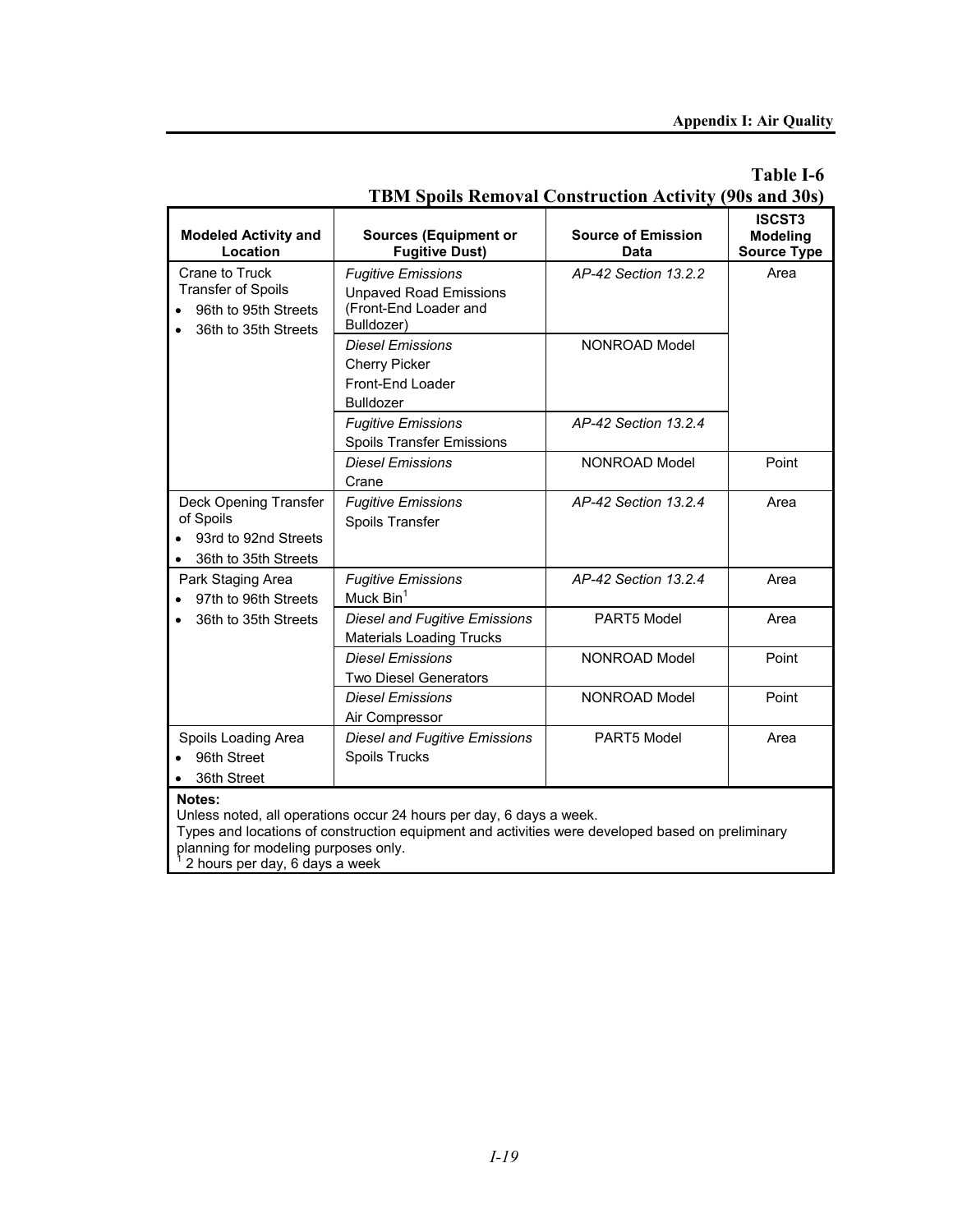### **Second Avenue Subway FEIS**

# **Table I-7 Barge Site Activity**

| <b>Modeled Activity</b><br>and/or Location                          | <b>Sources (Fugitive Dust or</b><br><b>Combustion from</b><br>Equipment)                                                                                                                                                                                                   | <b>Source of Emission</b><br>Data | <b>ISCST3</b><br><b>Modeling</b><br><b>Source Type</b> |
|---------------------------------------------------------------------|----------------------------------------------------------------------------------------------------------------------------------------------------------------------------------------------------------------------------------------------------------------------------|-----------------------------------|--------------------------------------------------------|
| Area 1 (identical<br>assumptions were<br>made for Area $2)^1$       | <b>Fugitive Emissions</b><br><b>Unpaved Road emissions</b><br>(Front-End Loader and<br>Bulldozer)                                                                                                                                                                          | AP-42 Section 13.2.2              | Area                                                   |
|                                                                     | <b>Diesel Emissions</b><br>Front-End Loader<br><b>Bulldozer</b>                                                                                                                                                                                                            | NONROAD Model                     |                                                        |
| Truck to Crane<br><b>Transfer of Spoils</b>                         | <b>Diesel Emissions</b><br>Crane                                                                                                                                                                                                                                           | NONROAD Model                     | Point                                                  |
| (identical assumptions<br>were made for Area 2)                     | <b>Fugitive Emissions</b><br>Spoils Transfer                                                                                                                                                                                                                               | AP-42 Section 13.2.4              | Area                                                   |
| Crane to Barge<br>Transfer of Spoils                                | <b>Diesel Emissions</b><br><b>Barge Crane</b>                                                                                                                                                                                                                              | NONROAD Model                     | Point                                                  |
| (identical assumptions<br>were made for Area 2)                     | <b>Fugitive Emissions</b><br>Spoils Transfer                                                                                                                                                                                                                               | AP-42 Section 13.2.4              | Area                                                   |
| <b>Staging Area</b>                                                 | <b>Diesel Emissions</b><br><b>Diesel Generator</b>                                                                                                                                                                                                                         | NONROAD Model                     | Point                                                  |
|                                                                     | <b>Diesel Emissions</b><br>Air Compressor                                                                                                                                                                                                                                  | NONROAD Model                     | Point                                                  |
|                                                                     | <b>Diesel Emissions</b><br>Two Barge Cranes                                                                                                                                                                                                                                | NONROAD Model                     | Point                                                  |
|                                                                     | <b>Diesel Emissions</b><br><b>Tug Boat Auxiliary Engine</b>                                                                                                                                                                                                                | See Below <sup>2</sup>            | Point                                                  |
| Materials Delivery Area                                             | <b>Diesel Emissions</b><br><b>Materials Loading Trucks</b>                                                                                                                                                                                                                 | PART5 Model                       | Area                                                   |
|                                                                     | <b>Fugitive Emissions</b><br><b>Materials Loading Trucks</b>                                                                                                                                                                                                               | AP-42 Section 13.2.2              |                                                        |
| Spoils Loading Area                                                 | <b>Diesel Emissions</b><br>Spoils Trucks                                                                                                                                                                                                                                   | PART5 Model                       | Area                                                   |
|                                                                     | <b>Fugitive Emissions</b><br><b>Spoils Trucks</b>                                                                                                                                                                                                                          | AP-42 Section 13.2.2              |                                                        |
| <b>FDR Mobile Emissions</b>                                         | <b>Diesel Emissions</b><br>Traffic                                                                                                                                                                                                                                         | AP-42 Section 13.2.1              | Line                                                   |
| planning for modeling purposes only.<br>EPA, 1999 and PANYNJ, 2001. | Note: Unless noted, all operations occur 24 hours per day, 6 days a week.<br>Types and locations of construction equipment and activities were developed based on preliminary<br>The barge site includes 2 identical loading facilities, identified here as Areas 1 and 2. |                                   |                                                        |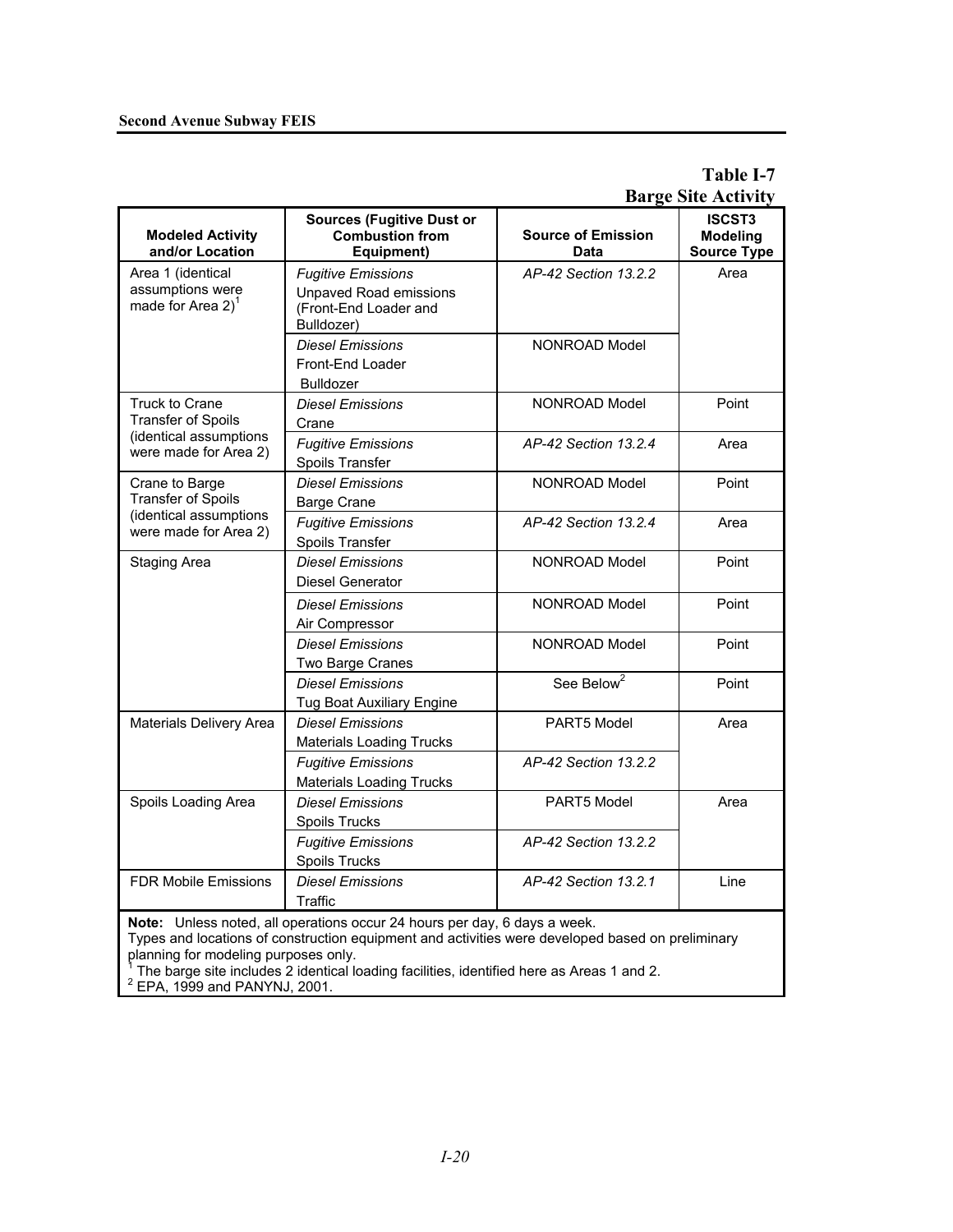The following is an overview of the assumptions made regarding equipment used for the stationary source modeling for the construction site activities for Second Avenue Subway.

- At each site, four to five pieces of heavy equipment would be operating on-site simultaneously either for 16 hours per day or 24 hours per day, depending on the construction activity.
- The generators and air compressor would be continuously operating 24 hours per day, six days per week at the park staging area.
- Conveyors could be used for spoils removal and transfer operations. However, this equipment was not considered to be a significant emission source requiring air quality modeling because the conveyors would be covered to control dust and noise or because they would be located below-ground.
- Assorted other pieces of smaller construction equipment were not included in the modeling because it was assumed that these pieces of equipment would be powered by a combination of generators and electric power. Smaller pieces of equipment include drills, forklifts, cement mixers, saw-cutters, etc.
- For the purposes of this analysis, all equipment and fugitive dust-generating activities were conservatively assumed to be located at-grade in unenclosed areas, although typically, many construction activities would occur below-grade. For example, truck hoists would likely be employed to allow trucks to be loaded below-ground. Also, much of the excavation work would occur beneath temporary panels placed over the excavated areas to maintain traffic flow and minimize surface disruptions.

Additionally, the following assumptions were made for the 129th Street barge facility:

- Spoils from three open station excavation areas and two areas that would involve both open station excavation and TBM activities were assumed to be transported simultaneously to the barge facility;
- Two identical areas were assumed to be utilized on the upland area near the barge site to the transfer of spoils. Three pieces of heavy equipment would be operating in each area for 24 hours per day, 6 days per week.
- The generator, air compressor, crane, and tug auxiliary engine were assumed to also be continuously operating 24 hours per day, six days per week.

### *Estimates of Emission Rates*

The emission estimates used to model the various sources were derived from three sources: PART5 model for fugitive dust sources from paved roads (EPA, 1995a); *EPA's AP-42, Compilation of Air Pollutant Emission Factors* (EPA, 1995-2000 and 1995-2002) for fugitive dust sources from unpaved roads and materials transfer; and EPA's Draft NONROAD Emissions Inventory Model for off road diesel-fueled equipment. Additionally, emissions from barge auxiliary engines were derived from EPA emission factors (EPA, 1999).

Emission estimates for  $PM_{10}$  were developed based on the processing rates identified for spoils that would be excavated. Spoils removed as part of the open station excavation construction activity were assumed to have a density of 2,700 lbs. per cubic yard. This value is given as the density of wet excavated earth (O'Brien, 1996), which most closely resembles the material to be excavated in this area. Additionally, the spoils to be excavated during the TBM construction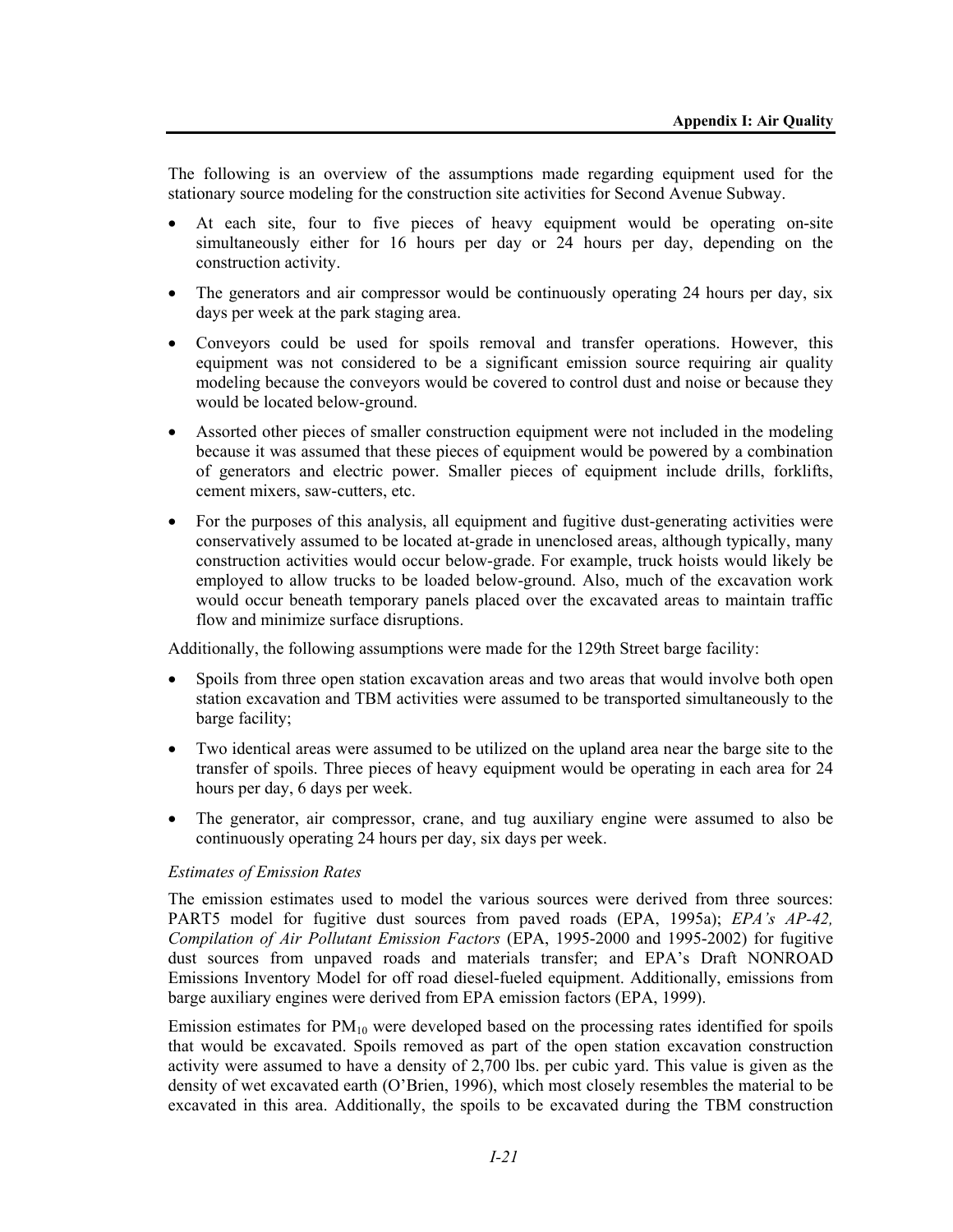activity were given a density of 3,400 lbs./cubic yard, wet gravel from 1/2 inch to 2 inches in size (O'Brien, 1996). This is considered to be a conservative approach because aggregate materials to be excavated during the TBM activity would be close to hand-sized, which would mean a lower density and overall processing rate, and would thus result in lower emission factors.

Total emissions were varied throughout operating hours. Open-cut station excavation was assumed to take place 16 hours a day and was therefore modeled at a constant rate from 6 AM to 10 PM. TBM spoils removal emissions were based on a 24-hour workday.

Tables I-8 through I-10 show the general assumptions that were used to determine the emission factors for all potential emission sources.

*PART5 Emission Rates.* Vehicular emissions for PM were computed using the previously discussed particulate matter emissions model, PART5. PART5 calculates PM emission factors, in grams per mile, from such on-road mobile sources as automobiles, trucks, and buses for particle sizes in the range of 1 to 10  $\mu$ m. PART5 also calculates fugitive dust releases for paved and unpaved roads, based on algorithms developed by the Office of Air Quality Planning and Standards, and idle emissions (in grams per hour) developed from manufacturers' data.

PART5 was used to model emissions from paved road surfaces, including emissions from vehicle exhaust and the resuspension of road dust. Second Avenue Subway activities that have the potential to release fugitive dust from paved road surface travel include movements from spoils removal trucks and materials loading trucks. These emissions were assumed to occur with open station excavation, TBM spoils removal, and on-road spoils transport activities. As for onroad fugitive dust calculations, worst-case daily values were used, including no precipitation.

*AP-42 Estimates of PM10 Emission Rates.* Estimates of PM10 emission rates from construction activities at the site were based on the anticipated operations and EPA emission factors and procedures (EPA, 1995-2000 and 1995-2002).

EPA's AP-42 sections 13.2.2 and 13.2.4, Unpaved Roads, and Aggregate Handling and Storage Piles, were used to estimate emission factors for vehicular travel on unpaved roads, and the onsite material transfer operations, respectively. These sections use empirical expressions to calculate estimated PM emission factors.

Unpaved road emissions are those that result from movements of vehicles on unpaved surfaces. This is a potential emission source because vehicle tire movements cause the resuspension of particles to the air. Various construction vehicles that were assumed to have frequent unpaved surface movements include front-end loader, cherry picker, and bulldozer, as well as truck movements transporting spoils and materials. Parameters used to determine the emission factor of these sources include particle size, silt content, and moisture content of the unpaved surfaces, regional precipitation, vehicle weight, and VMT per day.

Where site-specific information regarding silt content for the unpaved road was not available, typical values listed in AP-42 were used. Conversely, the worst-case dry conditions default value of 0.2 percent was assumed for the unpaved surface moisture content. This is a conservative assumption. A typical silt content of 8.5 percent taken from AP-42 Table 13.2.2-1 was assumed. The AP-42 empirical expression directly relates silt content to emissions—i.e., a high amount of silt in the unpaved surface increases the emission factor. Alternatively, moisture content is inversely correlated to emission factors.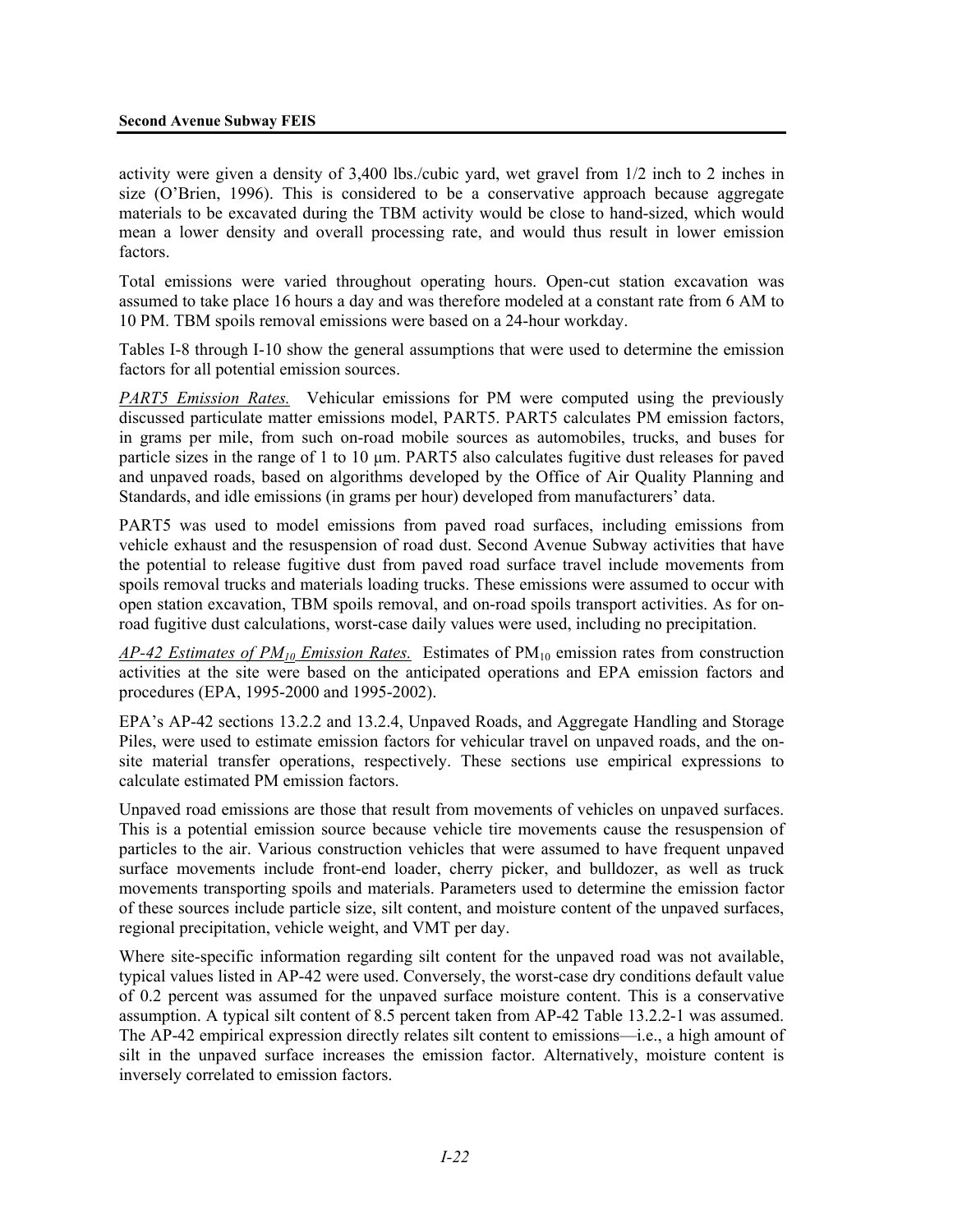# **Table I-8 Open-Cut Station Excavation Construction Activity Input Parameters (90s and 30s)**

| <b>Sources</b>                                                     |                                                                   |
|--------------------------------------------------------------------|-------------------------------------------------------------------|
| (Equipment or Fugitive Dust)                                       | <b>Assumptions</b>                                                |
| <b>Unpaved Road Movement</b>                                       | 160 trips per day for front-end loader                            |
| <b>Emissions</b>                                                   | 80 trips per day for bulldozer                                    |
|                                                                    | 70-foot travel distance                                           |
| 96th to 95th Streets<br>٠                                          | 8.5 percent silt content                                          |
| 36th to 35th Streets<br>٠                                          | 0.2 percent moisture content                                      |
|                                                                    | 140 days of precipitation per year (no reduction for daily model) |
|                                                                    | 30-ton front-end loader                                           |
|                                                                    | 8-ton bulldozer                                                   |
|                                                                    | 80 percent reduction for dust suppression program                 |
| Diesel-Fueled Equipment                                            | Diesel emissions from two front-end loaders, a bulldozer, and     |
|                                                                    | cherry picker were added to the emissions from equipment          |
| 96th to 95th Streets                                               | movements on unpaved roads.                                       |
| 36th to 35th Streets                                               | 85 percent ULSD reduction                                         |
| Crane                                                              | 15-foot stack height                                              |
|                                                                    | 0.5-foot stack diameter                                           |
| 96th to 95th Streets                                               | exhaust at ambient temperature                                    |
| 36th to 35th Streets                                               | 0.003'/sec exhaust velocity                                       |
| Crane to Truck Transfer of Spoils                                  | 169 tons/hr processing rate (based on 2,000 cy/day excavated and  |
|                                                                    | a soil density of $2,700$ lbs/cy <sup>1</sup> )                   |
| 96th to 95th Streets                                               | 11 percent moisture content                                       |
| 36th to 35th Streets                                               | 4.9 meters/sec mean wind speed                                    |
|                                                                    | 80 percent reduction for dust suppression program                 |
| Muck Bin, Park Staging Area                                        | 10 percent of total processing rate                               |
|                                                                    | 2 hours of operation per day                                      |
| 97th to 96th Streets                                               | 11 percent moisture content                                       |
| 36th to 35th Streets<br>п                                          | 4.9 meters/sec mean wind speed                                    |
|                                                                    | 80 percent reduction for dust suppression program                 |
| <b>Materials Loading Trucks</b>                                    | 45 trucks per day                                                 |
|                                                                    | 2 trucks idling on-site at all times                              |
| <b>Diesel Generators</b>                                           | 3-foot stack height                                               |
|                                                                    | 0-foot stack diameter                                             |
|                                                                    | exhaust at ambient temperature                                    |
|                                                                    | 0.003'/sec exhaust velocity                                       |
| Air Compressor                                                     | 3-foot stack height                                               |
|                                                                    | 0-foot stack diameter                                             |
|                                                                    | exhaust at ambient temperature                                    |
|                                                                    | 0.003'/sec exhaust velocity                                       |
| Spoils Removal Trucks                                              | 200 trucks per day                                                |
|                                                                    | 2 trucks idling on-site at all times                              |
| Sources:                                                           |                                                                   |
| EPA's AP-42, Compilation of Air Pollutant Emission Factors         |                                                                   |
| Preliminary planning information based on Preliminary Engineering. |                                                                   |
| O'Brien, 1996                                                      |                                                                   |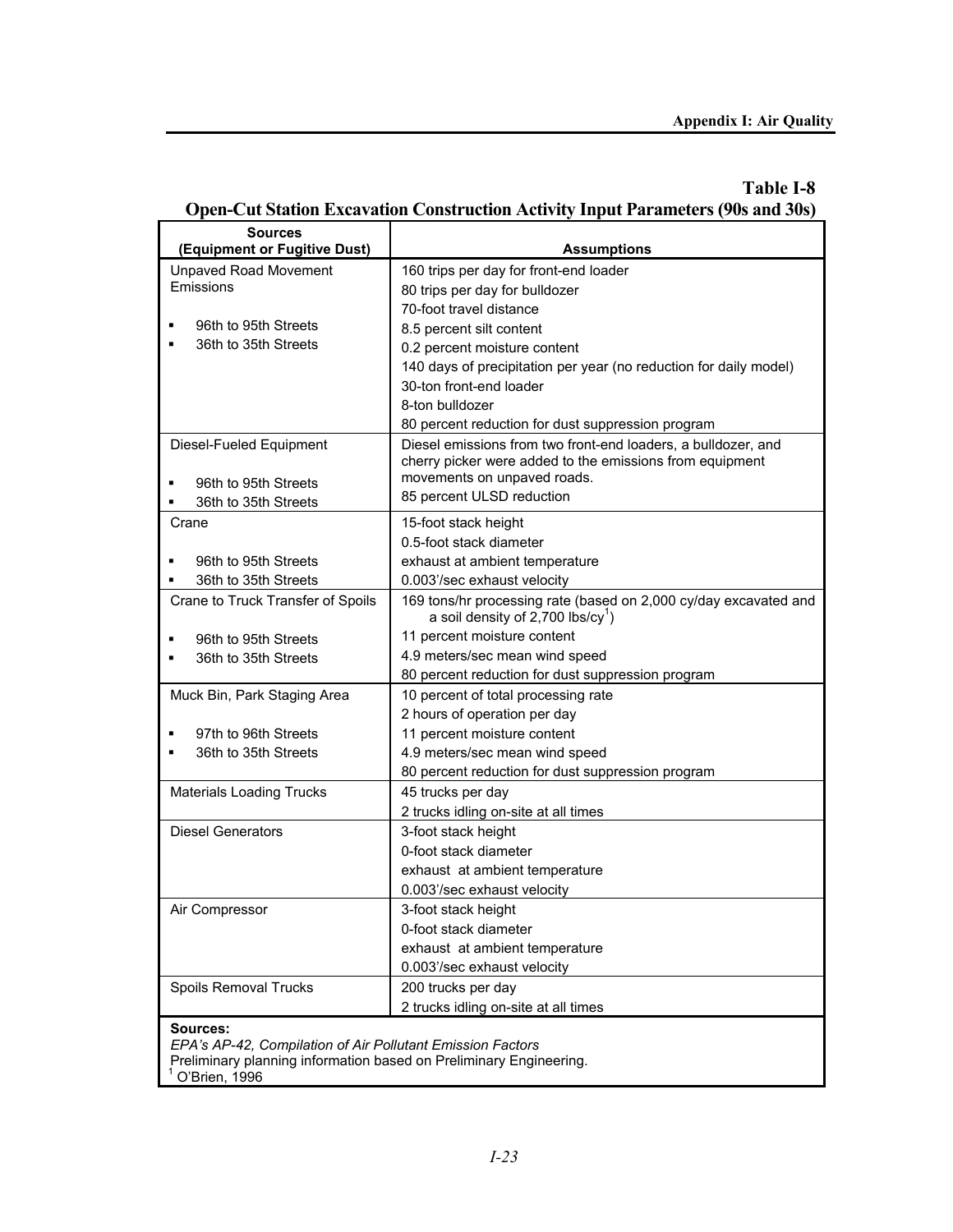# **Table I-9 TBM Spoils Removal Construction Activity Input Parameters (90s and 30s)**

| Sources                                                                                                                          |                                                                                              |
|----------------------------------------------------------------------------------------------------------------------------------|----------------------------------------------------------------------------------------------|
| (Equipment or Fugitive Dust)                                                                                                     | <b>Assumptions</b>                                                                           |
| <b>Unpaved Road Movement</b>                                                                                                     | 40 trips per day for front-end loader                                                        |
| Emissions                                                                                                                        | 20 trips per day for bulldozer                                                               |
|                                                                                                                                  | 70-foot travel distance                                                                      |
| 96th to 95th Streets<br>٠                                                                                                        | 8.5 percent silt content                                                                     |
| 36th to 35th Streets<br>٠                                                                                                        | 0.2 percent moisture content                                                                 |
|                                                                                                                                  | 140 days of precipitation per year (no reduction for daily model)<br>30-ton front-end loader |
|                                                                                                                                  | 8-ton bulldozer                                                                              |
|                                                                                                                                  | 80 percent reduction for dust suppression program                                            |
| Diesel-Fueled Equipment                                                                                                          | Diesel emissions from two front-end loaders, a bulldozer, and                                |
|                                                                                                                                  | cherry picker were added to the emissions from equipment                                     |
| 96th to 95th Streets<br>٠                                                                                                        | movements on unpaved roads.                                                                  |
| 36th to 35th Streets                                                                                                             | 85 percent ULSD reduction                                                                    |
| Crane to Truck Transfer of Spoils                                                                                                | 163 tons/hr processing rate (based on 2,300 cubic yards (cy)                                 |
|                                                                                                                                  | per day excavated and a gravel density of $3,400$ lbs/cy <sup>1</sup> )                      |
| 96th to 95th Streets<br>٠                                                                                                        | 2.1 percent moisture content                                                                 |
| 36th to 35th Streets<br>٠                                                                                                        | 4.9 meters/sec mean wind speed                                                               |
|                                                                                                                                  | 80 percent reduction for dust suppression program                                            |
| Crane                                                                                                                            | 15-foot stack height                                                                         |
|                                                                                                                                  | 0.5-foot stack diameter                                                                      |
| 96th to 95th Streets<br>٠                                                                                                        | exhaust at ambient temperature                                                               |
| 36th to 35th Streets                                                                                                             | 0.003'/sec exhaust velocity                                                                  |
| Deck Opening Transfer of Spoils                                                                                                  | 20 percent of total processing rate                                                          |
|                                                                                                                                  | 2.1 percent moisture content                                                                 |
| 93rd to 92nd Streets<br>٠                                                                                                        | 4.9 meters/sec mean wind speed                                                               |
| 36th to 35th Streets                                                                                                             | 80 percent reduction for dust suppression program                                            |
| Muck Bin, Park Staging Area                                                                                                      | 10 percent of total processing rate                                                          |
|                                                                                                                                  | 2 hrs of operation per day                                                                   |
| 97th to 96th Streets<br>$\blacksquare$                                                                                           | 2.1 percent moisture content                                                                 |
| 36th to 35th Streets<br>$\blacksquare$                                                                                           | 4.9 meters/sec mean wind speed                                                               |
|                                                                                                                                  | 80 percent reduction for dust suppression program                                            |
| <b>Materials Loading Trucks</b>                                                                                                  | 45 trucks per day                                                                            |
|                                                                                                                                  | 2 trucks idling on-site at all times                                                         |
| <b>Diesel Generators</b>                                                                                                         | 3-foot stack height                                                                          |
|                                                                                                                                  | 0-foot stack diameter                                                                        |
|                                                                                                                                  | 293K exhaust temperature                                                                     |
|                                                                                                                                  | 0.003'/sec exhaust velocity                                                                  |
| Air Compressor                                                                                                                   | 3-foot stack height                                                                          |
|                                                                                                                                  | 0-foot stack diameter                                                                        |
|                                                                                                                                  | exhaust at ambient temperature                                                               |
|                                                                                                                                  | 0.003'/sec exhaust velocity                                                                  |
| Spoils Removal Trucks                                                                                                            | 230 trucks per day<br>2 trucks idling on-site at all times                                   |
|                                                                                                                                  |                                                                                              |
| Sources:                                                                                                                         |                                                                                              |
| EPA's AP-42, Compilation of Air Pollutant Emission Factors<br>Preliminary planning information based on Preliminary Engineering. |                                                                                              |
| O'Brien, 1996                                                                                                                    |                                                                                              |
|                                                                                                                                  |                                                                                              |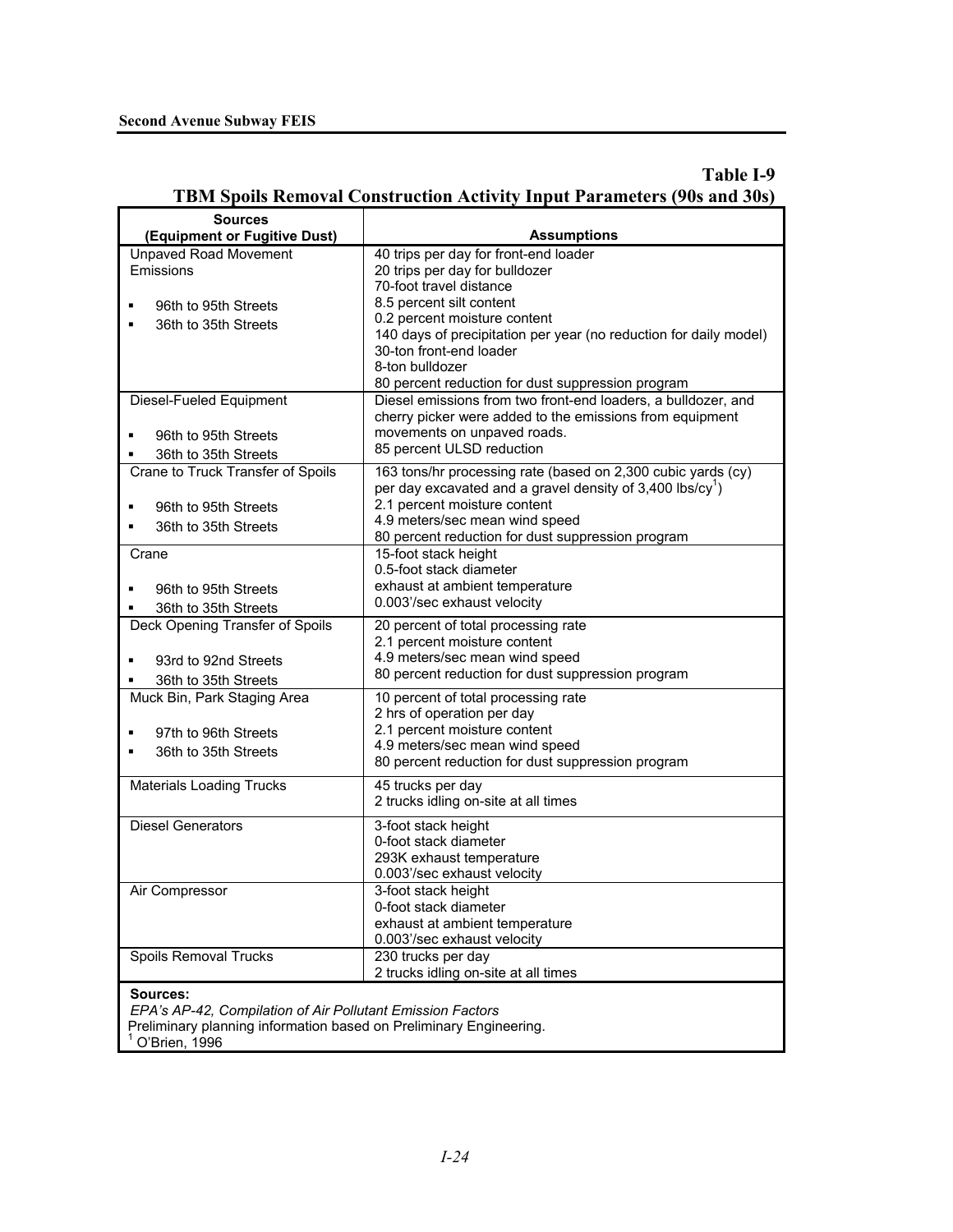# **Table I-10 Barge Site Activity**

| <b>Sources</b><br>(Equipment or Fugitive Dust)             | <b>Assumptions</b>                                                                                                             |  |  |
|------------------------------------------------------------|--------------------------------------------------------------------------------------------------------------------------------|--|--|
| Unpaved Road Construction                                  | 160 trips per day for front-end loader                                                                                         |  |  |
| <b>Equipment Movement Emissions</b>                        | 80 trips per day for bulldozer                                                                                                 |  |  |
| for Area 1 (identical assumptions                          | 70-foot travel distance                                                                                                        |  |  |
| were made for Area $2)^1$                                  | 8.5 percent silt content                                                                                                       |  |  |
|                                                            | 0.2 percent moisture content                                                                                                   |  |  |
|                                                            | 140 days of precipitation per year (no reduction for daily model)                                                              |  |  |
|                                                            | 30 ton front-end loader                                                                                                        |  |  |
|                                                            | 8 ton bulldozer                                                                                                                |  |  |
|                                                            | 80 percent reduction for dust suppression program                                                                              |  |  |
| Diesel-Fueled Equipment                                    | Diesel emissions from front-end loader and bulldozer were added to<br>the emissions from equipment movements on unpaved roads. |  |  |
|                                                            | 85 percent ULSD reduction                                                                                                      |  |  |
| Truck to Crane Transfer of Spoils                          | 419.5 tons/hr processing rate                                                                                                  |  |  |
| for Area 1 (identical assumptions<br>were made for Area 2) | 9.22 percent moisture content                                                                                                  |  |  |
|                                                            | 4.9 meters/sec mean wind speed                                                                                                 |  |  |
|                                                            | 80 percent reduction for dust suppression program                                                                              |  |  |
| Crane to Barge Transfer of Spoils                          | 419.5 tons/hr processing rate                                                                                                  |  |  |
| for Area 1 (identical assumptions<br>were made for Area 2) | 9.22 percent moisture content                                                                                                  |  |  |
|                                                            | 4.9 meters/sec mean wind speed                                                                                                 |  |  |
|                                                            | 80 percent reduction for dust suppression program                                                                              |  |  |
| Crane                                                      | 15-foot stack height                                                                                                           |  |  |
|                                                            | 0.5-foot stack diameter                                                                                                        |  |  |
|                                                            | 293K exhaust temperature                                                                                                       |  |  |
|                                                            | 0.003'/sec exhaust velocity                                                                                                    |  |  |
| <b>Diesel Generator</b>                                    | 3-foot stack height                                                                                                            |  |  |
|                                                            | 0-foot stack diameter                                                                                                          |  |  |
|                                                            | 293K exhaust temperature                                                                                                       |  |  |
|                                                            | 0.003'/sec exhaust velocity                                                                                                    |  |  |
| Air Compressor                                             | 3-foot stack height                                                                                                            |  |  |
|                                                            | 0-foot stack diameter                                                                                                          |  |  |
|                                                            | 293K exhaust temperature                                                                                                       |  |  |
|                                                            | 0.003'/sec exhaust velocity                                                                                                    |  |  |
| <b>Tug Boat Auxiliary Engine</b>                           | 15-foot stack height                                                                                                           |  |  |
|                                                            | 0.5-foot stack diameter                                                                                                        |  |  |
|                                                            | 293K exhaust temperature                                                                                                       |  |  |
|                                                            | 0.003'/sec exhaust velocity                                                                                                    |  |  |
| <b>Barge Cranes</b>                                        | 15-foot stack height                                                                                                           |  |  |
|                                                            | 0.5-foot stack diameter                                                                                                        |  |  |
|                                                            | 293K exhaust temperature                                                                                                       |  |  |
|                                                            | 0.003'/sec exhaust velocity                                                                                                    |  |  |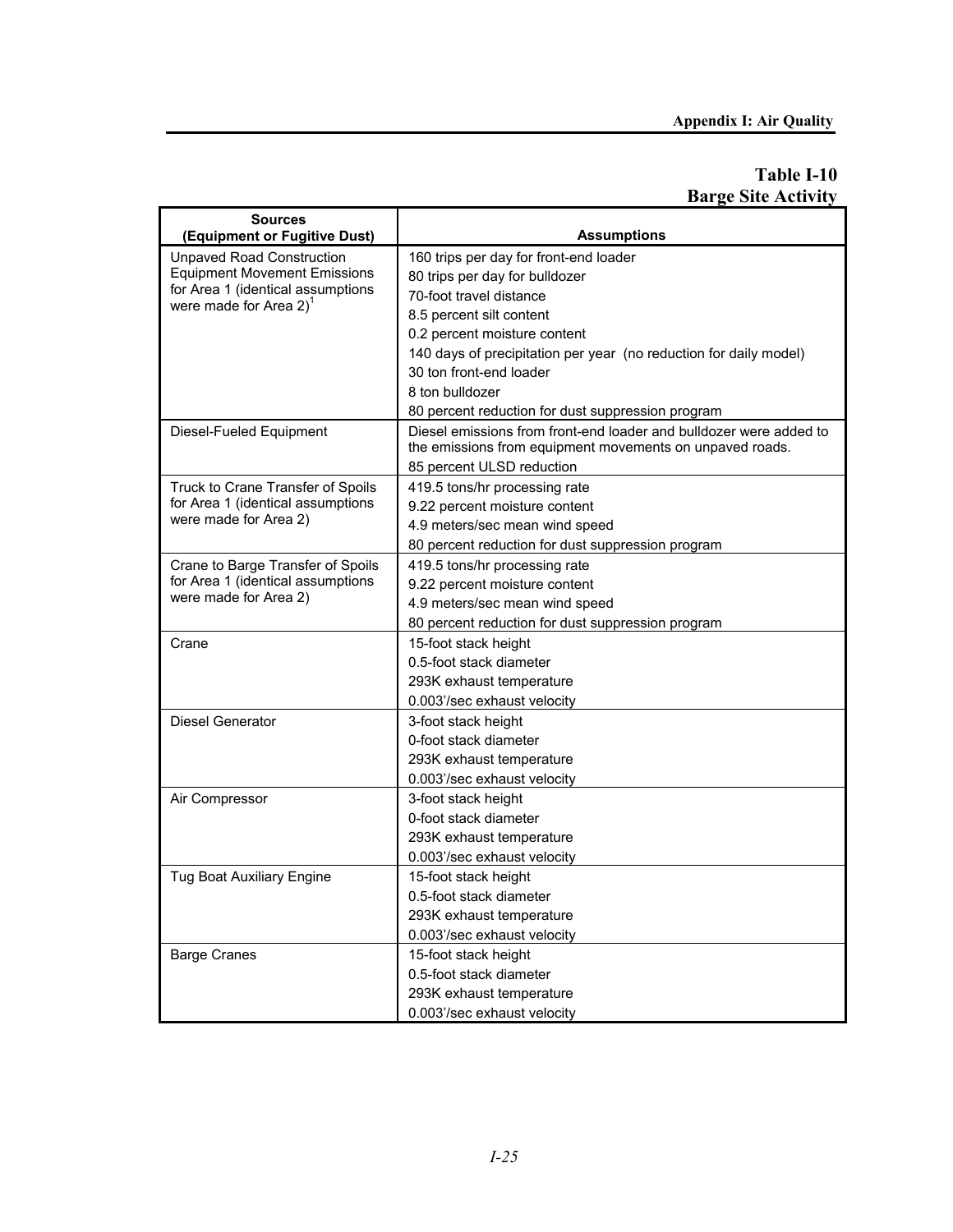### **Second Avenue Subway FEIS**

### **Table I-10 (cont'd) Barge Site Activity**

| <b>Sources</b><br>(Equipment or Fugitive Dust)             | <b>Assumptions</b>                                                                         |
|------------------------------------------------------------|--------------------------------------------------------------------------------------------|
| Unpaved Road Truck Movement                                | <b>Materials Delivery Trucks</b>                                                           |
| Emissions for Area 1 (identical                            | 10 trips per day                                                                           |
| assumptions were made for Area                             | 100-foot travel distance                                                                   |
| 2)                                                         | 8.5 percent silt content                                                                   |
|                                                            | 0.2 percent moisture content                                                               |
|                                                            | 140 days of precipitation per year (none for daily model)                                  |
|                                                            | 34-ton truck                                                                               |
|                                                            | 80 percent reduction for dust suppression program                                          |
|                                                            | <b>Spoils Trucks</b>                                                                       |
|                                                            | 820 trips per day                                                                          |
|                                                            | 100-foot travel distance                                                                   |
|                                                            | 8.5 percent silt content                                                                   |
|                                                            | 0.2 percent moisture content                                                               |
|                                                            | 140 days of precipitation per year (none for daily model)                                  |
|                                                            | 34-ton truck                                                                               |
|                                                            | 80 percent reduction for dust suppression program                                          |
| <b>Materials Loading Trucks</b>                            | 10 truck trips per day                                                                     |
|                                                            | 2 trucks idling on-site at all times                                                       |
| Spoils Removal Trucks                                      | 820 truck trips per day                                                                    |
|                                                            | 3 trucks idling on-site at all times                                                       |
| <b>FDR Mobile Emissions</b>                                | Traffic Data from NYS Highway Sufficiency Ratings NYSDOT 1999                              |
| Note:                                                      |                                                                                            |
|                                                            | The barge site includes two identical loading facilities identified here as Areas 1 and 2. |
| Source:                                                    |                                                                                            |
| EPA's AP-42, Compilation of Air Pollutant Emission Factors |                                                                                            |

Preliminary planning information based on Preliminary Engineering.

l

The emission factors related to spoils transfer operations, derived from AP-42 *Aggregate Handling and Storage Piles*, take into account particle size, moisture content of materials handled, and wind speed. A moisture content of 11.0 and 2.1 percent was used for the open-cut station excavation and TBM spoils removal, respectively. Moreover, a moisture content of 9.22 percent was used for the transfer of spoils at the barge facility to account for the different spoils coming from open station excavation and TBM activity. The higher moisture content was assumed for the open-cut station activity because the material to be excavated is soil that will be significantly watered, whereas the material to be excavated with the TBM would be rock-sized material, which generally has lower moisture content.

An 80 percent control factor<sup>1</sup> was applied to the AP-42 unpaved and materials transfer emissions calculations. This control factor accounts for watering and chemical applications that are

<sup>&</sup>lt;sup>1</sup> According to AP42 13.2.4, "Continuous chemical treating of material loaded onto piles, coupled with watering treatment of roadways, can reduce total particulate emissions from aggregate storage operations by up to 90 percent." Suppression of unpaved road dust, according to AP42 13.2.2 (Draft version) can reduce up to 95 percent of PM emissions.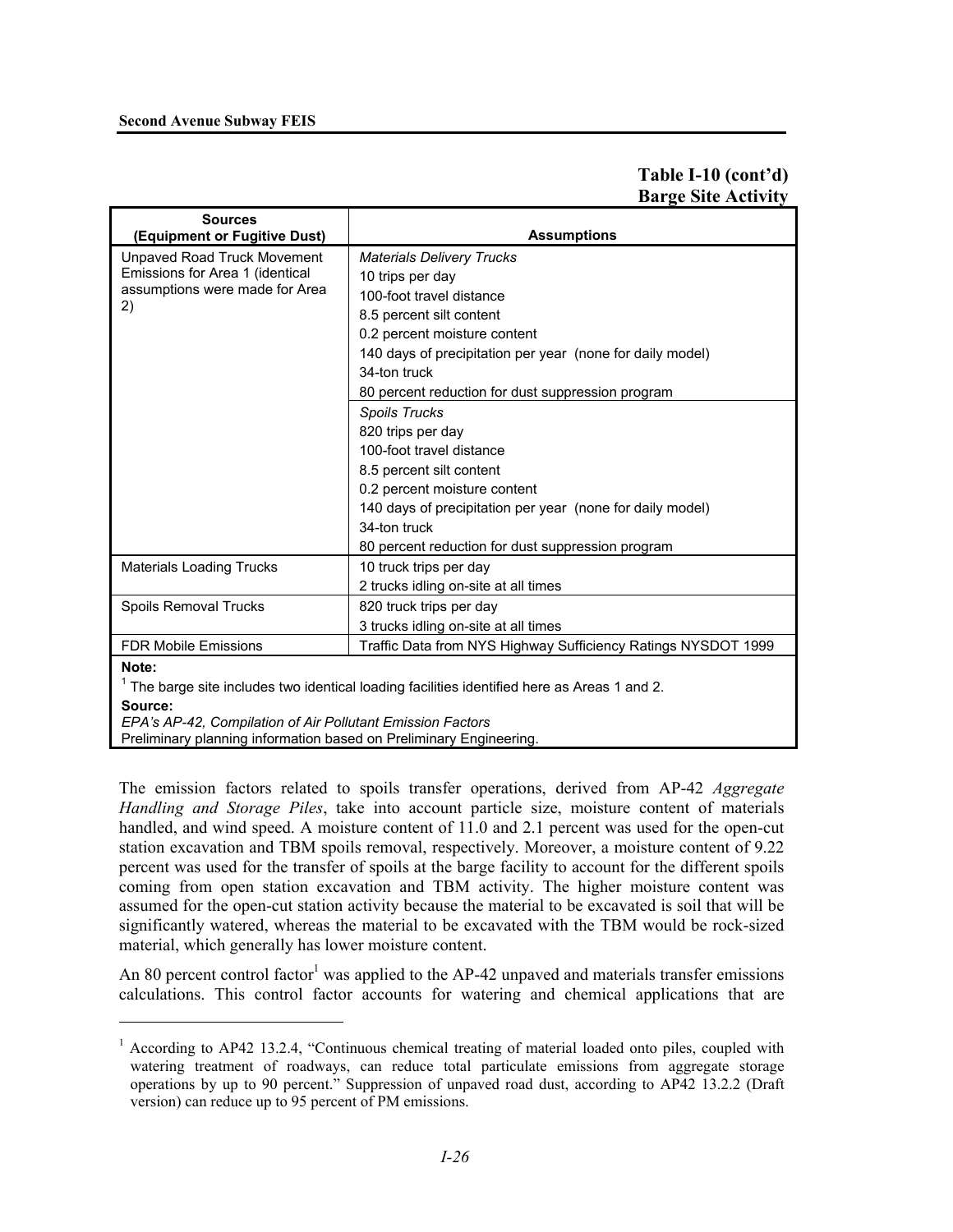**Table I-11**

planned to be used as part of the Second Avenue Subway dust-suppression program, which would be developed and monitored by New York City Transit (NYCT). The program would include the use of dust covers for trucks, (water) spray misting exposed areas, and using safe chemical dust suppressants to treat and control spoils at construction areas that could otherwise be a source of substantial fugitive dust emissions. The construction dust-suppression program would be included in the project's Construction Environmental Protection Program (CEPP). As explained in other chapters of this FEIS, the CEPP will be the document in which all project commitments and requirements related to construction will be incorporated. NYCT will incorporate relevant portions of the CEPP in all construction contracts, and contractors will be obligated to follow these provisions. NYCT will ensure that the CEPP and all related individual plans established by its contractors are implemented and coordinated.

*NONROAD Model.* PM<sub>10</sub> emissions from non-road construction equipment were computed using EPA's Draft NONROAD Emissions Inventory Model (EPA, June 8, 2000). NONROAD calculates emissions in grams per brake-horsepower-hour from such non-road diesel equipment sources as front-end loaders, cranes, bulldozers, and generators. The NONROAD model was developed by EPA to assist state and local air pollution control agencies in creating and projecting inventories of emissions from non-road mobile sources. Emissions of hydrocarbons (HC),  $NO_x$ , CO, carbon dioxide (CO<sub>2</sub>), SO<sub>x</sub>, and PM are included in this model.

The model estimates emissions for each specific type of equipment by multiplying the population for the base or a future projected year, the average load factor (which is an estimate of the fraction of available power which is used), activity use in hours per year, and an emission factor. Projections are made using projected growth rates and scrappage rates to quantify the population of equipment at different times. Emission factors take into account engine deterioration factors and future lower emission levels based on regulation. The model can estimate non-road emission inventories from different geographical areas ranging from the national level to the sub-county level, as well as make projections for a single month to multiple years. It incorporates geographical information, population statistics, and equipment information.

Specific emission factors for the construction equipment that would be used in the project, presented in Table I-11, were taken from the NONROAD data tables. Horsepower data was derived from the Preliminary Engineering team and various other sources, including the following websites: Caterpillar Equipment, Toyota Industrial Equipment, Harrington Hoists and Cranes, Honda Industrial Generators, Komatsu Equipment Company, and Manitowoc Cranes.

|                                                  | <b>NONROAD</b><br><b>Emission Factor</b><br>$(g/hp-hr)$ | <b>Horsepower</b> | <b>Emission</b><br>Factor (g/hr) | <b>Emission</b><br>Factor<br>(g/s) | <b>NONROAD</b><br><b>Load Factor</b> | Actual<br><b>Emission</b><br>Factor (g/s) |
|--------------------------------------------------|---------------------------------------------------------|-------------------|----------------------------------|------------------------------------|--------------------------------------|-------------------------------------------|
| Crane                                            | 0.2544                                                  | 300               | 76.32                            | 0.0212                             | 0.43                                 | 0.0091                                    |
| Cherry Picker                                    | 0.2470                                                  | 300               | 74.10                            | 0.0206                             | 0.43                                 | 0.0089                                    |
| Front-End Loader                                 | 0.2436                                                  | 175               | 42.63                            | 0.0118                             | 0.55                                 | 0.0065                                    |
| Air Compressor                                   | 0.3816                                                  | 200               | 76.32                            | 0.0212                             | 0.48                                 | 0.0102                                    |
| <b>Bulldozer</b>                                 | 0.2340                                                  | 70                | 16.38                            | 0.0046                             | 0.59                                 | 0.0020                                    |
| Portable Generator                               | 0.5088                                                  | 50                | 25.44                            | 0.0071                             | 0.62                                 | 0.0030                                    |
| <b>Tug Boat Auxiliary</b><br>Engine <sup>1</sup> | 0.5361                                                  | 50                | 26.81                            | 0.0074                             | 0.40                                 | 0.0030                                    |
| Notes:                                           |                                                         |                   |                                  |                                    |                                      |                                           |

**NONROAD PM10 Emission Factors for Diesel Combustions Engine Sources**

EPA, 1999 and PANYNJ, 2001

1

 Emission factors are without implementation of ultra-low sulfur diesel (ULSD) fuel and diesel particulate filters. **Source:** EPA's Draft NONROAD Emissions Inventory Model, Office of Transportation and Air Quality, June 8, 2000.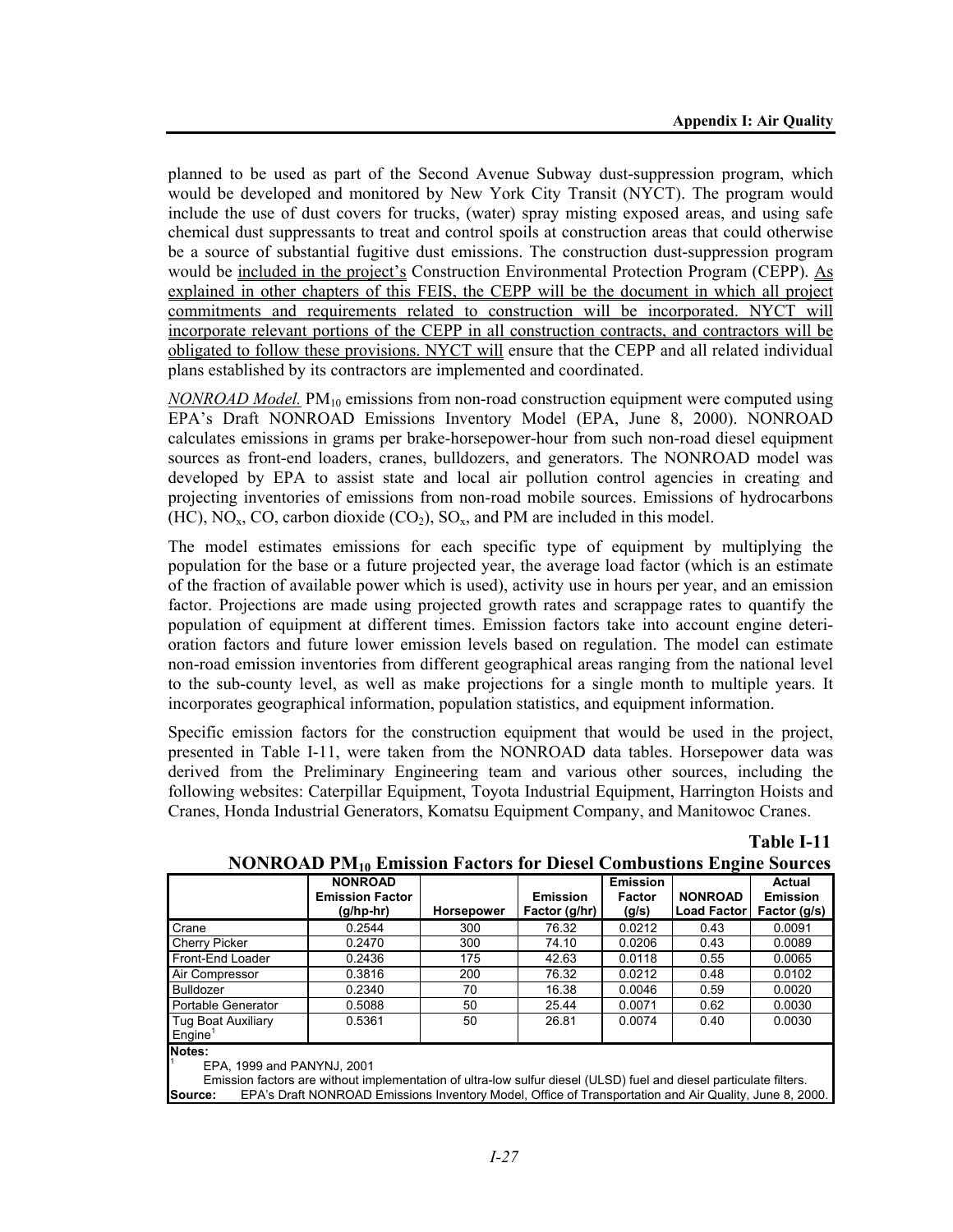For the air quality analysis, the stationary diesel-fueled equipment was modeled as point sources (crane, generator, air compressor, and auxiliary engine), and the mobile diesel-fueled equipment was modeled as area sources (front-end loader, bulldozer, and cherry picker), to account for equipment movements on the unpaved surfaces.

To reduce emissions from construction equipment, NYCT has directed that all future contracts for capital construction projects include requirements for using ultra-low sulfur diesel (ULSD) fuel and diesel particulate filters in all heavy non-road equipment. This policy is recommended by the NYSDEC and other environmental organizations attempting to minimize emissions. ULSD fuel, with a maximum sulfur content of 15 parts per million, not only reduces emissions, but it also permits the use of advanced pollution control technologies. Implementation of these measures can reduce the emission of particles from combustion by approximately 85 percent.<sup>1</sup> The emission rates, presented below in Tables I-12 through I-16, account for this reduction. This reduction was not used for on-road vehicles, as they could not be controlled under this program.

| <b>Source</b>                                                                                                                                                                                                                                                                                                                                                                                                                                                                                                                                                       |             | $PM_{10}$ Emission Rate <sup>1</sup><br>(q/sec/m <sup>2</sup> ) | Total      |           |
|---------------------------------------------------------------------------------------------------------------------------------------------------------------------------------------------------------------------------------------------------------------------------------------------------------------------------------------------------------------------------------------------------------------------------------------------------------------------------------------------------------------------------------------------------------------------|-------------|-----------------------------------------------------------------|------------|-----------|
| <b>Description</b>                                                                                                                                                                                                                                                                                                                                                                                                                                                                                                                                                  | Area $(m2)$ | 24 Hour                                                         | Annual     | (kg/year) |
| Open Station Excavation <sup>2</sup>                                                                                                                                                                                                                                                                                                                                                                                                                                                                                                                                | 836         | 1.53E-5                                                         | $9.44E-6$  | 146.8     |
| Crane to Truck Transfer of Spoils<br>(Fugitive Dust)                                                                                                                                                                                                                                                                                                                                                                                                                                                                                                                | 167         | $3.7E - 5$                                                      | $3.7E - 5$ | 111.9     |
| Muck Bin (Fugitive Dust)                                                                                                                                                                                                                                                                                                                                                                                                                                                                                                                                            | 111         | $5.6E-6$                                                        | $5.6E-6$   | 11.2      |
| Spoils Removal Truck Loading <sup>3</sup>                                                                                                                                                                                                                                                                                                                                                                                                                                                                                                                           | 232         | $2.9E-6$                                                        | $2.9E-6$   | 0.0327    |
| Materials Delivery Truck Unloading <sup>3</sup>                                                                                                                                                                                                                                                                                                                                                                                                                                                                                                                     | 232         | $2.7E-6$                                                        | $2.7E-6$   | 0.0309    |
| Notes:<br>Emissions based on 16 hours per day and 6 days per week of operation<br>With 80 percent reduction on fugitive dust emissions from paved and unpaved surfaces due<br>to dust-suppression program and 85 percent reduction on off-road diesel combustion<br>emissions due to ULSD requirements. Emission rates were calculated over entire area of<br>activity. Annual includes natural precipitation.<br>$\overline{2}$<br>Unpaved road movements and diesel emissions<br>3<br>Paved road movements and diesel emissions<br><b>Source: AP-42 and PART5</b> |             |                                                                 |            |           |

# **Emission Rates for Area Sources for Open-Cut Station Excavation**

**Table I-12** 

### *Receptor Locations*

l

A comprehensive receptor grid, including discrete receptors (i.e., off-site locations providing continuous public access) that represent nearby sensitive uses, was developed for the modeling analysis. Discrete receptors were placed at residential windows surrounding each construction site perimeter, at various elevations. In addition, ground-level receptors were located at other locations with continuous public access. Receptors modeled included nearby parks, schools, and hospitals.

<sup>1</sup> The reduction of 85 percent is based on the Northeast States for Coordinated Air Use Management (NESCAUM), Memorandum: Diesel Emissions Resulting from Ground Zero Activity, April 8, 2002; *The Impact Of Retrofit Exhaust Control Technologies On Emissions From Heavy-Duty Diesel Construction Equipment*, SAE 199-01-0110, Environment Canada, NESCAUM, Manufacturer Emission Controls Association.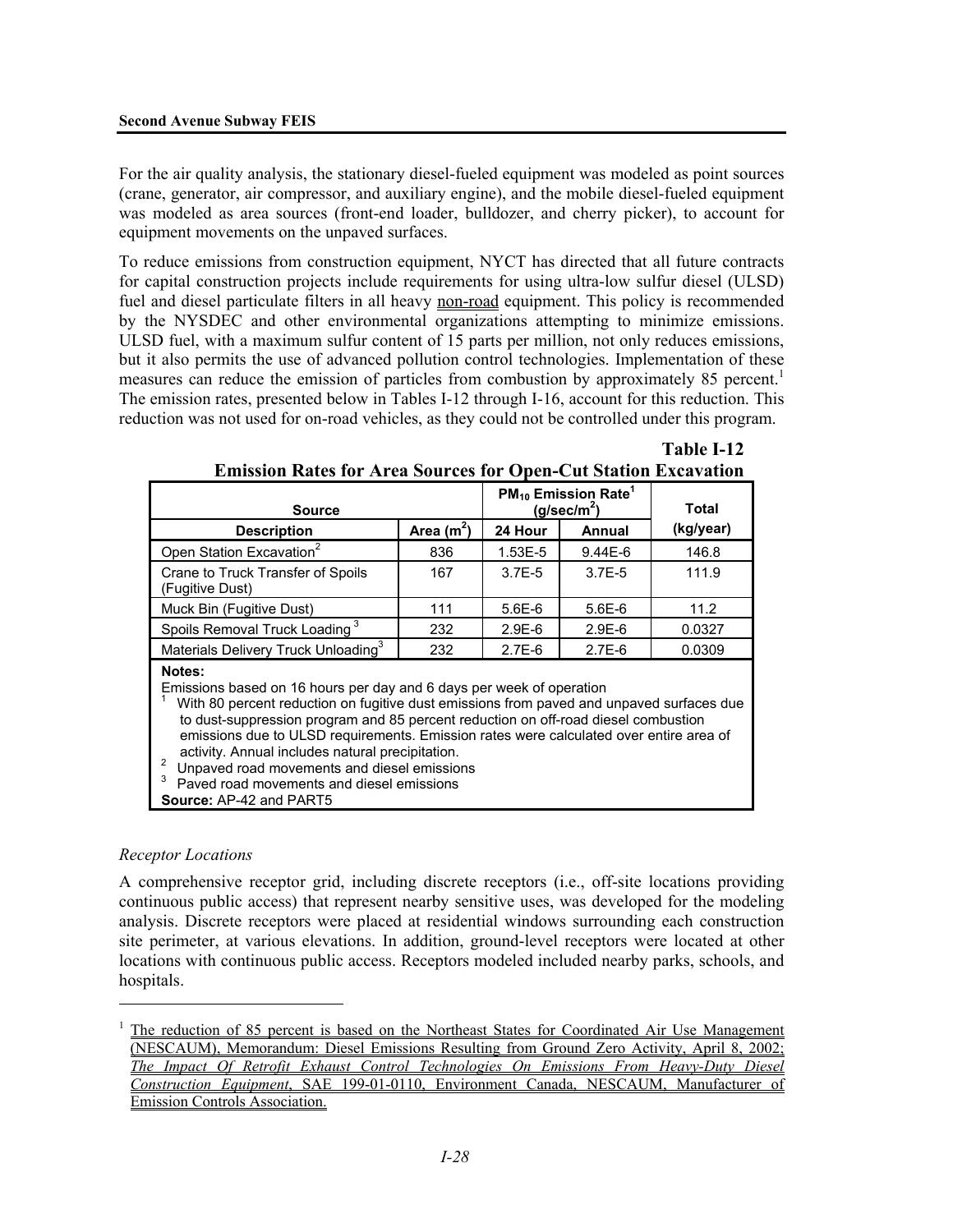| EHIISSION NAUS IOI ALGA SOULUS IOI TIDIVI SPOIIS NEMOVAI            |              |                                                                 |              |           |  |
|---------------------------------------------------------------------|--------------|-----------------------------------------------------------------|--------------|-----------|--|
| <b>Source</b>                                                       |              | $PM_{10}$ Emission Rate <sup>1</sup><br>(g/sec/m <sup>2</sup> ) | <b>Total</b> |           |  |
| <b>Description</b>                                                  | Area $(m^2)$ | 24 Hour                                                         | Annual       | (kg/year) |  |
| Crane to Truck Transfer of Spoils <sup>2</sup>                      | 167          | 1.10E-4                                                         | 8.73E-5      | 36.7      |  |
| Muck Bin (Fugitive Dust)                                            | 111          | 1.09E-5                                                         | $9.33E-6$    | 107.9     |  |
| 93rd/92nd Street Deck Opening<br>Transfer of Spoils (Fugitive Dust) | 111          | 2.18E-5                                                         | 1.87E-5      | 10.8      |  |
| Spoils Removal Truck Loading <sup>3</sup>                           | 232          | $2.81E-6$                                                       | $2.81E-6$    | 0.0483    |  |
| Materials Delivery Truck Unloading <sup>3</sup>                     | 232          | 2.68E-6                                                         | 2.68E-6      | 0.0461    |  |
|                                                                     |              |                                                                 |              |           |  |

# **Table I-13 Emission Rates for Area Sources for TBM Spoils Removal**

#### **Notes:**

Emissions based on 24 hours per day and 6 days per week of operation 1

With 80 percent reduction on non-combustion (fugitive dust) emissions due to dustsuppression program and 85 percent reduction on off-road diesel combustion emissions due to ULSD requirements. Emission rates were calculated over entire area of activity. 2

<sup>2</sup> Unpaved road movements and diesel emissions

 $3$  Paved road movements and diesel emissions

**Source:** AP-42 and PART5

### **Table I-14 Parameter and Emission Rate Data for Construction Equipment Point Sources**

| <b>Parameter</b>                                                                                                                                                                                                                                                                                                                                                                                                               | Crane    | <b>Compressor</b> | Generator |  |
|--------------------------------------------------------------------------------------------------------------------------------------------------------------------------------------------------------------------------------------------------------------------------------------------------------------------------------------------------------------------------------------------------------------------------------|----------|-------------------|-----------|--|
| Height, meters                                                                                                                                                                                                                                                                                                                                                                                                                 | 4.6      | 0.9               | 0.9       |  |
| Exhaust Diameter, meters                                                                                                                                                                                                                                                                                                                                                                                                       | 0.15     | 0.0               | 0.0       |  |
| Exit Velocity, m/sec                                                                                                                                                                                                                                                                                                                                                                                                           | 0.001    | 0.001             | 0.001     |  |
| Exit Temperature, K                                                                                                                                                                                                                                                                                                                                                                                                            | Ambient  | Ambient           | Ambient   |  |
| $PM_{10}$ Emissions, grams/second                                                                                                                                                                                                                                                                                                                                                                                              |          |                   |           |  |
| $PM_{10}$ -24-hour average                                                                                                                                                                                                                                                                                                                                                                                                     | 1.37E-03 | 1.53E-03          | 6.57E-04  |  |
| $PM_{10}$ —Annual average                                                                                                                                                                                                                                                                                                                                                                                                      | 1.17E-03 | 1.30E-03          | 5.62E-04  |  |
| Notes:<br>Emission rates for TBM Spoils Removal, assumed to be 24 hours per day,<br>6 days per week. Emissions for Open-Cut Station Excavation would be 16<br>hours per day and factored to zero for non-active hours.<br>With 85 percent reduction on off-road diesel combustion emissions.<br>Source of emissions: EPA's Draft NONROAD Emissions Inventory Model,<br>Office of Transportation and Air Quality, June 8, 2000. |          |                   |           |  |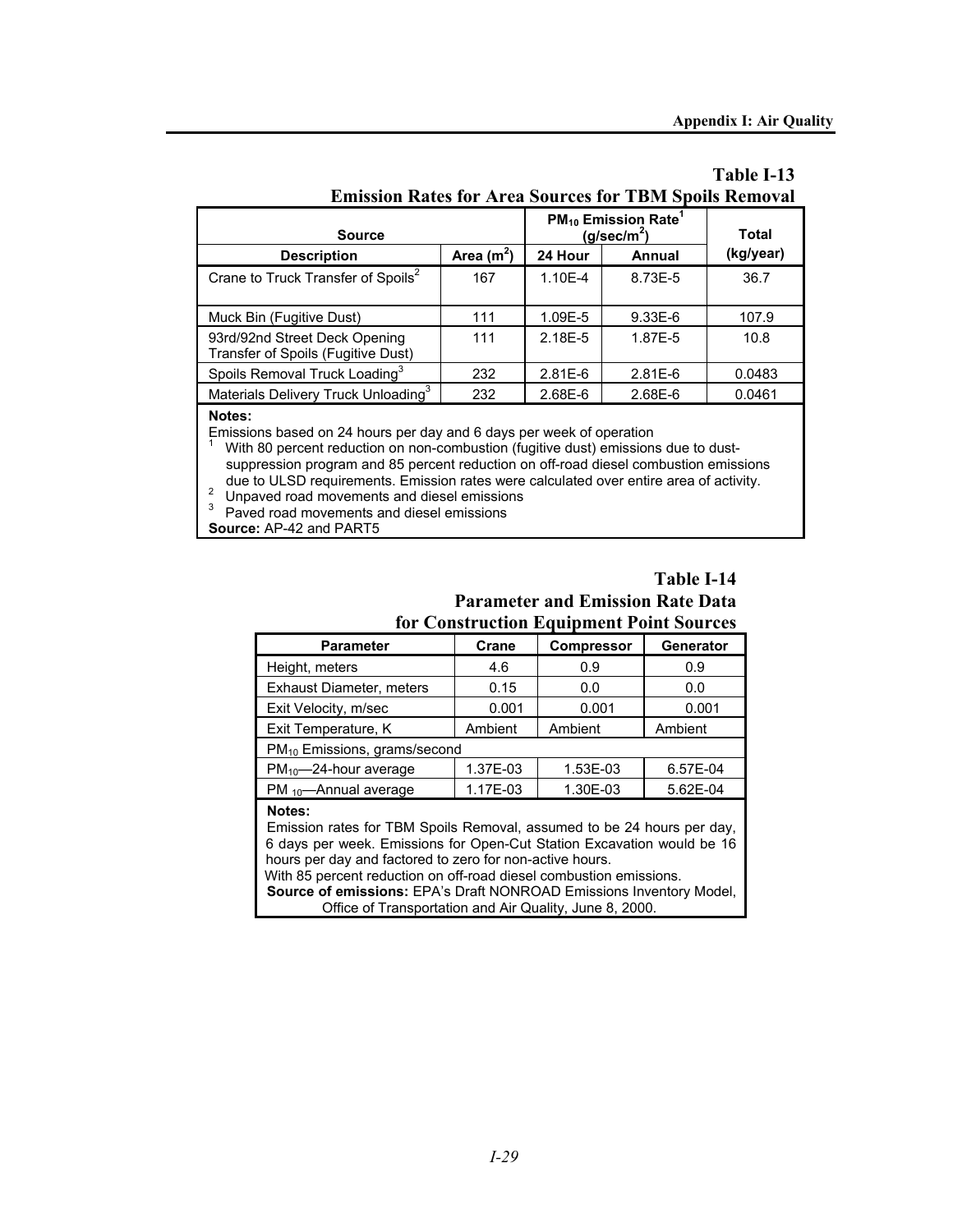| <b>Emission Rates for Area Sources for Barge Activities</b> | Table I-15 |
|-------------------------------------------------------------|------------|
|                                                             |            |

| <b>Source</b>                                                                | $PM_{10}$ Emission Rate <sup>1</sup> (g/sec/m <sup>2</sup> ) |          |          |
|------------------------------------------------------------------------------|--------------------------------------------------------------|----------|----------|
| <b>Description</b>                                                           | Area $(m^2)$                                                 | 24 Hour  | Annual   |
| Construction Equipment in Area 1<br>(Assumed the same for Area $2)^2$        | 334                                                          | 4.69E-05 | 2.60E-05 |
| Truck to Pile Transfer of Spoils in Area 1<br>(Assumed the same for Area 2)  | 334                                                          | 1.18E-05 | 1.01E-05 |
| Crane to Barge Transfer of Spoils in Area<br>1 (Assumed the same for Area 2) | 1.208                                                        | 3.27E-06 | 2.79E-06 |
| Spoils Removal Truck Loading <sup>3</sup>                                    | 232                                                          | 3.73E-04 | 1.99E-04 |
| Materials Delivery Truck Unloading <sup>3</sup>                              | 232                                                          | 1.11E-05 | 8.01E-06 |
| Notes:                                                                       |                                                              |          |          |

Emissions based on 24 hours per day and 6 days per week of operation  $\frac{1}{1}$ . With 80 percent reduction on non-combuction (fugitive duct) emissions

 With 80 percent reduction on non-combustion (fugitive dust) emissions due to dustsuppression program and 85 percent reduction on off-road diesel combustion emissions due to ULSD requirements. Emission rates were calculated over entire area of activity.<br><sup>2</sup> Unpaved road movements and diesel emissions for front-end loader and bulldozer

 $3$  Unpaved road movements and diesel emissions

**Source:** AP-42 and PART5

|                                                                                                                                                                                       |          | Parameter and Emission Rate Data for Barge Activities |                  |                       |                                                         |  |
|---------------------------------------------------------------------------------------------------------------------------------------------------------------------------------------|----------|-------------------------------------------------------|------------------|-----------------------|---------------------------------------------------------|--|
| <b>Parameter</b>                                                                                                                                                                      | Crane    | <b>Compressor</b>                                     | <b>Generator</b> | <b>Barge</b><br>Crane | Tug<br><b>Boat</b><br><b>Auxiliary</b><br><b>Engine</b> |  |
| Height, meters                                                                                                                                                                        | 4.6      | 0.9                                                   | 0.9              | 4.6                   | 4.6                                                     |  |
| Exhaust Diameter, meters                                                                                                                                                              | 0.15     | 0.0                                                   | 0.0              | 0.15                  | 0.0                                                     |  |
| Exit Velocity, m/sec                                                                                                                                                                  | 0.001    | 0.001                                                 | 0.001            | 0.001                 | 0.001                                                   |  |
| Exit Temperature, K                                                                                                                                                                   | 293      | 293                                                   | 293              | 293                   | 293                                                     |  |
| PM <sub>10</sub> Emissions, grams/second                                                                                                                                              |          |                                                       |                  |                       |                                                         |  |
| $PM_{10}$ -24-hour average                                                                                                                                                            | 1.37E-03 | 1.53E-03                                              | 6.57E-04         | 1.37E-03              | 4.47E-04                                                |  |
| $PM_{10}$ —Annual average                                                                                                                                                             | 1.17E-03 | 1.30E-03                                              | 5.62E-04         | 1.17E-03              | 3.82E-04                                                |  |
| Notes:<br>Emission rates for Barge Site, assumed to be 24 hours per day, 6 days per week.<br>1.<br>inalization OF personal reduction are official disord experience applications<br>ົ |          |                                                       |                  |                       |                                                         |  |

**Parameter and Emission Rate Data for Barge Activities** 

**Table I-16** 

2. Includes 85 percent reduction on off-road diesel combustion emissions.

#### **Sources of emissions:**

EPA's Draft NONROAD Emissions Inventory Model, Office of Transportation and Air Quality, June 8, 2000.

 Marine and Land-Based Mobile Source Emission Estimates for 50 Foot Deepening Project-Draft, July 29, 2001

### *Background*

To estimate the maximum expected total  $PM_{10}$  concentrations at a given receptor, the predicted levels must be added to corresponding background concentrations. Background levels of  $PM_{10}$ are based on concentrations measured at the nearest representative ambient air monitoring station at Mabel Dean Bacon station (NYSDEC, 2002 and 1998-2001 data summary available from NYSDEC online). Background levels of  $PM_{2.5}$  for the region have not yet been established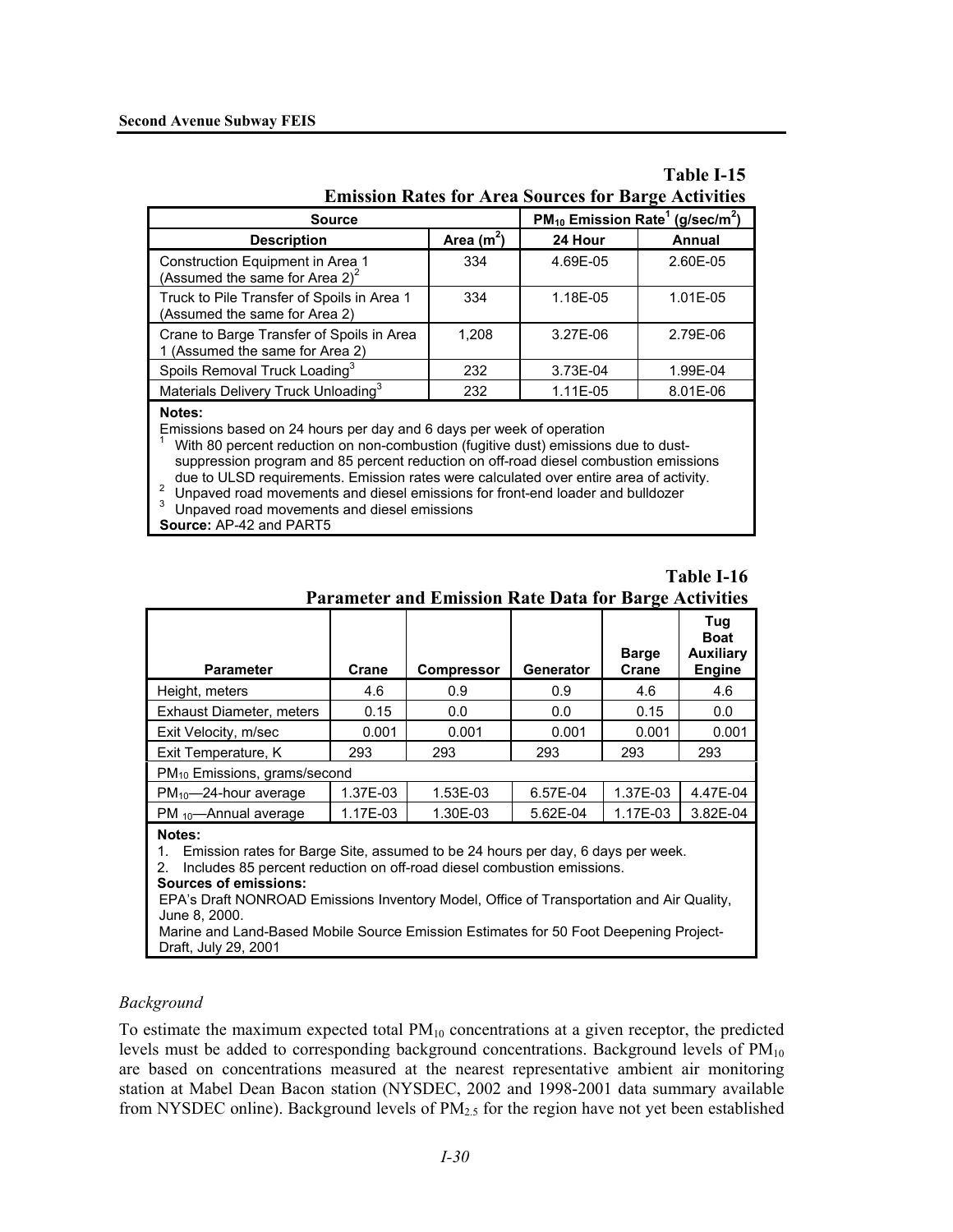by the regulatory agencies. Measured  $PM<sub>2.5</sub>$  levels in New York City are discussed earlier in this appendix.

## *PM10 Concentrations Predicted*

Detailed results of the  $PM_{10}$  modeling are presented in Table I-17.

| The Concentrations During Construction by Site and Construction Fiase                                                                                                                        |                                                                  |                                              |                                    |                                              |                                |
|----------------------------------------------------------------------------------------------------------------------------------------------------------------------------------------------|------------------------------------------------------------------|----------------------------------------------|------------------------------------|----------------------------------------------|--------------------------------|
|                                                                                                                                                                                              | 34th St.<br>Open<br><b>Station</b>                               | 34th St.<br><b>Tunneling</b><br><b>Phase</b> | 96th St.<br>Open<br><b>Station</b> | 96th St.<br><b>Tunneling</b><br><b>Phase</b> | 129th St.<br><b>Barge Site</b> |
|                                                                                                                                                                                              | Maximum 24-Hour Concentration ( $\mu$ g/m <sup>3</sup> )         |                                              |                                    |                                              |                                |
| No Build                                                                                                                                                                                     | 98.877                                                           | 98.877                                       | 88.035                             | 88.035                                       | 102.445                        |
| Build, Near Access Roadways                                                                                                                                                                  | 102.652                                                          | 102.652                                      | 88.106                             | 88.106                                       | 102.445                        |
| <b>Build, Near Construction Site</b>                                                                                                                                                         | 107.191                                                          | 107.013                                      | 96.010                             | 93.974                                       | 112.096                        |
| Max Project Contribution                                                                                                                                                                     | 14.195                                                           | 17.655                                       | 14.195                             | 17.655                                       | 26.051                         |
| Max Roadway Contribution                                                                                                                                                                     | 3.775                                                            | 3.775                                        | 0.071                              | 0.071                                        | 0.000                          |
|                                                                                                                                                                                              | Maximum 5-Year Annual Average Concentration (µg/m <sup>3</sup> ) |                                              |                                    |                                              |                                |
| No Build Roadways                                                                                                                                                                            | 37.933                                                           | 37.933                                       | 34.443                             | 34.443                                       | 36.424                         |
| Build, Near Access Roadways                                                                                                                                                                  | 38.907                                                           | 38.907                                       | 34.465                             | 34.465                                       | 36.424                         |
| <b>Build, Near Construction Site</b>                                                                                                                                                         | 40.480                                                           | 40.257                                       | 36.419                             | 36.105                                       | 38.871                         |
| <b>Max Project Contribution</b>                                                                                                                                                              | 3.914                                                            | 4.229                                        | 3.914                              | 4.229                                        | 3.822                          |
| Max Roadway Contribution                                                                                                                                                                     | 0.974                                                            | 0.974                                        | 0.022                              | 0.022                                        | 0.000                          |
| Total concentrations include background levels of 61 $\mu$ g/m <sup>3</sup> for the 24-hour and 24 $\mu$ g/m <sup>3</sup> for<br>Note:<br>the annual average.<br>ISCST3 modeling.<br>Source: |                                                                  |                                              |                                    |                                              |                                |

|                                                                                          | Table I-17 |
|------------------------------------------------------------------------------------------|------------|
| <b>PM<sub>10</sub></b> Concentrations During Construction by Site and Construction Phase |            |

### **METHODOLOGY FOR ANALYZING PM2.5 PARTICULATE MATTER CONCENTRATIONS**

Because no federal or state analysis guidance methods and data are available, and because of the regional nature of  $PM<sub>2.5</sub>$ , the analyses of this pollutant are conservatively based on the results of the PM10 modeling analysis and a proportionate comparison of the estimated amount of emissions between the two types of particulate matter.

New York State and the EPA have not yet determined whether New York City is within attainment of the PM<sub>2.5</sub> NAAQS. Early monitoring data indicate that the region is well within the 24-hour PM<sub>2.5</sub> standard, but the 3-year annual average PM<sub>2.5</sub> concentrations in New York City will range from just below to just above the standard of 15  $\mu$ g/m<sup>3</sup>. Based on current data, the 24hour average concentrations should be well below the standard of 65  $\mu$ g/m<sup>3</sup>. Furthermore, a preliminary examination of both the annual average and 24-hour average  $PM_{2.5}$  data for New York City indicates that measured concentrations are significantly more uniform (i.e., differing by a few micrograms per cubic meter) across geographical areas than concentrations of  $PM_{10}$ . This is consistent with the scientific theory that secondary particles from distant sources are a major contributor to  $PM_{2.5}$  concentrations in the city, and that  $PM_{2.5}$  is a regional pollutant similar to ozone in its spatial distribution. Because of its regional nature, spatial averaging over an area provides a more accurate assessment of public health risk than examining peak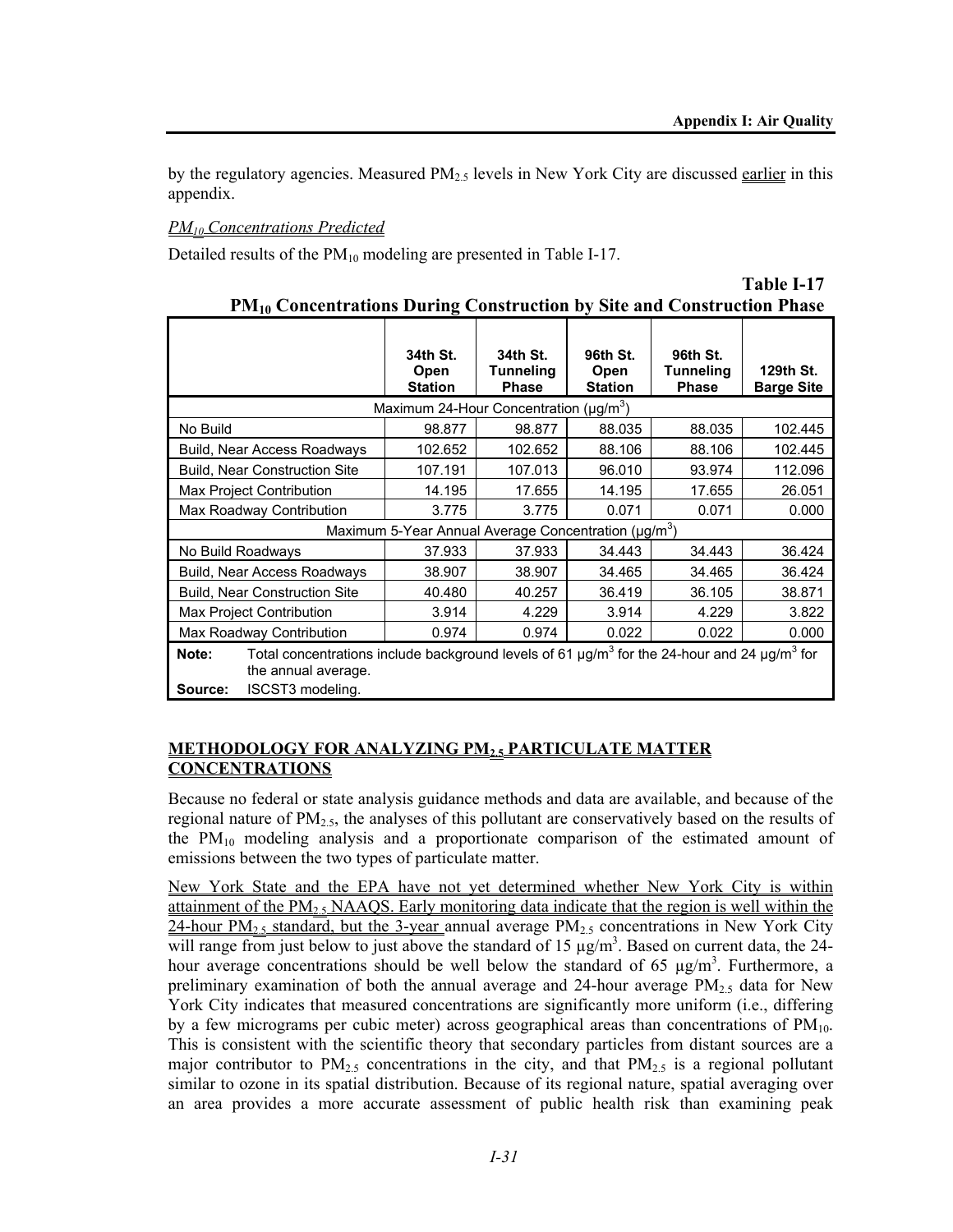concentrations. This is reflected in EPA's procedures for determining compliance with the new standard. As shown in Table I-18, secondary sulfates comprise nearly 60 percent of the ambient PM<sub>2.5</sub> in the eastern United States. Therefore, as EPA recommends, chemical speciation of the ambient air data will be necessary as a second step to focus on the most appropriate sources of PM<sub>2.5</sub>, such as regional sulfate formation.

|                                                                                                         | <b>PM<sub>2.5</sub> Component Contribution</b> |                  |  |  |  |
|---------------------------------------------------------------------------------------------------------|------------------------------------------------|------------------|--|--|--|
| <b>Pollutant Component</b>                                                                              | Eastern U.S. (%)                               | Western U.S. (%) |  |  |  |
| Sulfate                                                                                                 | 56                                             | 33               |  |  |  |
| <b>Elemental Carbon</b>                                                                                 | 5                                              |                  |  |  |  |
| Organic Carbon                                                                                          | 27                                             | 36               |  |  |  |
| Nitrate                                                                                                 | 5                                              |                  |  |  |  |
| <b>Crustal Material</b>                                                                                 | 17                                             |                  |  |  |  |
| EPA National Air Quality and Emissions Trends Report,<br>Source:<br>1998, EPA 454/R-00-003, March 2000. |                                                |                  |  |  |  |

|  | 1 avie 1-10                                    |  |
|--|------------------------------------------------|--|
|  | <b>PM<sub>2.5</sub> Component Contribution</b> |  |

**Table I-18** 

Due to the importance of secondary particle formation and the long atmospheric persistence of fine particles,  $PM_{2.5}$  is a regional pollutant, much like ozone, where the non-attainment area encompasses three states. Therefore, any control strategies necessary to achieve or maintain attainment of the new standard are expected to be regional in their focus.

Currently, EPA, NYSDEC, and NYCDEP do not have approved models or analytical procedures to be used for project-specific  $PM_{2.5}$  studies. However, it is possible to estimate a potential maximum increase in  $PM_{2.5}$  concentrations due to combustion sources that would be generated by the types and numbers of construction equipment that are expected to be used for the Second Avenue Subway using techniques originally developed for  $PM_{10}$  impact assessment.

As discussed above, most of the particulate matter ( $PM_{10}$  and  $PM_{2.5}$ ) from the Second Avenue Subway's on-street construction trucks, as estimated by EPA's PART5 model, would be almost entirely resuspended dust. However, measured data indicate that the model greatly overestimates the road dust contribution to ambient levels. In the 1995 Draft  $PM_{10}$  SIP for New York County (NYSDEC, 1995), NYSDEC and NYCDEP expressed their concerns to EPA regarding the fugitive dust estimates in the PART5 model. Measurements at NYCDEP's Midtown Manhattan monitoring site on Madison Avenue indicated that only 8.5 percent of the particulate matter (as PM<sub>10</sub>) was road dust, while the PART5 model predicted dust percentages from 13 to 86 percent. The potential for the PART5 model to overpredict resuspended dust from paved roads is an important element in any assessment of  $PM<sub>2.5</sub>$  from mobile sources since the projected increase in  $PM_{10}$  concentration from mobile sources mostly comprises road dust. In fact, the increases in PM<sub>10</sub> concentrations due to the proposed project discussed above were approximately 90 percent road dust and 10 percent tailpipe exhaust. Therefore, any estimate of  $PM_{2.5}$  increases from mobile sources using PART5 would be primarily related to road dust, and thereby tends to overestimate concentrations. EPA estimates that only 7 percent of ambient  $PM_{2.5}$  in the eastern United States is related to crustal material, which includes road dust. Estimates from the PART5 model would lead to much higher percentages in ambient air.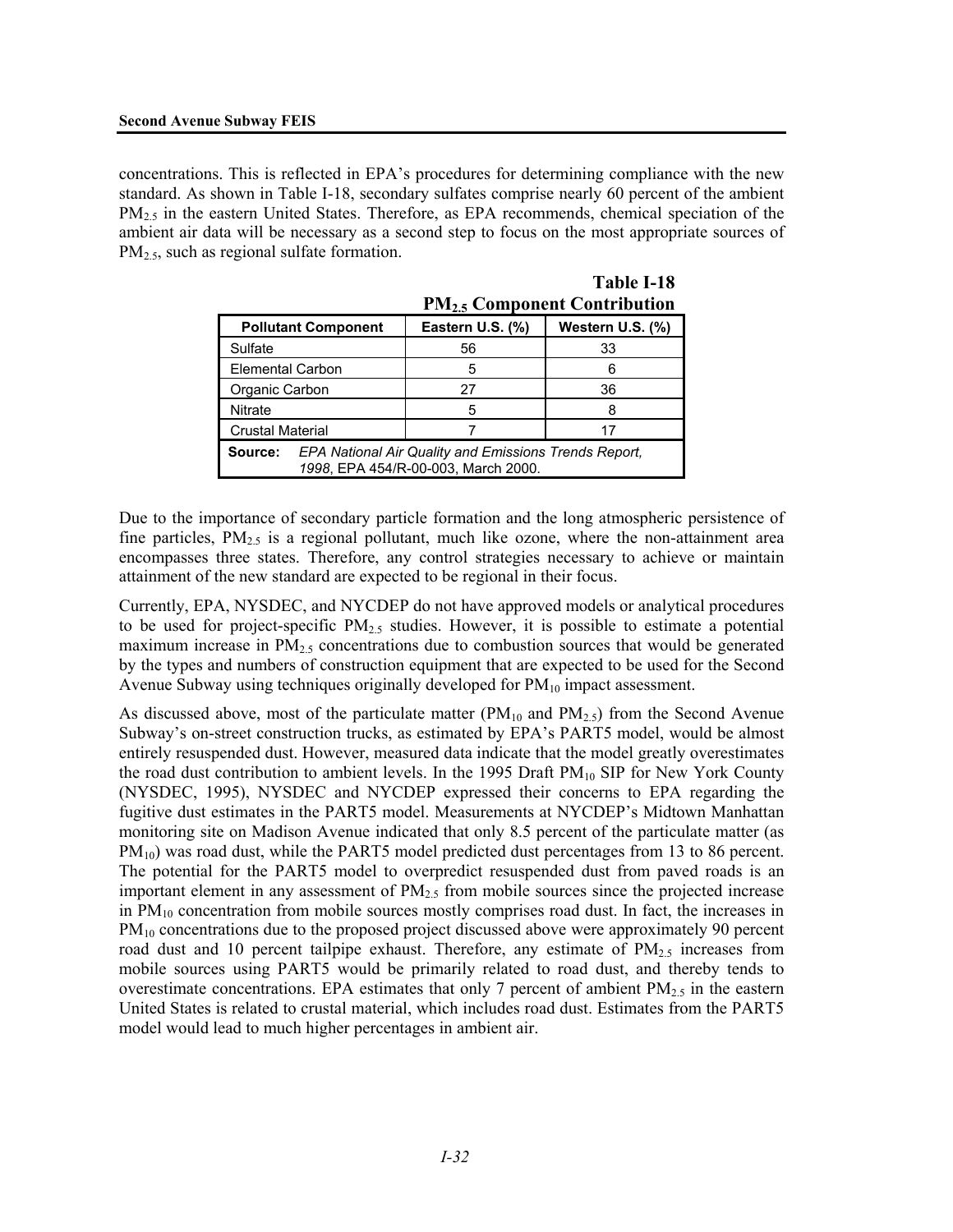### **METHODOLOGY FOR REGIONAL ANALYSIS OF CONSTRUCTION ACTIVITY**

Because of the Second Avenue Subway's large scale and extended construction duration,  $NO<sub>x</sub>$ , VOCs, and  $PM<sub>2.5</sub>$  would increase in the region during construction. The localized sources of potential air pollutants during the construction period would include on-site construction activity, as well as combustion emissions from fuel consumed by construction equipment and vehicles. Potential regional airborne emissions could result from trucks and barges transporting construction materials to various construction sites in Manhattan, and likewise, spoils from the removal sites to destinations outside of Manhattan. Because of the large scale and extended duration of the construction required for the Second Avenue Subway, the construction would increase regional concentrations of ozone precursors— $NO<sub>x</sub>$  and VOCs—as well as fine particulate matter  $(PM<sub>2.5</sub>)$ , all of which are pollutants of concern on a regional basis. The regional effects of the project's construction were assessed in two ways: 1) the total amount of these pollutants throughout the region that would result from transportation of spoils was calculated; and 2) the concentrations of  $PM_{2.5}$  that would result from the project's trucking and construction site activities were computed on a regional basis. The concentrations of ozone precursors ( $NO<sub>x</sub>$  and  $VOCs$ ) that would result from construction were not predicted on a regional basis, since these pollutants are of concern because of their role in the formation of ozone, but that process is very complex and there is no reliable way to predict a project's effects on ozone.

The maximum and average annual regional emissions from supply materials and spoils removal transportation were calculated by first estimating the number of vehicles that would be required for each transport activity and the emissions from trucks and barge tugs. These emissions estimates from each mode of transport were then multiplied by the total number of estimated trips, and by the estimated total distance of travel of each transport mode for each year of construction, to yield the total estimated regional pollution burden estimates by the various alternative disposal methods.

### *EMISSION FACTORS*

 $NO<sub>x</sub>$  and VOCs emission factors for supply and disposal trucks were generated with MOBILE5b. PM<sub>2.5</sub> emission factors were obtained using PART5. All trucks were assumed to be heavy-duty diesel vehicles, traveling at a speed of 35 mph. Based on the temperatures employed for emission estimates of  $NO<sub>x</sub>$  and VOCs in the New York State demonstration of attainment with the ozone 1-hour standard (NYSDEC, 1998 Appendix M), an average summer temperature of 78.3ºF was employed in the MOBILE5b modeling.

Emissions were also calculated for possible barging operations associated with construction. Emission factors for the transport of barged material, including auxiliary engine emissions, were calculated using procedures published by the EPA (EPA, 1999), based on an estimated capacity of 4,075 cubic yards per scow, and a travel speed of 6.4 knots per hour (PANYNJ, 2001). PM<sub>2.5</sub> emissions for barges were estimated to be 88 percent of  $PM_{10}$ .

Emission factors from trucks, as produced using the PART5 and MOBILE5b models, are presented in Table I-19. Emissions from barge tugs (The Port Authority of New York & New Jersey, "Marine and Land-Based Mobile Source Emission—Estimates for 50-Foot Deepening Project," NY 2001) were assumed to remain constant over the years, at 1.48E-07, 1.97E-05 and  $4.73E-07$  tons per hp-hour of VOCs, NO<sub>x</sub> and PM. The barge was assumed to have a 4075 cubic yard capacity, with a 1970 hp tug moving at average speed of  $6.4$  knots, load factor = 0.6. Auxiliary engines were added, 4.14E-07, 1.48E-05 and 5.91E-07 tons per hp-hour of VOCs,  $NO<sub>x</sub>$  and PM, 50hp LF=0.4.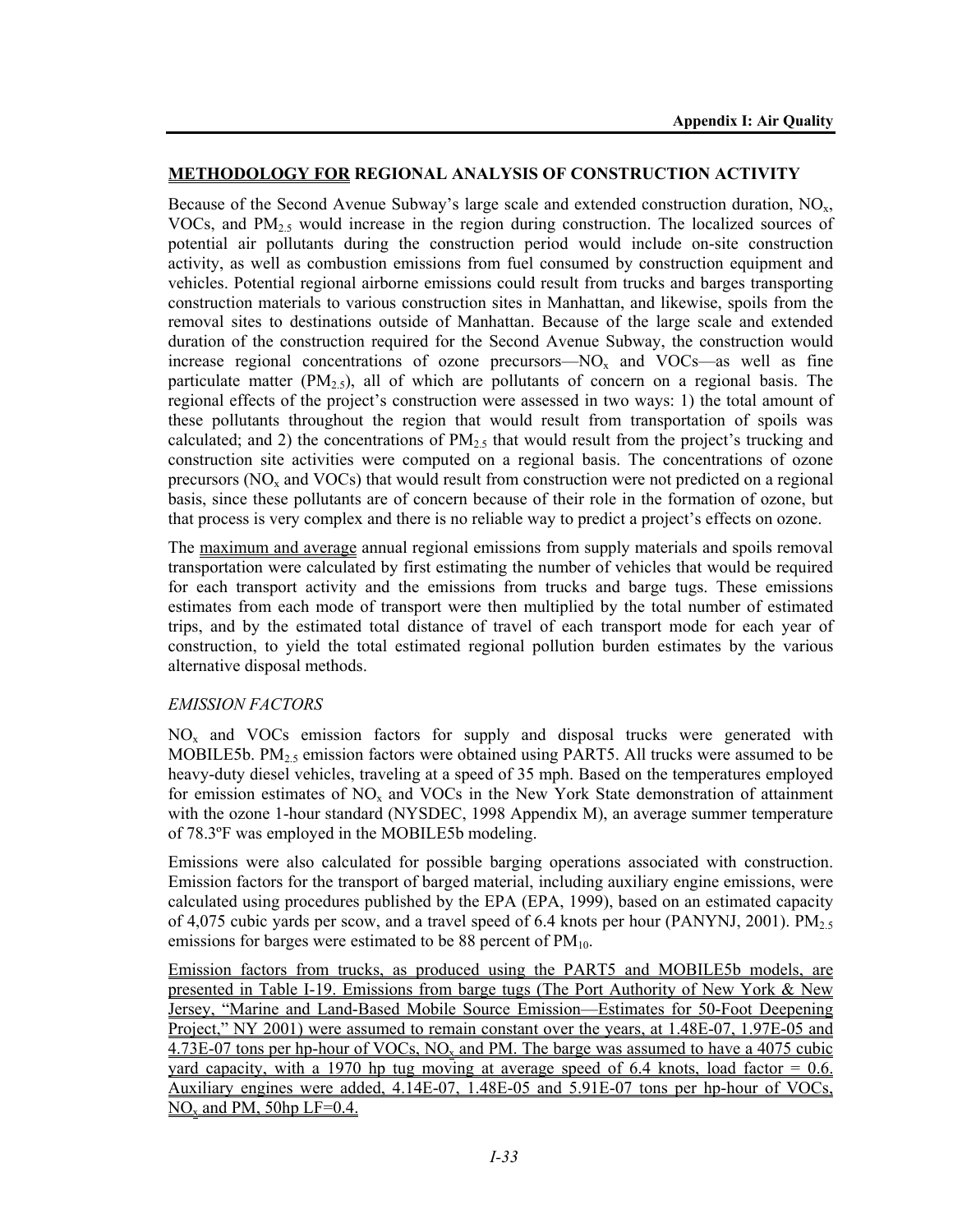|         |                                         |  |                 | Table I-19                                            |
|---------|-----------------------------------------|--|-----------------|-------------------------------------------------------|
|         |                                         |  |                 | HDD Emissions by Year at 35 mph $[g/ml]$ <sup>1</sup> |
| Year    | <b>VOC</b>                              |  | NO <sub>X</sub> | PM <sub>2.5</sub>                                     |
| 2004    | 1.32                                    |  | 7.78            | 0.527                                                 |
| 2005    | 1.32                                    |  | 7.15            | 0.497                                                 |
| 2006    | 1.31                                    |  | 6.46            | 0.474                                                 |
| 2007    | 1.31                                    |  | 5.95            | 0.457                                                 |
| 2008    | 1.31                                    |  | 5.52            | 0.444                                                 |
| 2009    | 1.31                                    |  | 5.18            | 0.435                                                 |
| 2010    | 1.3                                     |  | 4.91            | 0.426                                                 |
| 2011    | 1.3                                     |  | 4.64            | 0.419                                                 |
| 2012    | 1.3                                     |  | 4.43            | 0.406                                                 |
| 2013    | 1.3                                     |  | 4.22            | 0.403                                                 |
| 2014    | 1.3                                     |  | 3.95            | 0.4                                                   |
| 2015    | 1.3                                     |  | 3.77            | 0.392                                                 |
| 2016    | 1.3                                     |  | 3.66            | 0.39                                                  |
| 2017    | 1.3                                     |  | 3.59            | 0.39                                                  |
| 2018    | 1.3                                     |  | 3.55            | 0.383                                                 |
| 2019    | 1.3                                     |  | 3.51            | 0.383                                                 |
| 2020    | 1.3                                     |  | 3.46            | 0.383                                                 |
| Note:   | This table is new for the FEIS.         |  |                 |                                                       |
| Source: | <sup>1</sup> EPA models-PART5, MOBILE5b |  |                 |                                                       |

### *ESTIMATES OF TRUCK AND BARGE TRIPS*

Truck trips were estimated by assuming a capacity of 10 cubic yards of supply or disposal material per truck. The number of daily truck and barge trips was calculated for each year of construction, using an estimate of materials and spoils associated with the various construction options based on preliminary planning and scheduling data.

### *ESTIMATES OF DISTANCES TRAVELED*

Since the actual spoils destinations cannot be finalized at this time, three possible distances were assessed—25, 50, and 100 miles per truck. These distances would include the distance traveled within Manhattan. Supply materials were assumed to travel an average of 100 miles to each construction site. Emissions estimates accounted for the potential total round-trip distance.

### **METHODOLOGY FOR ANALYSIS OF PERMANENT IMPACTS OF THE SECOND AVENUE SUBWAY**

To determine the benefits that the Second Avenue Subway would have on air quality by reducing vehicular traffic once it is operating, pollutant burdens—which represent total expected quantities of regional pollutant emissions for a defined time and provide an indication of the general change in air quality—were computed. Criteria pollutant and precursor emissions measured include CO, NO<sub>x</sub>, VOCs, and  $PM_{10}$ . After completion of the SDEIS, the air quality analyses were refined to use updated speed summary data from the 1999 NYMTC conformity analysis, with the most recently predicted speeds for year 2020 (this is the latest year for which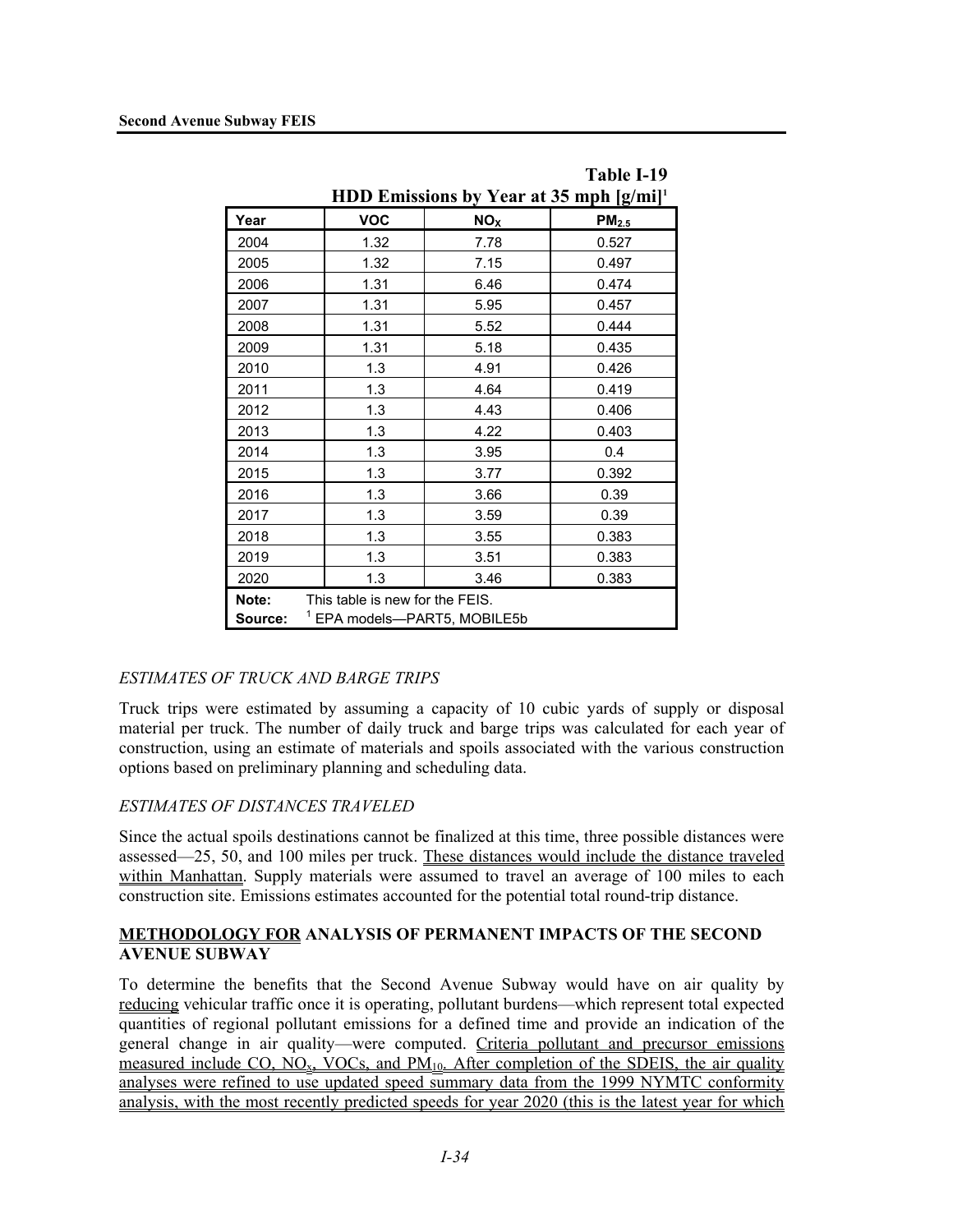predicted speeds are available). In addition, the modeling inputs were updated to reflect the NYSDEC modeling inputs used to develop the state's emission budget in the 1998 Ozone SIP. The reduction in annual pollutant emissions due to the proposed Second Avenue Subway were based on the EPA's mobile source emissions model (MOBILE5b) in conjunction with the VMT reduction estimates due to the project. The modeling assumptions used in the analysis are described below.

# *ANALYSIS YEAR*

The regional analysis is based on the overall reduction in pollutant emissions once the Second Avenue Subway is operational. Therefore, the analysis year for this analysis was 2025.

# *VMT*

Based on the Second Avenue Subway ridership model (see Appendix D.1), the analysis assumes a reduction of approximately 28.4 million vehicle miles per year.

# *VEHICLE CLASSIFICATIONS*

Emission estimates were made for two classes of motor vehicles:

- Light-duty, gasoline-powered automobiles (LDGV); and
- Light-duty, gasoline-powered trucks (LDGT).

No light-duty diesel-powered vehicles (automobiles and taxis), light-duty diesel-powered trucks, or motorcycles were assumed. In the case of motorcycles, the number of such vehicles on any street is generally small. The analysis assumes a vehicle distribution of 75 percent light-duty gasoline-powered automobiles and 25 percent light-duty gasoline-powered trucks. Within the LDGT category, a split of 75 percent LDGT1 and 25 percent LDGT2 was assumed.

# *EMISSIONS MODELS*

Vehicular emissions for CO, NOx and VOCs were computed using the EPA-developed Mobile Source Emissions Model, MOBILE5b. The NYSDEC modeling inputs used to develop New York States' emission budgets in the 1998 Ozone SIP were used in the analysis. This included using a Reid Vapor Pressure (RVP) of 8.6psi for emissions estimates of  $NO<sub>x</sub>$  and VOCs.

Emissions estimates for  $PM_{10}$  were estimated using EPA's PART5, a program for calculating particle emissions from motor vehicles. The emissions estimates for  $PM_{10}$  are based on modeling runs with PART5 for the year 2020, since the PART5 model is not valid for years beyond 2020. However, the PM emissions from light-duty gasoline-powered automobiles and light-duty gasoline-powered trucks change insignificantly from 2004 through 2005, and therefore it is expected that these values would remain consistent through 2025.

# *VEHICLE OPERATING MODES*

For automobiles and light-duty gasoline-powered trucks, emission estimates account for three possible vehicle operating conditions: cold-start, hot-start, and hot-stabilized operation. It is important to distinguish between these three operating categories, because vehicle engines emit CO at different rates depending on whether they are cold or warmed up. All reduced projectrelated vehicles were conservatively assumed to be operating in a hot-stabilized mode.